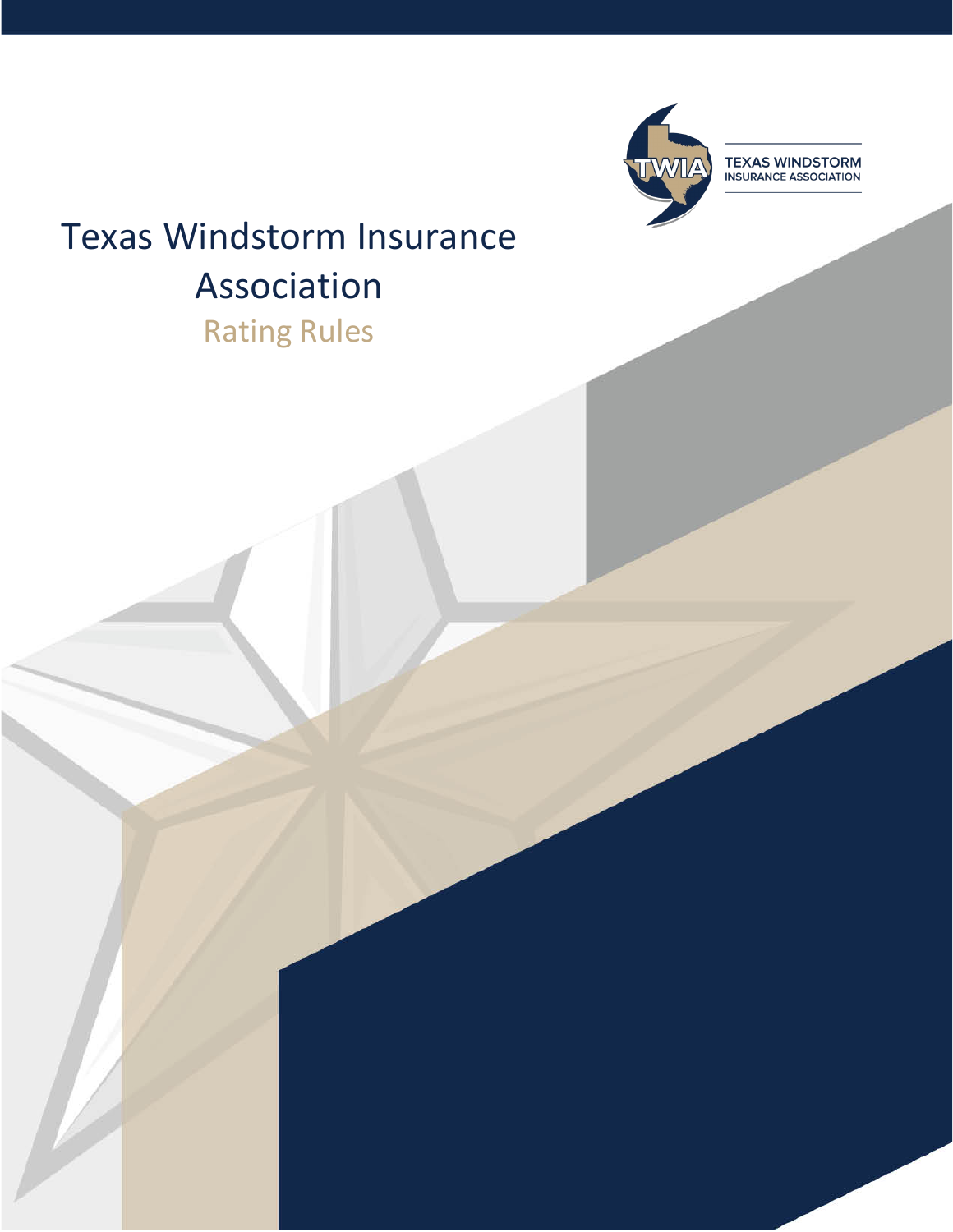

# <span id="page-1-0"></span>**Table of Contents**

| I.   |           |                                                                                         |  |
|------|-----------|-----------------------------------------------------------------------------------------|--|
|      | Α.        |                                                                                         |  |
|      | В.        |                                                                                         |  |
|      | C.        |                                                                                         |  |
|      | D.        |                                                                                         |  |
|      | Ε.        |                                                                                         |  |
|      |           |                                                                                         |  |
|      | Е.        |                                                                                         |  |
|      |           |                                                                                         |  |
|      | G.        |                                                                                         |  |
|      | н.        | Buildings of Three or More Types of Construction, With No One Type Comprising More Than |  |
|      |           |                                                                                         |  |
| 1.   |           |                                                                                         |  |
| J.   |           |                                                                                         |  |
|      |           |                                                                                         |  |
| II.  |           |                                                                                         |  |
|      | А.        | Extensions of Coverage-Increased Cost in Construction Form No. TWIA-431 and TWIA-432 10 |  |
|      |           |                                                                                         |  |
|      |           |                                                                                         |  |
|      |           |                                                                                         |  |
|      |           |                                                                                         |  |
|      |           |                                                                                         |  |
|      |           |                                                                                         |  |
|      | <b>B.</b> |                                                                                         |  |
|      | C.        |                                                                                         |  |
|      | D.        |                                                                                         |  |
|      | Ε.        | Replacement Cost Coverage A (Dwelling) - Actual Cash Value Roofs Form TWIA-804  12      |  |
| III. |           |                                                                                         |  |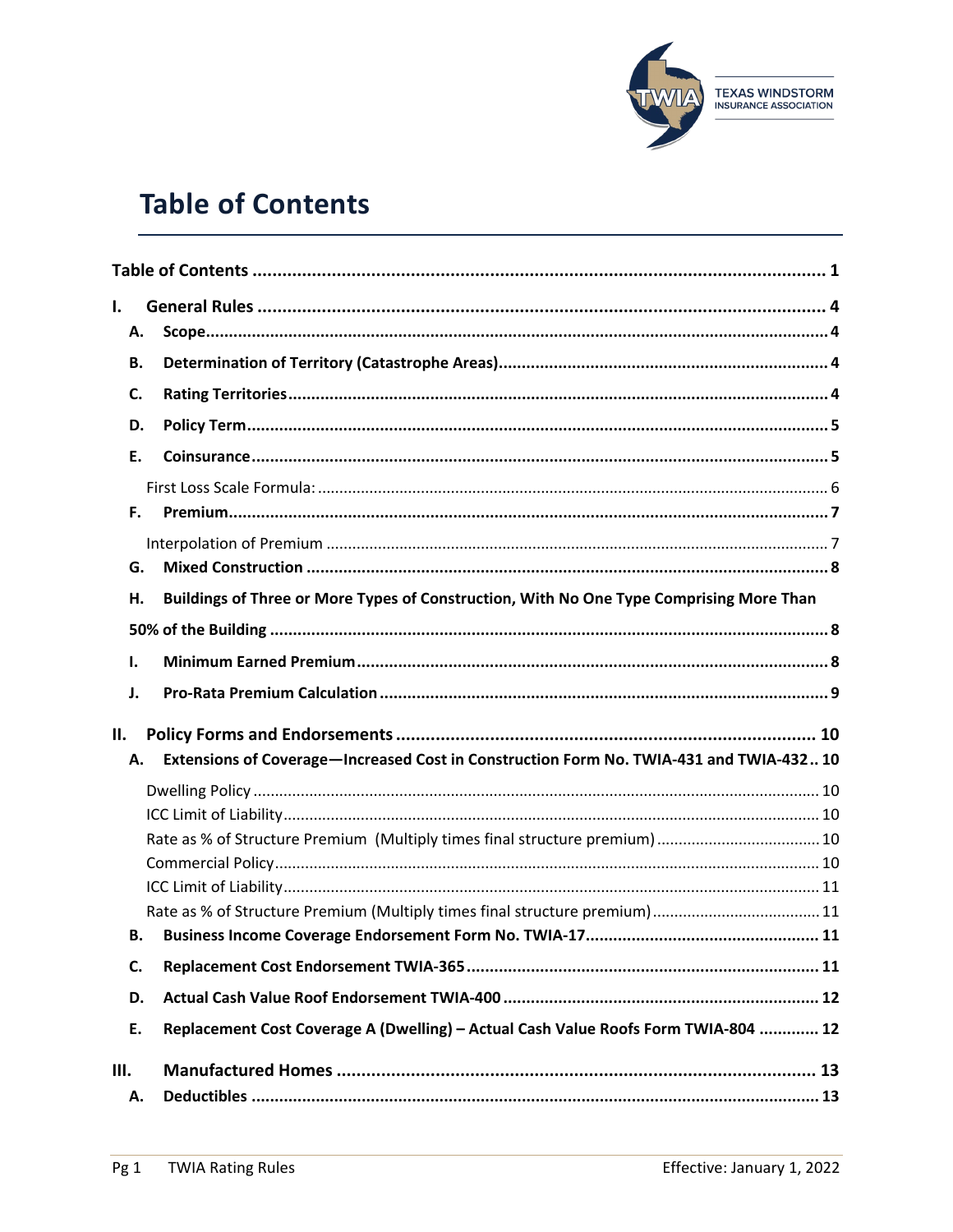

| IV.   |                                                                                               |  |
|-------|-----------------------------------------------------------------------------------------------|--|
| А.    |                                                                                               |  |
|       |                                                                                               |  |
|       |                                                                                               |  |
|       |                                                                                               |  |
|       |                                                                                               |  |
|       |                                                                                               |  |
| В.    |                                                                                               |  |
|       |                                                                                               |  |
|       |                                                                                               |  |
| V.    |                                                                                               |  |
|       |                                                                                               |  |
| А.    |                                                                                               |  |
|       |                                                                                               |  |
|       |                                                                                               |  |
|       |                                                                                               |  |
|       |                                                                                               |  |
|       |                                                                                               |  |
|       |                                                                                               |  |
|       |                                                                                               |  |
|       |                                                                                               |  |
|       | Deductible Adjustment Schedule for Dwelling and Farm & Ranch Dwelling Building and Personal   |  |
|       |                                                                                               |  |
|       | Optional Large Deductible Chart for Dwelling and Farm & Ranch Dwelling Property  27           |  |
| В.    |                                                                                               |  |
|       |                                                                                               |  |
| VI.   |                                                                                               |  |
|       |                                                                                               |  |
|       |                                                                                               |  |
| VII.  |                                                                                               |  |
| VIII. |                                                                                               |  |
| А.    |                                                                                               |  |
|       | Commercial Building and Business Personal Property/Personal Property of Buildings (other than |  |
|       |                                                                                               |  |
|       |                                                                                               |  |
|       | Territorial Multipliers for Miscellaneous Farm Property and Barns and Outbuildings  36        |  |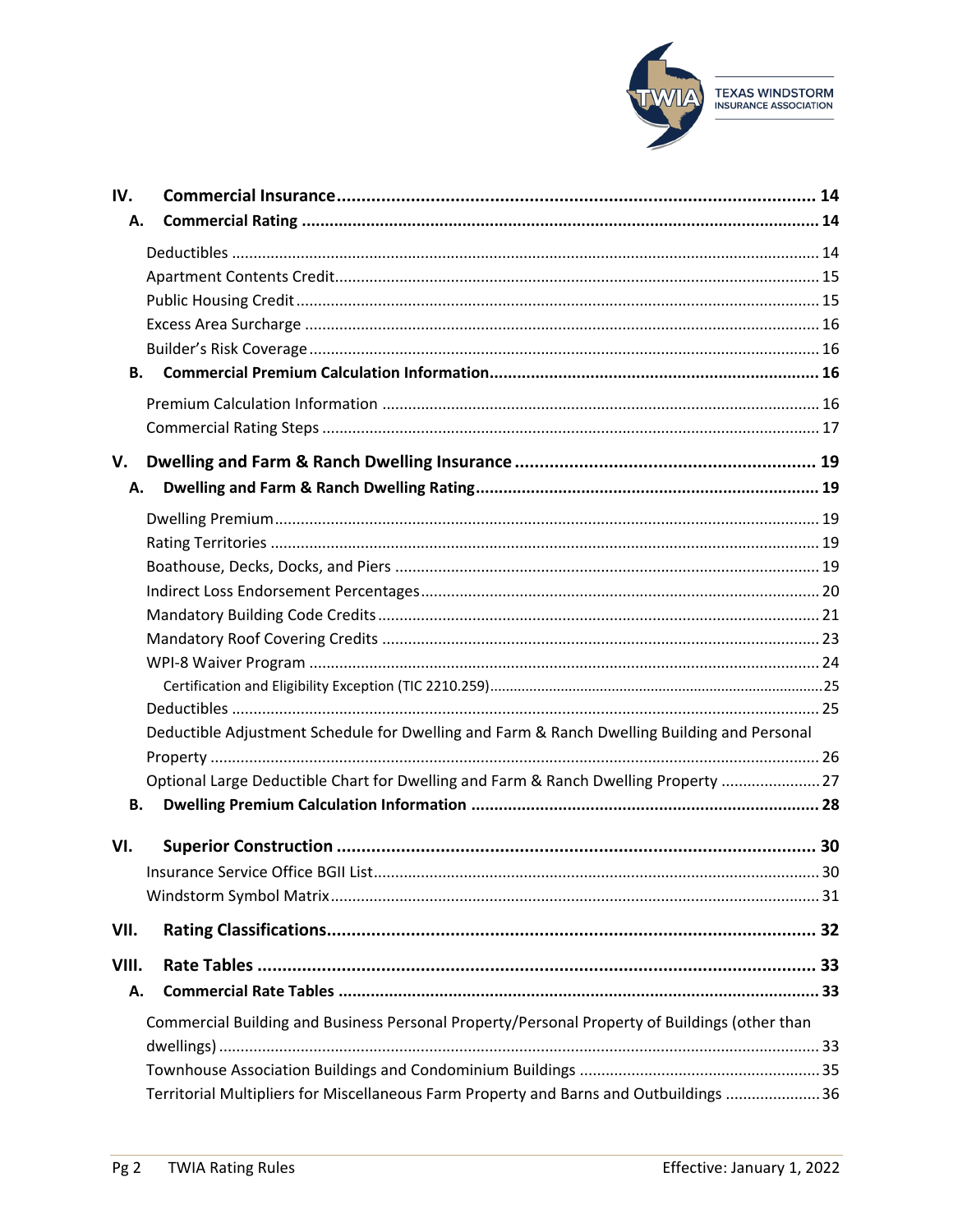

|           | Modified Extended Coverage Rates (Per \$100) For Miscellaneous Farm Property and Barns and |  |
|-----------|--------------------------------------------------------------------------------------------|--|
|           |                                                                                            |  |
| <b>B.</b> |                                                                                            |  |
|           |                                                                                            |  |
|           |                                                                                            |  |
|           |                                                                                            |  |
|           |                                                                                            |  |
|           |                                                                                            |  |
|           |                                                                                            |  |
| C.        |                                                                                            |  |
|           |                                                                                            |  |
| D.        | Rate Chart No. 3 - Scheduled Miscellaneous Farm & Ranch Property  44                       |  |
| IX.       |                                                                                            |  |
| Α.        |                                                                                            |  |
| В.        |                                                                                            |  |
| C.        |                                                                                            |  |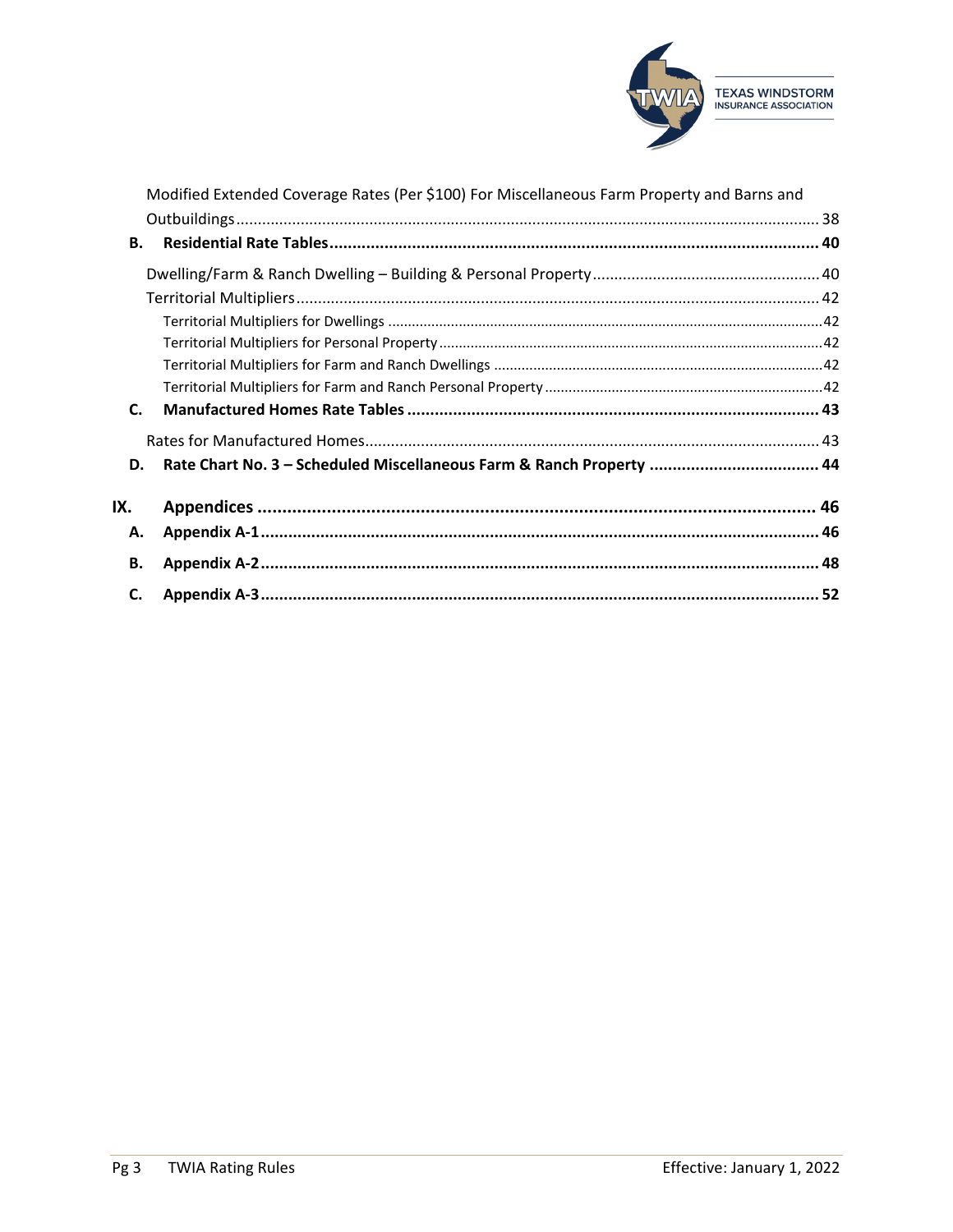

# <span id="page-4-0"></span>**I. General Rules**

# <span id="page-4-1"></span>**A. Scope**

The rules and rates contained in this Manual shall govern the writing of the windstorm and hail insurance policies issued by Texas Windstorm Insurance Association (Association).

## <span id="page-4-2"></span>**B. Determination of Territory (Catastrophe Areas)**

TWIA policies provide coverage for residential and commercial property located within the area designated by the Commissioner of Insurance. This area currently includes all 14 first tier coastal counties and parts of Harris County east of Highway 146. The specific counties are Aransas, Brazoria, Calhoun, Cameron, Chambers, Galveston, Jefferson, Kenedy, Kleberg, Matagorda, Nueces, Refugio, San Patricio and Willacy. When the property is located inside the city limits and east of Highway 146, the following portions of Harris County are also included: La Porte, Morgan's Point, Pasadena, Seabrook, and Shoreacres.

# <span id="page-4-3"></span>**C. Rating Territories**

The designated catastrophe areas are in the following rating territories:

| County                   | <b>Territory</b> |
|--------------------------|------------------|
| Aransas                  | 10               |
| <b>Brazoria</b>          | 10               |
| Calhoun                  | 10               |
| Cameron                  | 10               |
| Chambers                 | 10               |
| Galveston                | 8                |
| Harris - Specified Areas | 1                |
| Jefferson                | 10               |
| Kenedy                   | 10               |
| Kleberg                  | 10               |
| Matagorda                | 10               |
| <b>Nueces</b>            | 9                |
| Refugio                  | 10               |
| San Patricio             | 10               |
| Willacy                  | 10               |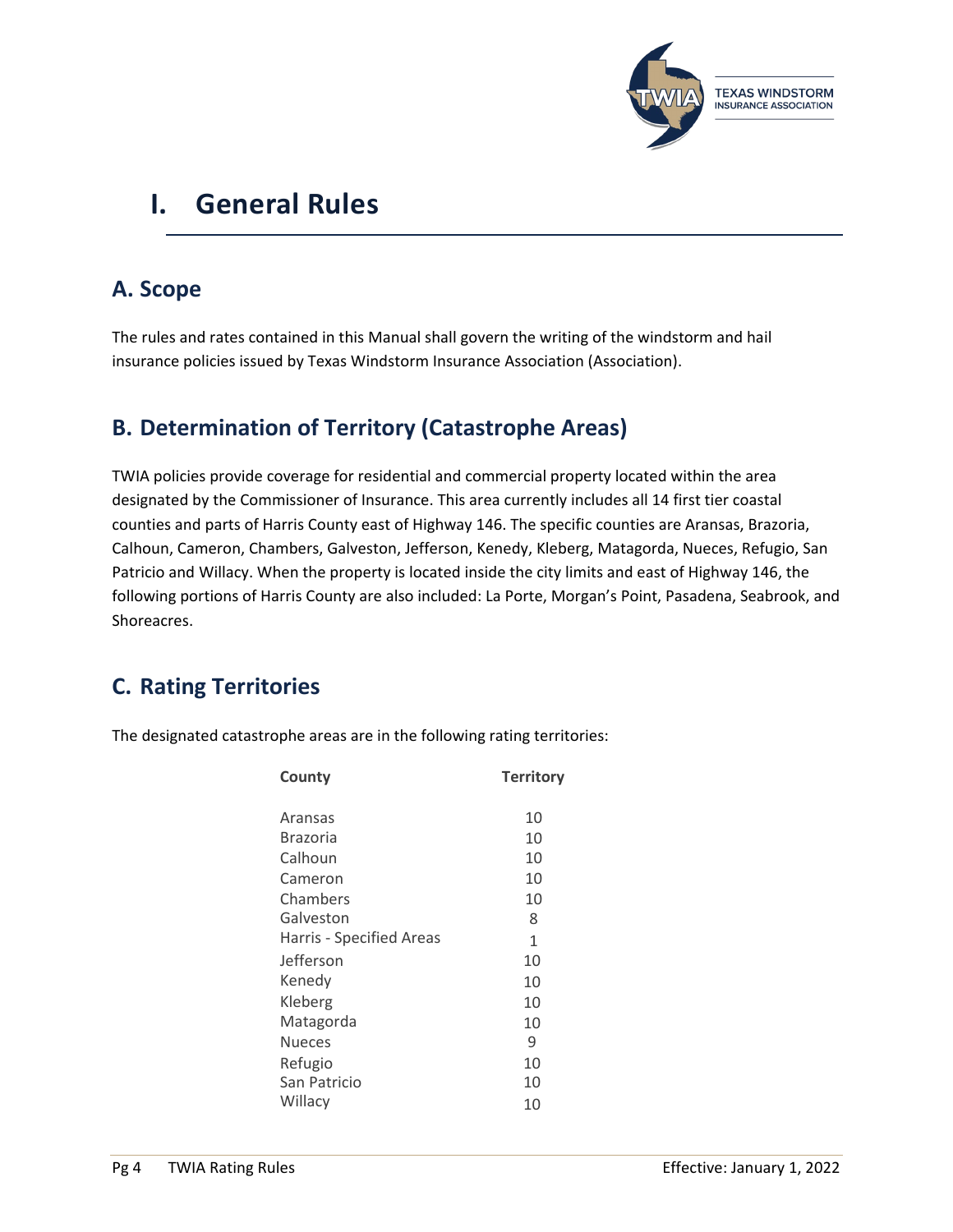

## <span id="page-5-0"></span>**D. Policy Term**

Policies are to be issued for one year only.

## <span id="page-5-1"></span>**E. Coinsurance**

- 1. Coinsurance is required as follows:
	- a. Commercial and Public Buildings or business personal property. (Risks rated under Special Index (Appendix A-1), Supplemental Special Index (Appendix A-2), or General Index (Appendix A-3)).

Tables 1, 2, 3, and 7 through 14: 80% or 100% coinsurance. Tables HC, WR, and SWR-- Buildings Only: 50%, 80% or 100% coinsurance. Tables HC, WR, and SWR- Business Personal Property: 80% or 100% coinsurance. Tables 5, 5A, and 5B: 80% coinsurance.

- b. Dwelling Buildings as defined in the TWIA Instructions and Guidelines Manual: 80% mandatory.
- c. Dwelling Personal Property: coinsurance not applicable.
- d. Builders Risk Form No. TWIA-21: coinsurance not applicable; use 100% coinsurance rates except if Tables 5, 5A, and 5B are applicable, use 80% coinsurance rate. Builders Risk Form No. TWIA-18: 80% or 100% coinsurance.
- 2. Waiver of Coinsurance. Coinsurance may be waived when the value exceeds the maximum limit of liability or the amount of insurance exceeds the following minimum limits:
	- a. Dwelling: \$100,000 for dwelling building
	- b. Commercial:
		- 1) Farm and Ranch Dwelling: \$100,000 for the dwelling building and \$100,000 for the personal property.
		- 2) Apartments: \$100,000 for the building and \$100,000 for the business personal property.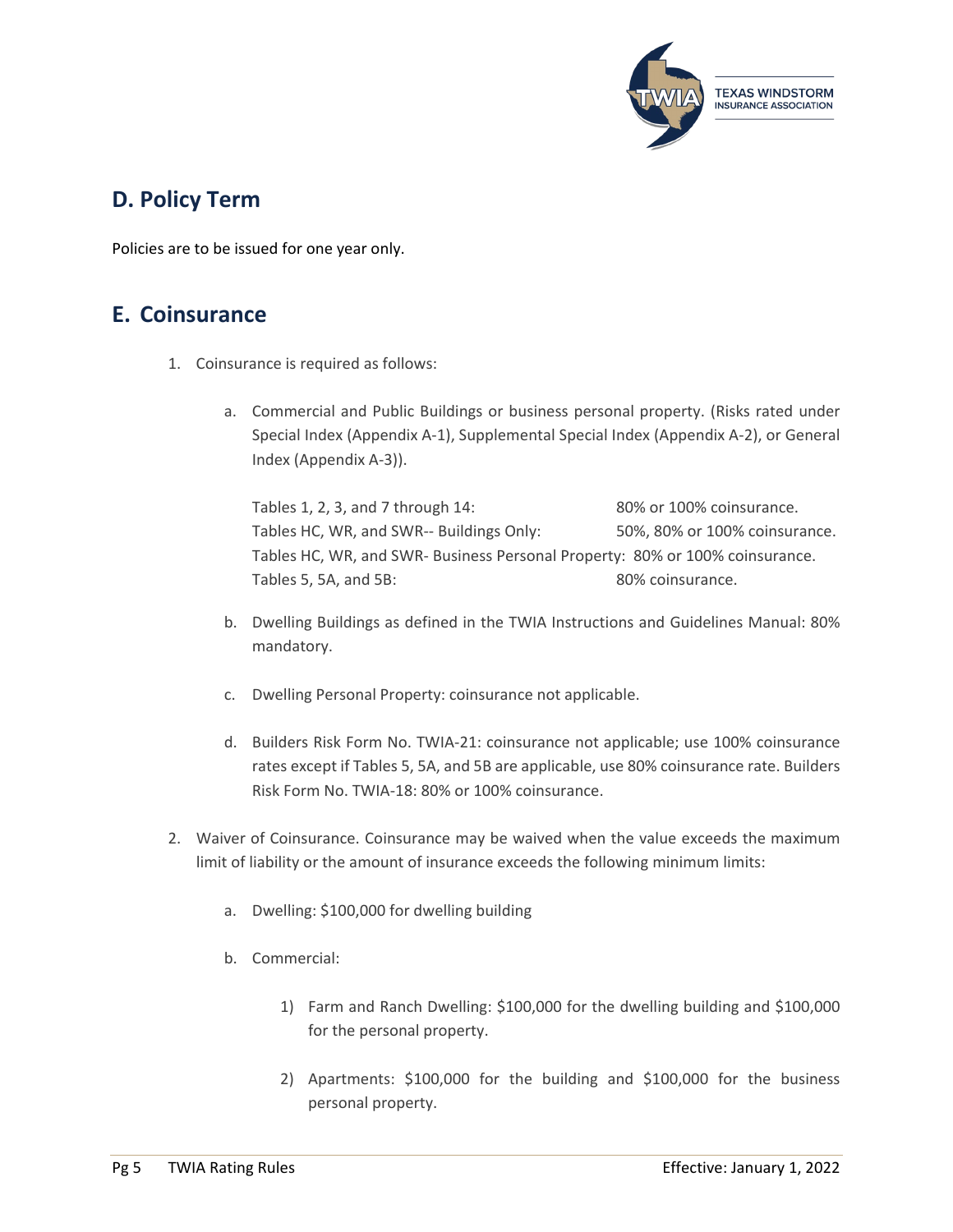

- 3) Residential Condominium: \$100,000 for the building and \$100,000 for the business personal property.
- 4) Townhouse: \$100,000 for the building and \$100,000 for the business personal property.
- 5) All other Commercial: \$200,000 for the building and \$200,000 for the business personal property.
- 3. Determination of Premium. When the Association waives the coinsurance requirements, the premium charged is determined in accordance with the First Loss Scale Formula.

## <span id="page-6-0"></span>**First Loss Scale Formula:**

| 1.00% of Total Value = | 32.500% of Total Premium | 33 1/3% of Total Value = | 80.000% of Total Premium |
|------------------------|--------------------------|--------------------------|--------------------------|
| 1.10%                  | 33.000%                  | 34%                      | 80.220%                  |
| 1.20%                  | 33.500%                  | 35%                      | 80.550%                  |
| 1.30%                  | 34.000%                  | 36%                      | 80.880%                  |
| 1.40%                  | 34.500%                  | 37%                      | 81.210%                  |
| 1.50%                  | 35.000%                  | 38%                      | 81.540%                  |
| 1.60%                  | 35.500%                  | 39%                      | 81.870%                  |
| 1.70%                  | 36.000%                  | 40%                      | 82.200%                  |
| 1.80%                  | 36.500%                  | 41%                      | 82.530%                  |
| 1.90%                  | 37.000%                  | 42%                      | 82.800%                  |
| 2.00%                  | 37.500%                  | 43%                      | 83.000%                  |
| 2.10%                  | 37.750%                  | 44%                      | 83.300%                  |
| 2.20%                  | 38.000%                  | 45%                      | 83.600%                  |
| 2.30%                  | 38.250%                  | 46%                      | 83.900%                  |
| 2.40%                  | 38.500%                  | 47%                      | 84.210%                  |
| 2.50%                  | 38.750%                  | 48%                      | 84.460%                  |
| 2.60%                  | 39.000%                  | 49%                      | 84.700%                  |
| 2.70%                  | 39.250%                  | 50%                      | 85.000%                  |
| 2.80%                  | 39.500%                  | 51%                      | 85.200%                  |
| 2.90%                  | 39.750%                  | 52%                      | 85.400%                  |
| 3.00%                  | 40.000%                  | 53%                      | 85.600%                  |
| 3.10%                  | 40.500%                  | 54%                      | 85.800%                  |
| 3.20%                  | 41.000%                  | 55%                      | 86.000%                  |
| 3.30%                  | 41.500%                  | 56%                      | 86.200%                  |
| 3.40%                  | 42.000%                  | 57%                      | 86.400%                  |
| 3.50%                  | 42.500%                  | 58%                      | 86.600%                  |
| 3.60%                  | 43.000%                  | 59%                      | 86.800%                  |
| 3.70%                  | 43.500%                  | 60%                      | 87.000%                  |
| 3.80%                  | 44.000%                  | 61%                      | 87.200%                  |
| 3.90%                  | 44.500%                  | 62%                      | 87.400%                  |
| 4.00%                  | 45.000%                  | 63%                      | 87.600%                  |
| 4.10%                  | 45.500%                  | 64%                      | 87.800%                  |
|                        |                          |                          |                          |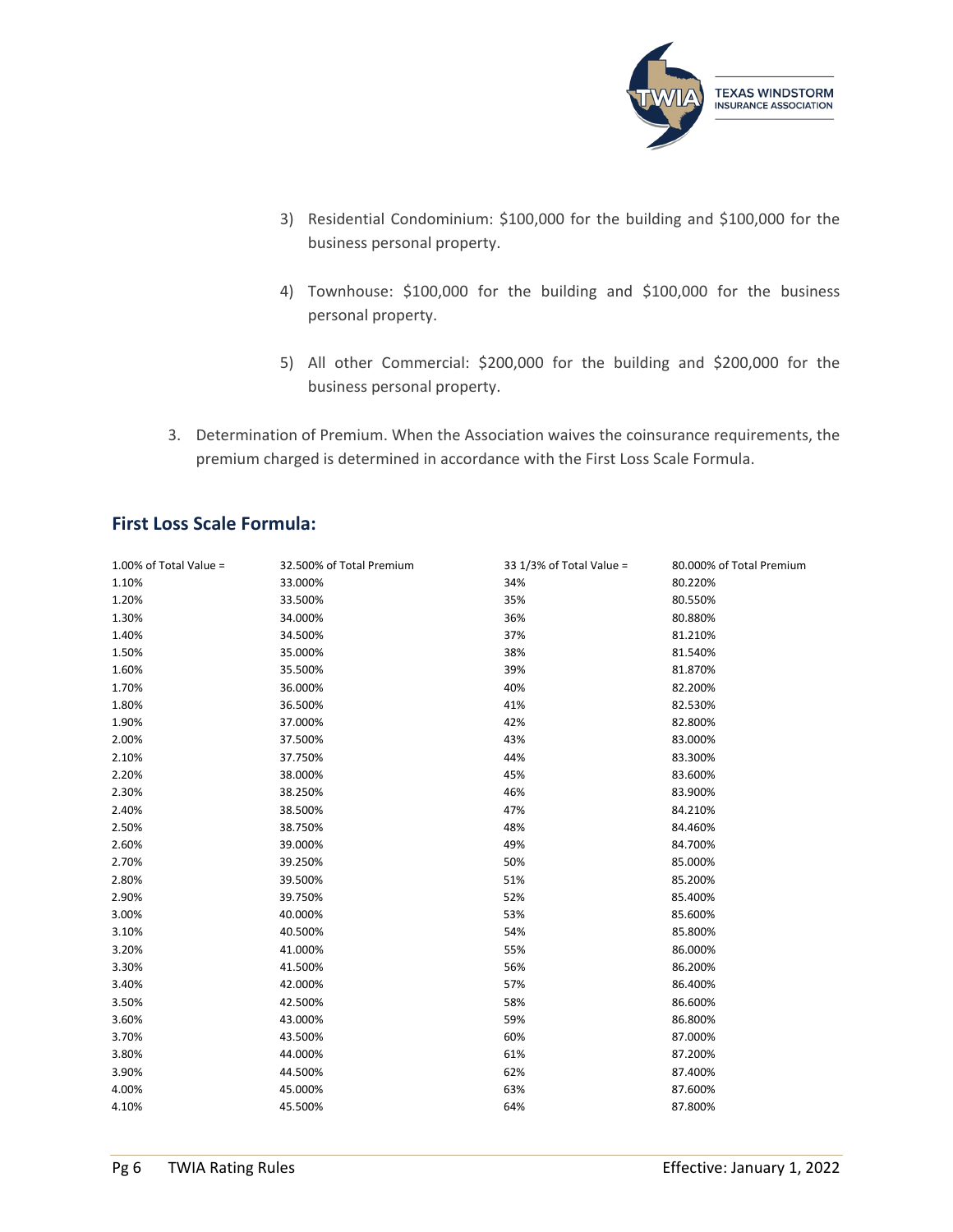

| 4.20% | 46.000% | 65%  | 88.000% |
|-------|---------|------|---------|
| 4.30% | 46.500% | 66%  | 88.200% |
| 4.40% | 47.000% | 67%  | 88.400% |
| 4.50% | 47.500% | 68%  | 88.600% |
| 4.60% | 48.000% | 69%  | 88.800% |
| 4.70% | 48.500% | 70%  | 89.000% |
| 4.80% | 49.000% | 71%  | 89.200% |
| 4.90% | 49.500% | 72%  | 89.400% |
| 5%    | 50.000% | 73%  | 89.600% |
| 6%    | 52.000% | 74%  | 89.800% |
| 7%    | 54.000% | 75%  | 90.000% |
| 7.5%  | 55.000% | 76%  | 90.400% |
| 8%    | 56.000% | 77%  | 90.800% |
| 9%    | 58.000% | 78%  | 91.200% |
| 10%   | 60.000% | 79%  | 91.600% |
| 11%   | 61.000% | 80%  | 92.000% |
| 12%   | 62.000% | 81%  | 92.400% |
| 13%   | 63.000% | 82%  | 92.800% |
| 14%   | 64.000% | 83%  | 93.200% |
| 15%   | 65.000% | 84%  | 93.600% |
| 16%   | 66.000% | 85%  | 94.000% |
| 17%   | 67.000% | 86%  | 94.400% |
| 18%   | 68.000% | 87%  | 94.800% |
| 19%   | 69.000% | 88%  | 95.200% |
| 20%   | 70.000% | 89%  | 95.600% |
| 21%   | 71.000% | 90%  | 96.000% |
| 22%   | 72.000% | 91%  | 96.400% |
| 23%   | 73.000% | 92%  | 96.800% |
| 24%   | 74.000% | 93%  | 97.200% |
| 25%   | 75.000% | 94%  | 97.600% |
| 26%   | 75.625% | 95%  | 98.000% |
| 27%   | 76.250% | 96%  | 98.400% |
| 28%   | 76.875% | 97%  | 98.800% |
| 29%   | 77.500% | 98%  | 99.200% |
| 30%   | 78.125% | 99%  | 99.600% |
| 31%   | 78.750% | 100% | 100.00% |
| 32%   | 79.375% |      |         |

# <span id="page-7-0"></span>**F. Premium**

## <span id="page-7-1"></span>**Interpolation of Premium**

Premium for any amount of insurance, in excess of the Minimum, not shown in the Premium Charts may be obtained by interpolation.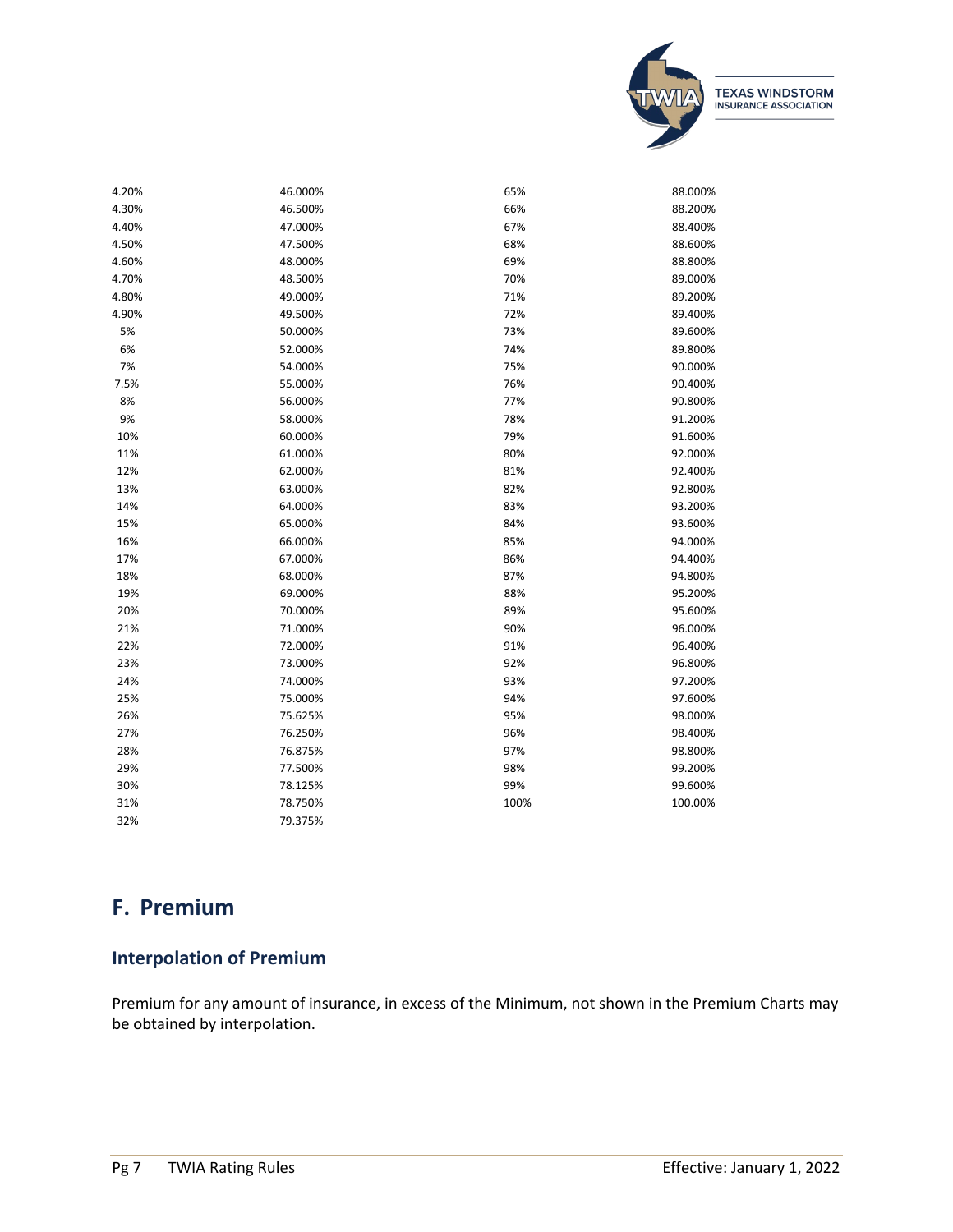

# <span id="page-8-0"></span>**G. Mixed Construction**

- 1. For risks with mixed construction, the predominant construction shall be the construction comprising over 50% of the total exterior wall area (excluding gables).
- 2. For risks with more than two constructions, the predominant construction shall be the construction comprising the majority of the total exterior wall area (excluding gables).
- 3. For risks of superior construction (FR, SFR and/or Automatic Sprinklered Risks) TWIA will accept certification from the Texas Department of Insurance, Insurance Services Office, Inc. (ISO), or their successors for confirmation of construction.

# <span id="page-8-1"></span>**H. Buildings of Three or More Types of Construction, With No One Type Comprising More Than 50% of the Building**

To determine construction classification of such building(s), apply the following formula:

- 1. Begin with measurement of best type of construction;
- 2. Add second best construction;
- 3. Add third best construction; and if necessary
- 4. Add fourth best construction, and so on, consecutively, until a total equaling at least 50% of building is reached.
- 5. Class building as type of construction last added to achieve 50% of building, and make proportionate charge for any remaining inferior construction.

NOTE: Where height of walls is not uniform, use wall areas (sq. ft.) as basis for above calculation; otherwise use linear feet measurements.

## <span id="page-8-2"></span>**I. Minimum Earned Premium**

For policies effective on or after November 27, 2011, the minimum earned premium per policy shall be equal to the greater of 90 days of the annual policy term or \$100.00. The minimum earned premium shall be fully earned on the effective date of the policy.

Exceptions:

The unearned premium in excess of \$100.00 shall be refunded on a pro rata basis in the event of cancellation of the policy due to any of the following:

- 1. A change of ownership in property, including sale of the insured property;
- 2. Foreclosure of the insured property;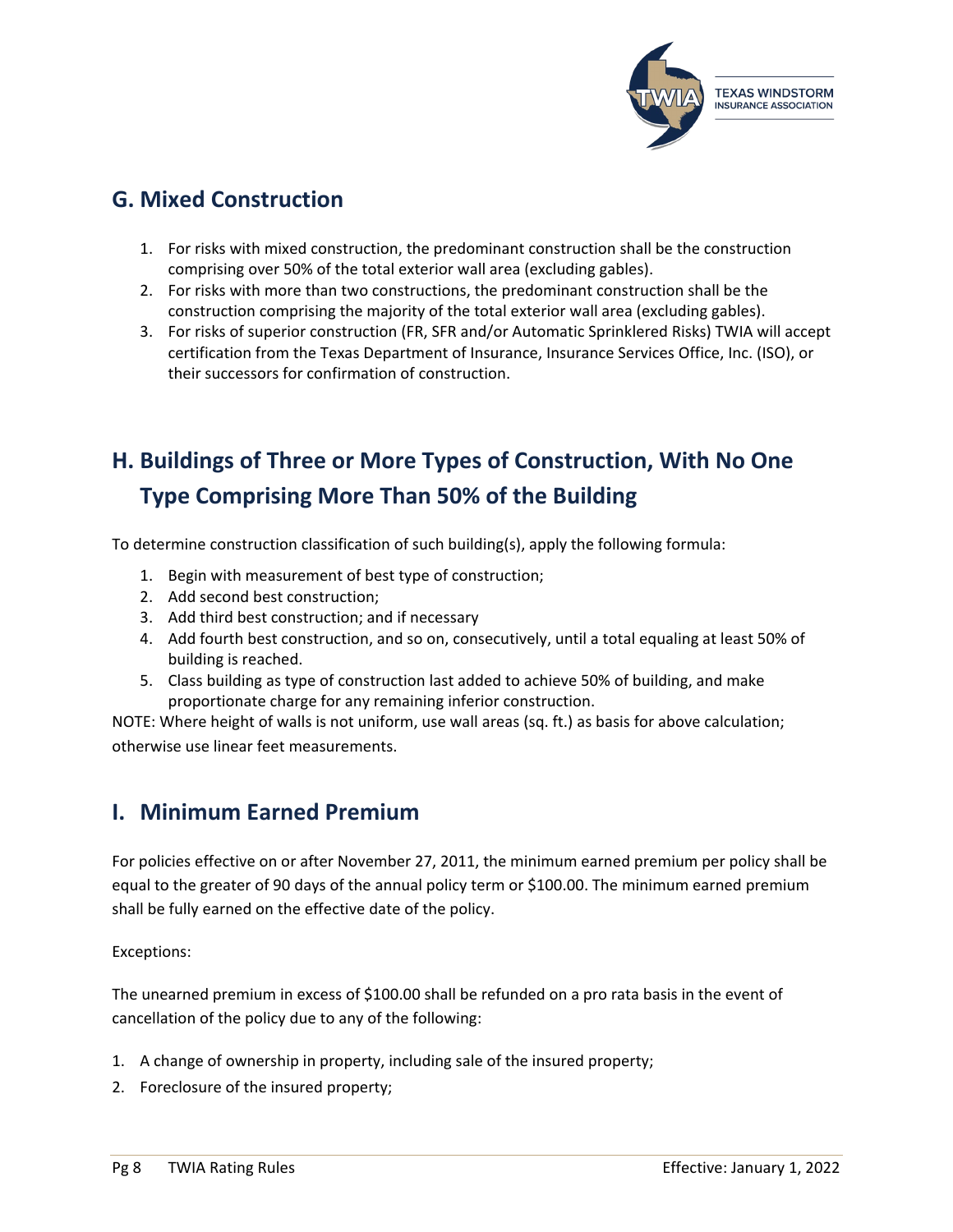

- 3. The replacement of the Association policy with other similar coverage in the voluntary market;
- 4. The removal of the item(s) insured under a TWIA policy due to total loss of the item(s), including demolition of the item(s);
- 5. The death of the policyholder; or
- 6. Completion of construction on a builder's risk policy.

Note: The minimum earned premium does not apply to policies cancelled by TWIA.

#### **Important Notice on Premium Financed Policies:**

If the policy is cancelled, the refund will go to the premium financier company. Our systems will automatically calculate the 90-day minimum earned premium and then refund the premium on a prorata basis once the 90-day premium is satisfied. If the cancellation is prior to the first 90 days, the system will automatically calculate the cancellation using the 90-day minimum premium. The policyholder will not owe TWIA the premium difference. Payment of the balance due for the 90-day minimum retained premium will not create or extend coverage beyond the policy's effective cancellation date resulting from the premium financier's request to cancel coverage.

## <span id="page-9-0"></span>**J. Pro-Rata Premium Calculation**

For policy coverage with less than an annual term due to cancellation or endorsement, a pro-rata factor will be applied to the annual premium. The pro-rata factor is calculated as the number of days of coverage divided by 365, rounded to four decimal places.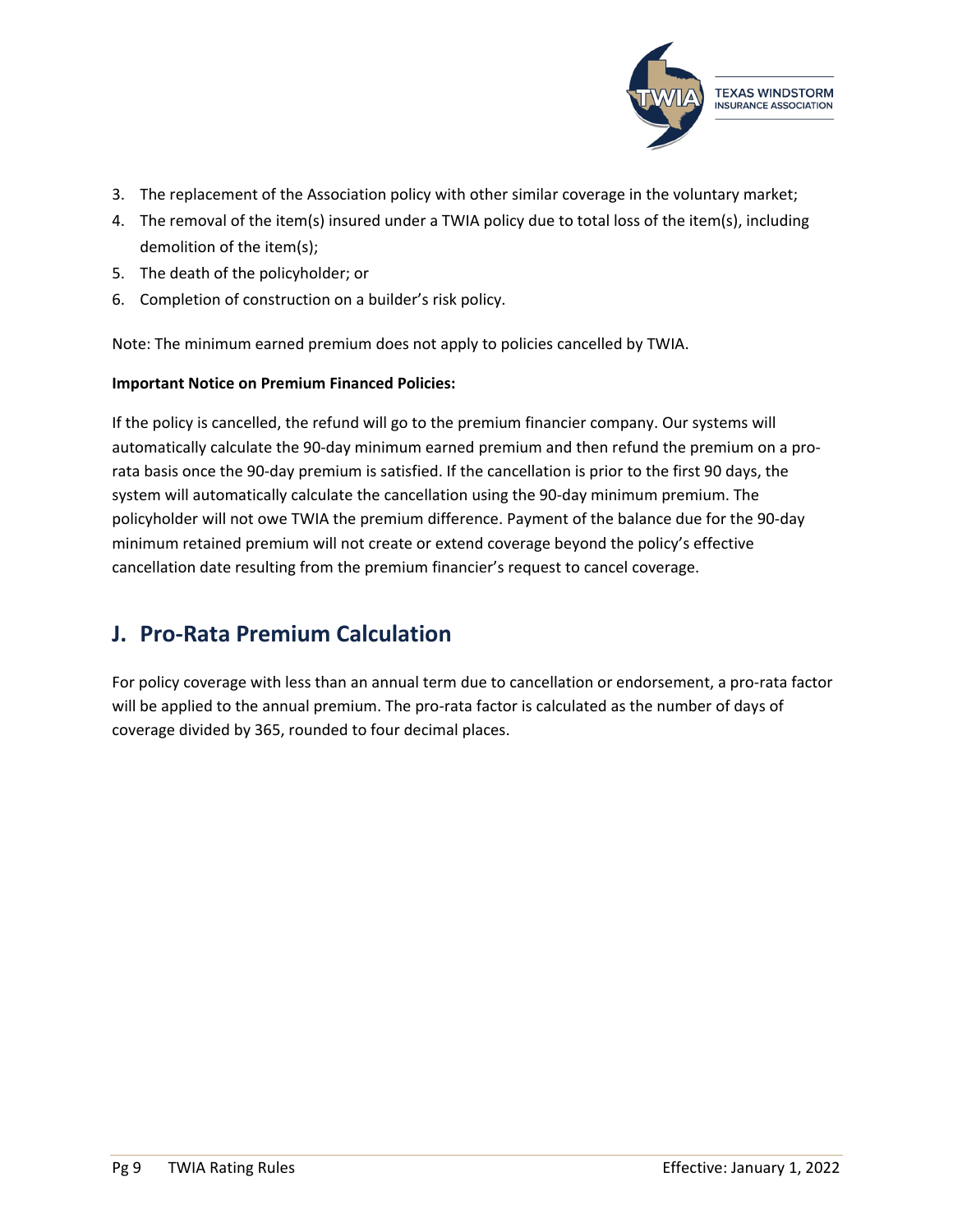

# <span id="page-10-0"></span>**II. Policy Forms and Endorsements**

# <span id="page-10-1"></span>**A. Extensions of Coverage—Increased Cost in Construction Form No. TWIA-431 and TWIA-432**

## <span id="page-10-2"></span>**Dwelling Policy**

An insured may select one of the limits of liability for each structure item from the ICC table below. Apply the appropriate rate from the ICC table to the Final structure premium for each structure then round to the nearest whole dollar. This calculation is independent of any other calculation, and the result is added to the final premium for each applicable item.

<span id="page-10-4"></span><span id="page-10-3"></span>

|     | <b>ICC Limit of Liability</b>    | <b>Rate as % of Structure Premium</b><br>(Multiply times final structure<br>premium) |
|-----|----------------------------------|--------------------------------------------------------------------------------------|
| 5%  | of coverage A limit of liability | 7.0%                                                                                 |
| 10% | of coverage A limit of liability | 11.6%                                                                                |
| 15% | of coverage A limit of liability | 14.0%                                                                                |
| 25% | of coverage A limit of liability | 15.7%                                                                                |

The rates for the attachment of Form No. TWIA-431 are as follows:

## <span id="page-10-5"></span>**Commercial Policy**

Apply the appropriate rate from the ICC table to the Final Structure Premium for each structure (before any Business Income adjustment), and then round to the nearest whole dollar. This calculation is independent of any other calculation, and the result is added to the final premium for each applicable item.

The rates for the attachment of Form No. TWIA-432 are as follows: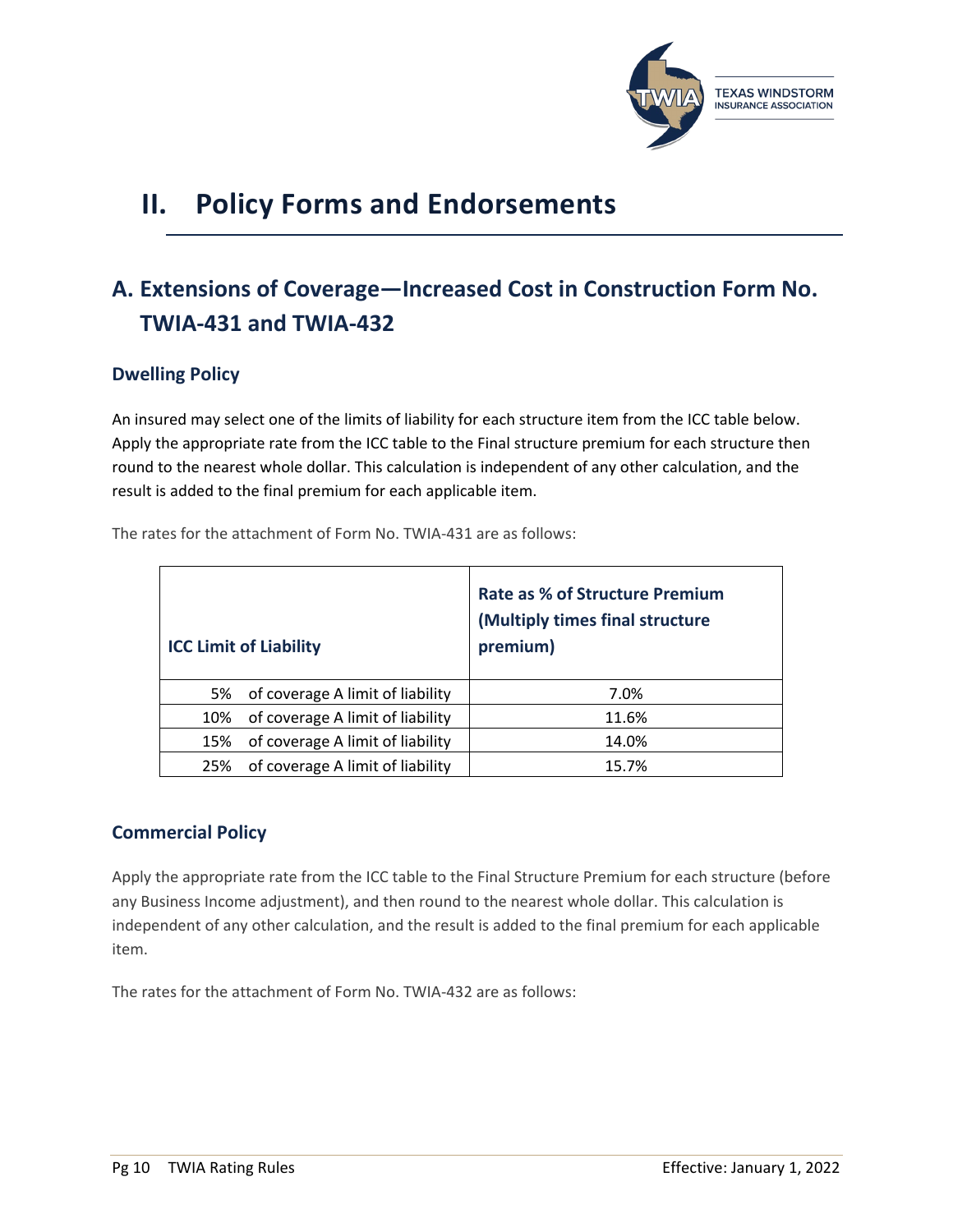<span id="page-11-1"></span>

<span id="page-11-0"></span>

| <b>ICC Limit of Liability</b> |                                  | Rate as % of Structure<br><b>Premium (Multiply times</b><br>final structure premium) |
|-------------------------------|----------------------------------|--------------------------------------------------------------------------------------|
| 5%                            | of coverage A limit of liability | 7.0%                                                                                 |
| 10%                           | of coverage A limit of liability | 11.6%                                                                                |
| 15%                           | of coverage A limit of liability | 14.0%                                                                                |
| 25%                           | of coverage A limit of liability | 15.7%                                                                                |

## <span id="page-11-2"></span>**B. Business Income Coverage Endorsement Form No. TWIA-17**

Rating procedure: To determine the applicable premium, multiply the TWIA annual extended coverage building rate (including the 90% modification) times the business income rate adjustment factor from the table. Multiply the result times the per occurrence limit of liability (do not include extra expense), then divide by 100.

| Number of<br>days<br>covered |                                                                                                                                                                                                                         | MFG.  | Other              |       |              |                               |                                      |       |
|------------------------------|-------------------------------------------------------------------------------------------------------------------------------------------------------------------------------------------------------------------------|-------|--------------------|-------|--------------|-------------------------------|--------------------------------------|-------|
|                              | 3-25 Units                                                                                                                                                                                                              |       | <b>26-50 Units</b> |       | 51-100 Units |                               |                                      |       |
|                              | <b>Daily</b><br>Daily<br>Daily<br><b>Daily</b><br>Daily<br><b>Daily</b><br>Limit<br>Limit<br>Limit<br>Limit<br>Limit<br>Limit<br>\$50-\$1000<br>\$50-\$399<br>\$400-\$1000<br>\$50-\$399<br>\$400-\$799<br>\$800-\$1000 |       |                    |       |              | Daily<br>Limit<br>\$50-\$1000 | <b>Daily</b><br>Limit<br>\$50-\$1000 |       |
| 365                          | .641                                                                                                                                                                                                                    | .673  | n/a                | .705  | n/a          | n/a                           | 1.052                                | .708  |
| 330                          | .650                                                                                                                                                                                                                    | .682  | n/a                | .715  | n/a          | n/a                           | 1.060                                | .717  |
| 300                          | .665                                                                                                                                                                                                                    | .698  | n/a                | .731  | n/a          | n/a                           | 1.082                                | .731  |
| 270                          | .690                                                                                                                                                                                                                    | .725  | n/a                | .759  | n/a          | n/a                           | 1.125                                | .756  |
| 240                          | .724                                                                                                                                                                                                                    | .761  | .724               | .797  | .761         | n/a                           | 1.176                                | .790  |
| 210                          | .758                                                                                                                                                                                                                    | .796  | .758               | .834  | .796         | n/a                           | 1.235                                | .833  |
| 180                          | .799                                                                                                                                                                                                                    | .839  | .799               | .879  | .839         | n/a                           | 1.301                                | .883  |
| 150                          | .874                                                                                                                                                                                                                    | .917  | .874               | .961  | .917         | n/a                           | 1.430                                | .956  |
| 120                          | .945                                                                                                                                                                                                                    | .993  | .945               | 1.040 | .993         | .945                          | 1.554                                | 1.027 |
| 90                           | 1.008                                                                                                                                                                                                                   | 1.058 | 1.008              | 1.109 | 1.058        | 1.008                         | 1.641                                | 1.133 |
| 60                           | 1.148                                                                                                                                                                                                                   | 1.205 | 1.148              | 1.263 | 1.205        | 1.148                         | 1.873                                | 1.269 |

## <span id="page-11-3"></span>**C. Replacement Cost Endorsement TWIA-365**

Apply the appropriate surcharge to the dwelling and personal property Adjusted Base premiums, independent of any other adjustments.

Additional premium for this endorsement: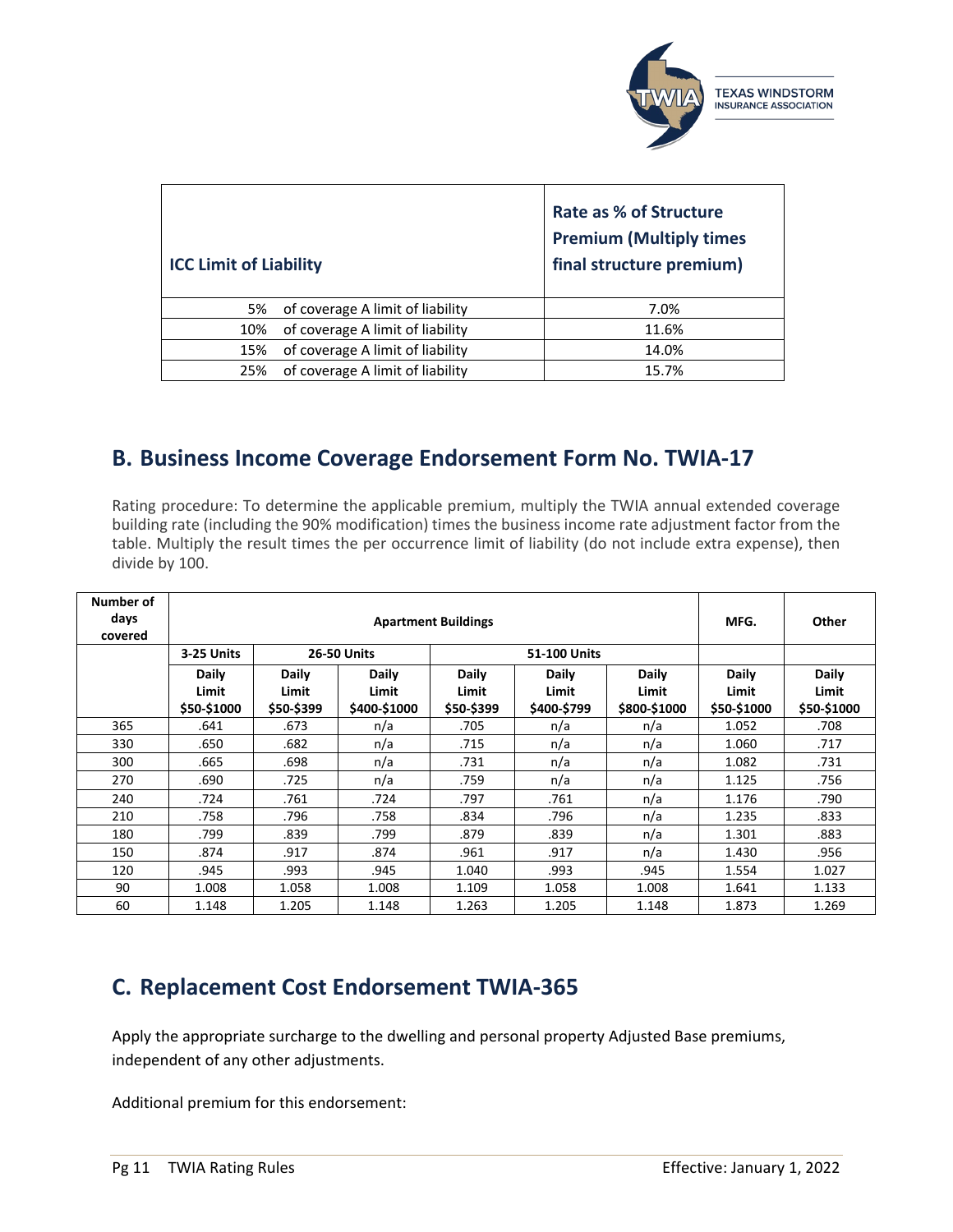

- 15% surcharge when covering personal property only
- 5% surcharge on the total premium for dwelling and personal property when covering both

## <span id="page-12-0"></span>**D. Actual Cash Value Roof Endorsement TWIA-400**

A credit of 15% will be applied to the Modified Extended Coverage building premium, independent of any other adjustments, upon receipt of the endorsement Form TWIA-400, signed by the insured.

# <span id="page-12-1"></span>**E. Replacement Cost Coverage A (Dwelling) – Actual Cash Value Roofs Form TWIA-804**

A credit of 15% credit will be applied to the Modified Extended Coverage building premium, independent of any other adjustments. Policies with this endorsement must have a TWIA deductible of 1% or less of coverage A.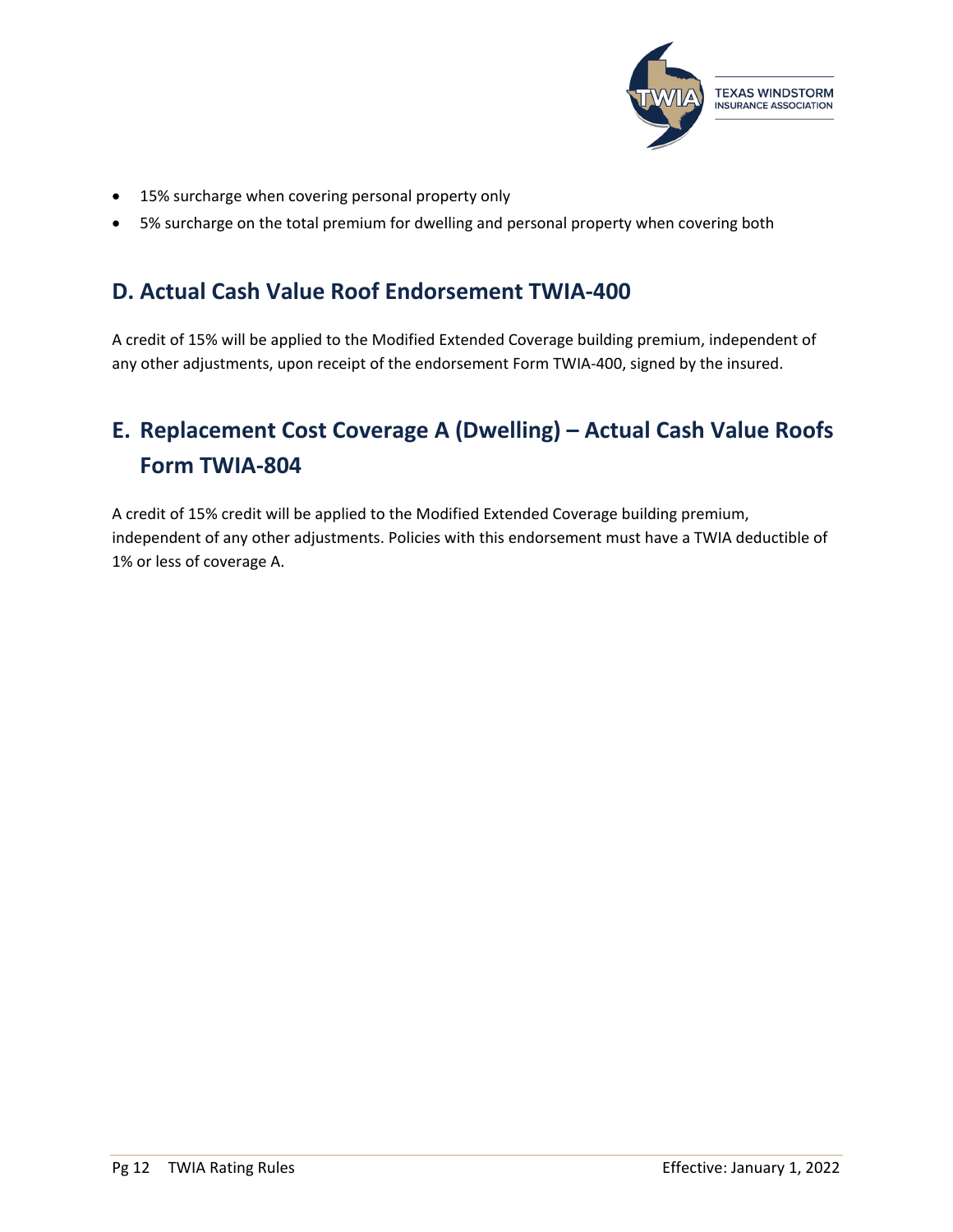

# <span id="page-13-0"></span>**III. Manufactured Homes**

# <span id="page-13-1"></span>**A. Deductibles**

- 1. The following deductibles are mandatory under the T.W.I.A. Dwelling Policy with Form No. TWIA-411, Conversion to TWIA Manufactured Home Policy attached to the policy.
	- a. Homes located inland of the Intracoastal Canal: 1% of limit of liability with a \$250 minimum (TWIA Form No. 570)
	- b. Homes located seaward of the Intracoastal Canal: 2% of the limit of liability with a \$250 minimum (TWIA Form No. 575)
- 2. Deductibles apply separately to the home and household goods items on the policy.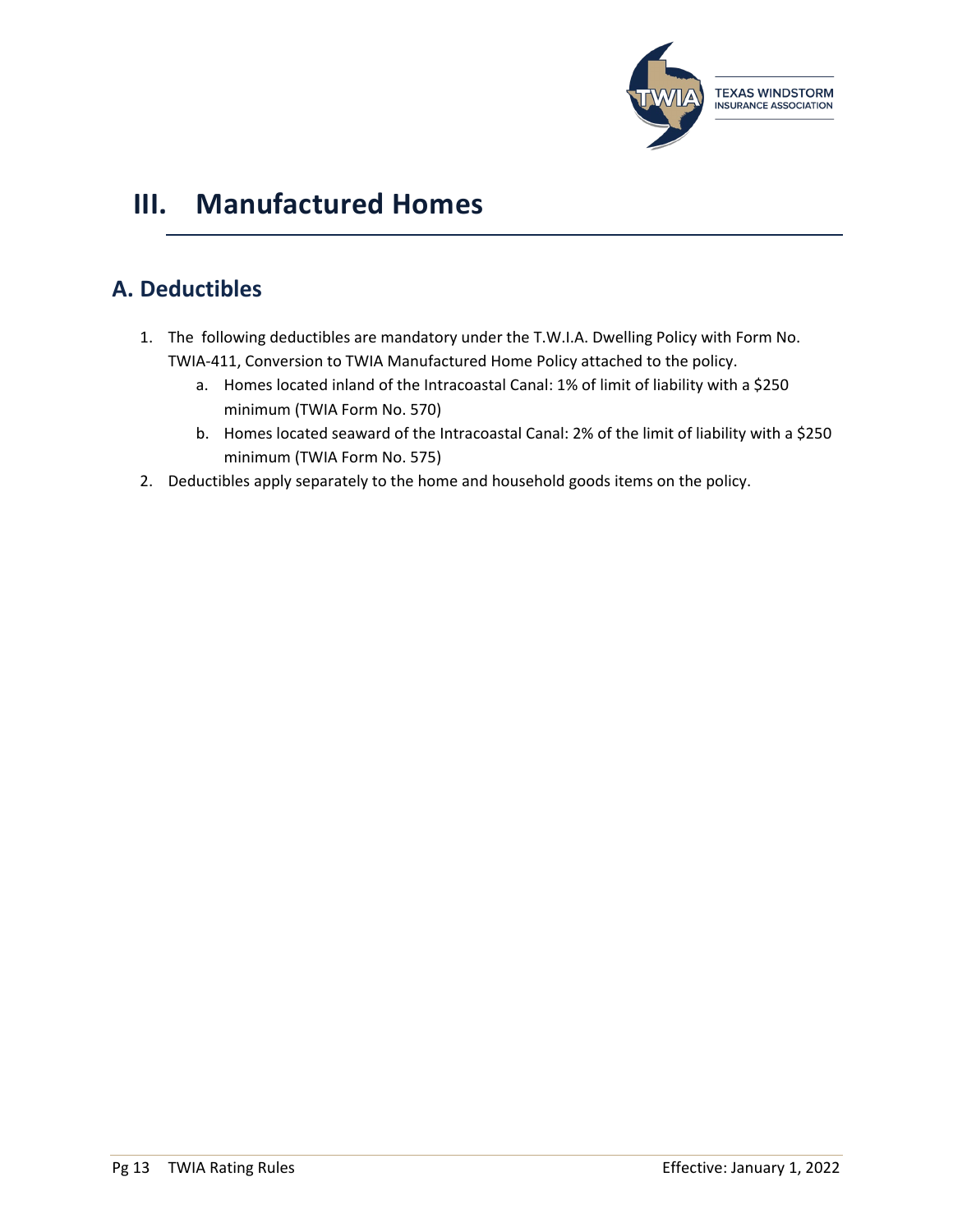

# <span id="page-14-0"></span>**IV. Commercial Insurance**

# <span id="page-14-1"></span>**A. Commercial Rating**

## <span id="page-14-2"></span>**Deductibles**

The only commercial deductibles available for new and renewal policies are 1%, 2%, or 5% per item, per occurrence as indicated by the table, which follows. This is mandatory on all items rated from commercial rate tables A, B, or C, and also for all Farm & Ranch barns and miscellaneous farm property. The appropriate commercial deductible will be applied without the attachment of an endorsement form. Multiple deductibles on a policy are not allowed. Both the deductible amount and the amount of credit are based on the insurance amount of each individually rated commercial item. The credits listed below shall be applied to the commercial rates printed in this manual.

**The following deductible credit percentages apply for a 1%, 2%, or 5% per item, per occurrence deductible:**

| Am ount of Insurance corresponding to the coverage |                                        |            | Credit based on selected percentage |     |     |  |
|----------------------------------------------------|----------------------------------------|------------|-------------------------------------|-----|-----|--|
|                                                    | it em list ed on the declarations page |            |                                     |     |     |  |
|                                                    |                                        |            | 1%                                  | 2%  | 5%  |  |
| 0                                                  | to                                     | 100,000    | 10%                                 | 13% | 20% |  |
| 100,001                                            | to                                     | 200,000    | 12%                                 | 15% | 23% |  |
| 200,001                                            | to                                     | 250,000    | 15%                                 | 20% | 24% |  |
| 250,001                                            | to                                     | 300,000    | 17%                                 | 21% | 25% |  |
| 300,001                                            | to                                     | 400,000    | 18%                                 | 22% | 27% |  |
| 400,001                                            | to                                     | 500,000    | 20%                                 | 23% | 30% |  |
| 500,001                                            | to                                     | 1,000,000  | 23%                                 | 26% | 34% |  |
| 1,000,001                                          | to                                     | 1,500,000  | 25%                                 | 30% | 36% |  |
| 1,500,001                                          | to                                     | 2,000,000  | 27%                                 | 32% | 37% |  |
| 2,000,001                                          | to                                     | 2,500,000  | 30%                                 | 34% | 39% |  |
| 2,500,001                                          | to                                     | 3,500,000  | 32%                                 | 35% | 41% |  |
| 3,500,001                                          | to                                     | 5,000,000  | 34%                                 | 36% | 43% |  |
| 5,000,001                                          | to                                     | 7,500,000  | 36%                                 | 39% | 45% |  |
| 7.500.001                                          | to                                     | 10.000.000 | 38%                                 | 41% | 47% |  |
| 10.000.001                                         | to                                     | 15,000,000 | 40%                                 | 43% | 49% |  |
| 15,000,001                                         | to                                     | 25,000,000 | 42%                                 | 45% | 51% |  |
| 25,000,001                                         | to                                     | Above      | 43%                                 | 46% | 52% |  |

Note: All deductibles subject to \$1,000 minimum.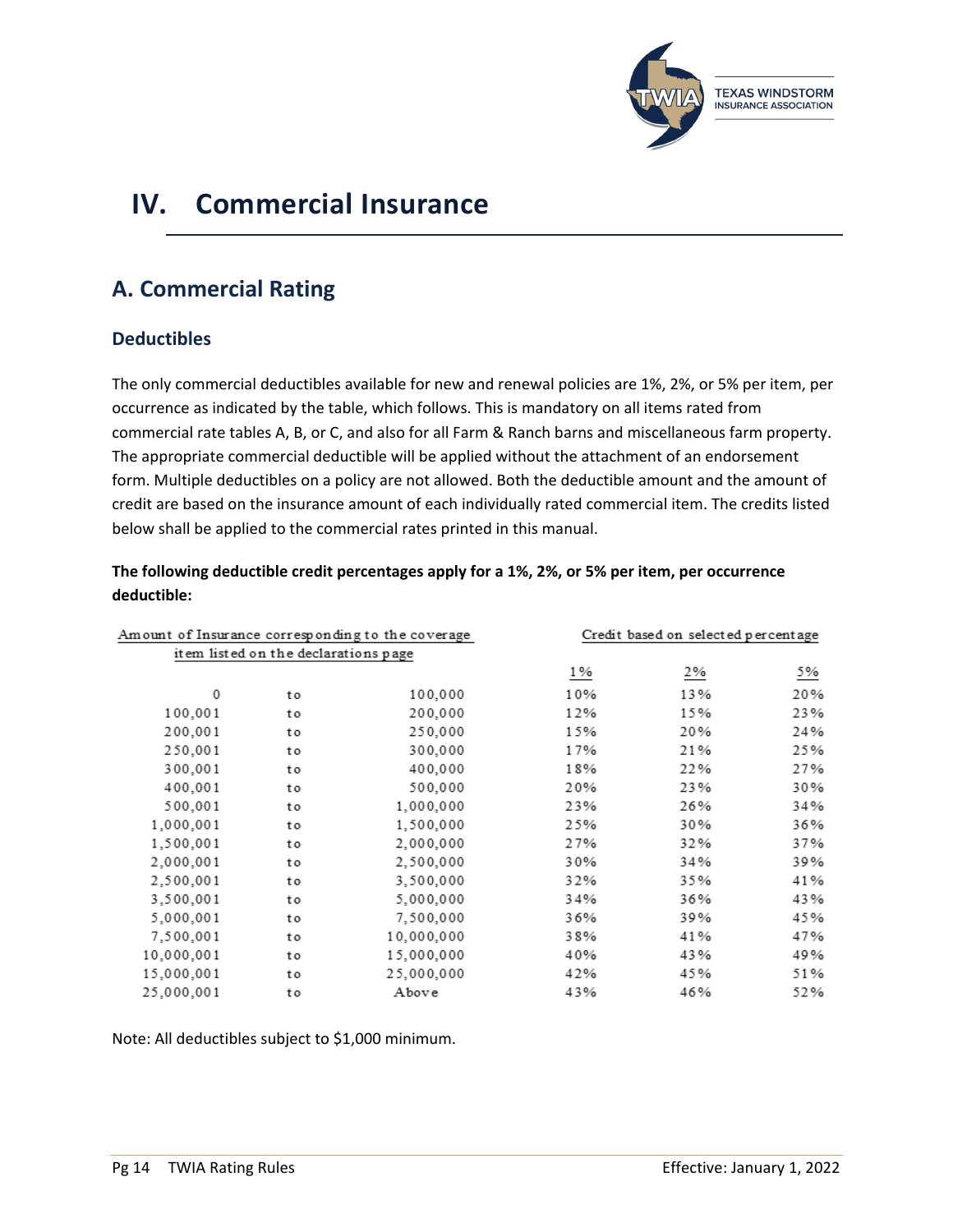

The following deductible credit percentages apply for any coverage items where the selected percentage produces a deductible amount less than \$1000.

| Amount of Insurance corresponding to the      |    |        | Credit for minimum deductible |
|-----------------------------------------------|----|--------|-------------------------------|
| coverage item listed on the declarations page |    |        |                               |
|                                               |    |        | \$1,000                       |
| 1,000                                         | to | 1,110  | 90%                           |
| 1,111                                         | to | 1,332  | 75%                           |
| 1,333                                         | to | 1,999  | 60%                           |
| 2,000                                         | to | 2,221  | 56%                           |
| 2,222                                         | to | 2,499  | 51%                           |
| 2,500                                         | to | 2,856  | 47%                           |
| 2,857                                         | to | 3,332  | 42%                           |
| 3,333                                         | to | 3,999  | 38%                           |
| 4,000                                         | to | 4,999  | 33%                           |
| 5,000                                         | to | 6,665  | 29%                           |
| 6,666                                         | to | 9,999  | 24%                           |
| 10,000                                        | to | 19,999 | 20%                           |
| 20,000                                        | to | 24,999 | 18%                           |
| 25,000                                        | to | 33,332 | 15%                           |
| 33,333                                        | to | 49,999 | 13%                           |
| 50,000                                        | to | 99,999 | 10%                           |
|                                               |    |        |                               |

## <span id="page-15-0"></span>**Apartment Contents Credit**

Personal property located in an apartment house which consists of three or more units, a residential condominium, or a townhouse (when not individually owned) will rate as follows:

- For construction not classified as WR or SWR, a 50% credit shall be applied to the appropriate Modified Extended Coverage rate from [Rate Table A.](#page-33-2)
- For construction types subject to Table 4, WR, and SWR, the appropriate Modified EC rate from Rate Table "C" on [Rate Table C](#page-33-2) of this manual shall be applied without the 50% credit.

## <span id="page-15-1"></span>**Public Housing Credit**

A 40% credit shall be deducted from the Extended Coverage building rate applicable to dwellings and apartments of Housing Projects and to apartments of privately owned apartment house projects, when such projects consist of eight or more apartment units, in one or more apartment buildings, and situated on the same premises.

Note: Contents rate is not affected by the foregoing.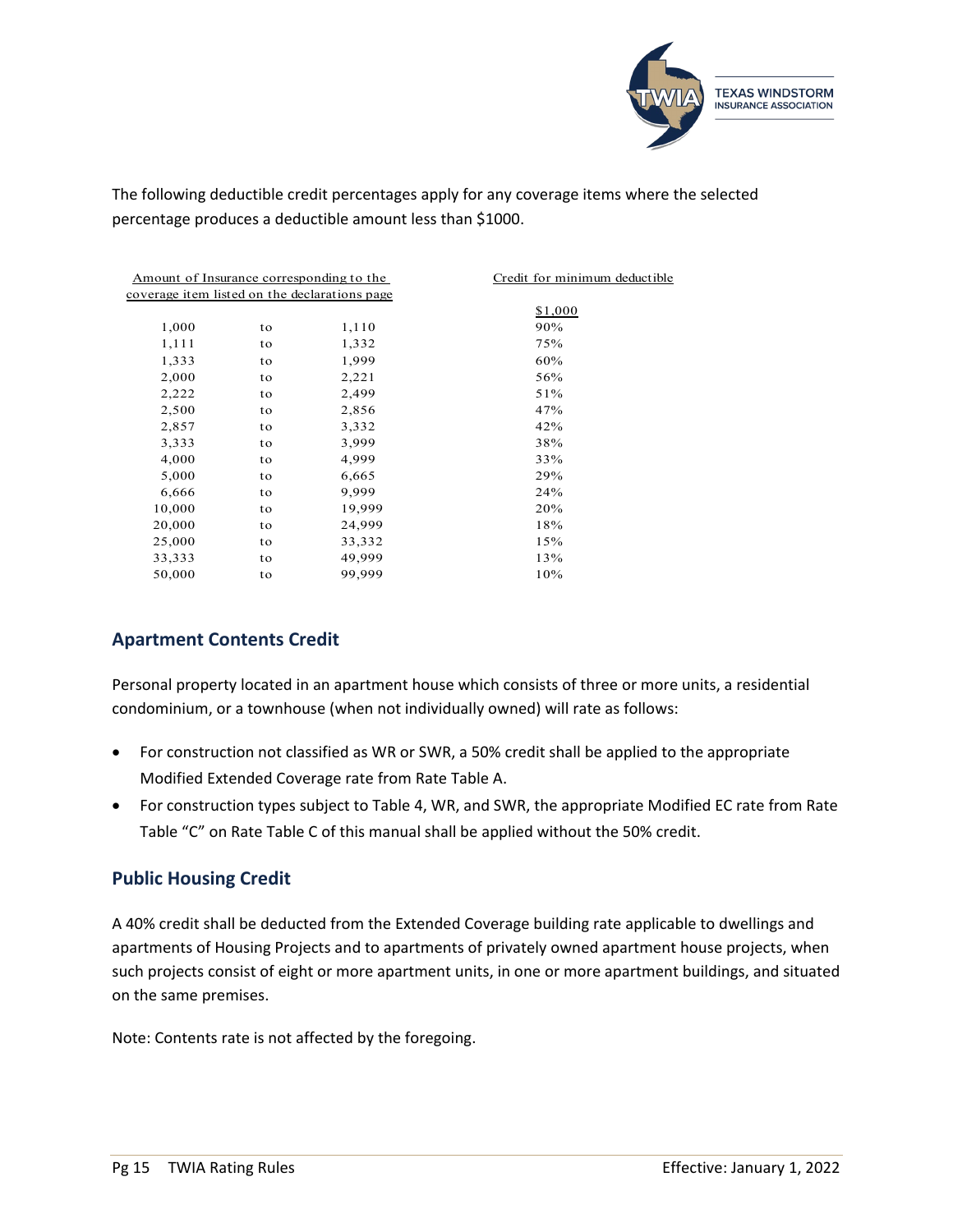

## <span id="page-16-0"></span>**Excess Area Surcharge**

If any division of a building or any building of one division contains a ground floor area that equals 20,000 square feet or more, the rate shall be increased by 20%.

Division walls must be of masonry at least 8 inches thick and extend through roof. Openings need not be protected.

## <span id="page-16-1"></span>**Builder's Risk Coverage**

- when insuring repairs, improvements, and/or additions, where the addition does not exceed 10% of the original grade floor area of the original structure, permanent building rate will apply in lieu of builder's risk rate.
- when you are insuring an addition, which exceeds 10% of the original grade floor area of the original structure, apply the appropriate builder's risk rate.

#### **For rating purposes refer to** [Rate Table A](#page-33-2)**:**

- **Dwelling:** Table 5 (Brick), 5A (Frame), or 5B (Brick Veneer)
- **Commercial:** Table 2 (FR or SFR), Table 8 (Brick), or Table 9 (Frame)
- A rating of FR or SFR requires a statement from a contractor or engineer certifying that the construction qualifies as FR or SFR and listing the criteria to support the designation.

# <span id="page-16-2"></span>**B. Commercial Premium Calculation Information**

## <span id="page-16-3"></span>**Premium Calculation Information**

Multiple adjustments may apply in the determination of a rate and/or the calculation of a premium. It is important that these debits and credits be applied in the proper sequence to ensure that the final premium is correct. The sequence in which to apply adjustments is listed below. Failure to follow these guidelines may result in the final premium being incorrect.

#### **Calculation Factors:**

Based on the coverage selected, multiple adjustments may apply to the base rate. All applicable debits/credits are listed below in the sequence which they should be applied. Commercial rates are truncated to 3 decimal places after each adjustment. (Refer to the "Rating information" section of this manual as indicated below for additional information).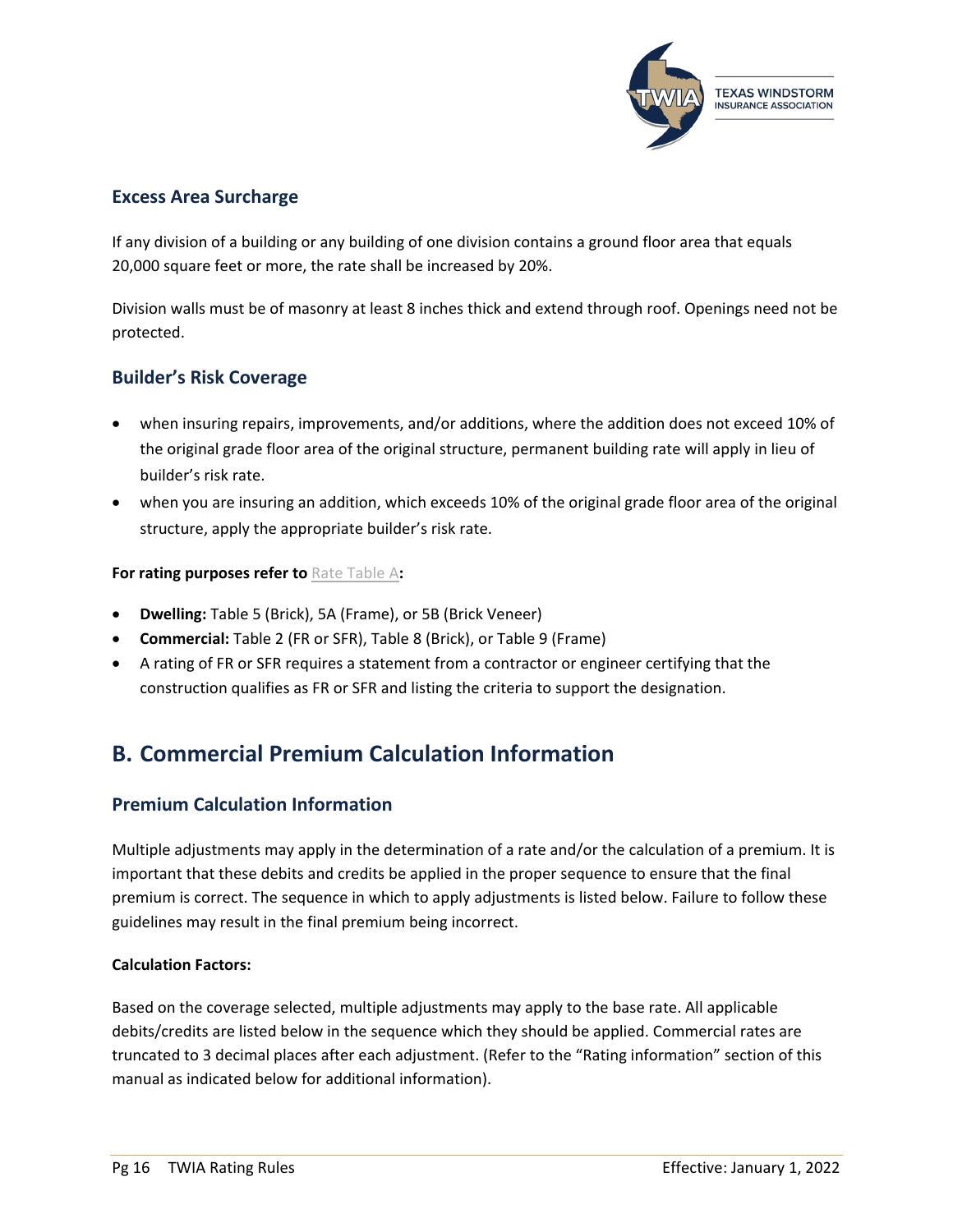

#### **Adjustments[1](#page-17-1)** Indirect Loss Adjustment Indirect Loss Endorsement **Public Housing Careford Contract Contract Contract Contract Contract [Public Housing Credit](#page-15-1)** [Excess Area Surcharge](#page-16-0) Excess Area Surcharge Excess Area Surcharge **Deductible Adjustment** [Commercial Deductibles](#page-14-2) Replacement Cost Endorsement Form 365 (for commercially rated personal property) [Replacement Cost Endorsement](#page-11-3) Value Exceeds Association Limit & First Loss Scale Formula [Values in Excess of TWIA Limit](#page-6-0) (where coinsurance is being waived) Increased Cost in Construction (ICC) Form 432 Charge [Increase Cost in Construction](#page-11-1) Business Income (BI) Form 17 Charge **[Business Income Coverage](#page-11-2)** Business Income Coverage

**: Refer to:**

## <span id="page-17-0"></span>**Commercial Rating Steps**

- **Step #1.** Determine the Annual Extended Coverage rate beginning at:
	- o [Rate Table A](#page-33-2) for:
		- Commercial Structures and Miscellaneous items
		- **[Builder's Risk](#page-16-1)**
		- Commercially rated "Miscellaneous" Residential items
		- **Business and Residential Personal Property in a commercially rated structure** not classified as WR or SWR (Apply the [Apartment Contents Credit\)](#page-15-0).
		- o [Rate Table B](#page-35-0) for:
			- **EXECO** Condominium Association Structures
			- **Townhouse Association Structures**
		- o [Rate Table C](#page-33-2) for:
			- **Business Personal Property**
			- Residential Personal Property in a commercially rated structure classified as WR or SWR
		- o [Farm & Ranch Barns and Miscellaneous Farm Property](#page-38-0) for
			- **Miscellaneous Farm property**
			- **Barns**
			- **•** Outbuildings used in conjunction with the Farm & Ranch
- **Step #2.** Multiply the rate derived in Step #1 by the amount of insurance per \$100.00 (or the replacement cost per \$100.00 where coinsurance is being waived)
- **Step #3.** Apply the Indirect Loss Adjustment Factor to the premium derived in Step #2.
- **Step #4.** If applicable apply the [Public Housing Credit](#page-15-1) and/or th[e Excess Area Surcharge](#page-16-0)
- **Step #5.** Apply the [deductible adjustment](#page-14-2) to the rate calculated in Step 3 (or 4).

<span id="page-17-1"></span><sup>&</sup>lt;sup>1</sup> There is no adjustment for the Replacement Cost Endorsement Form TWIA-164 or the Replacement Cost Endorsement Excluding Roof Endorsement Form 165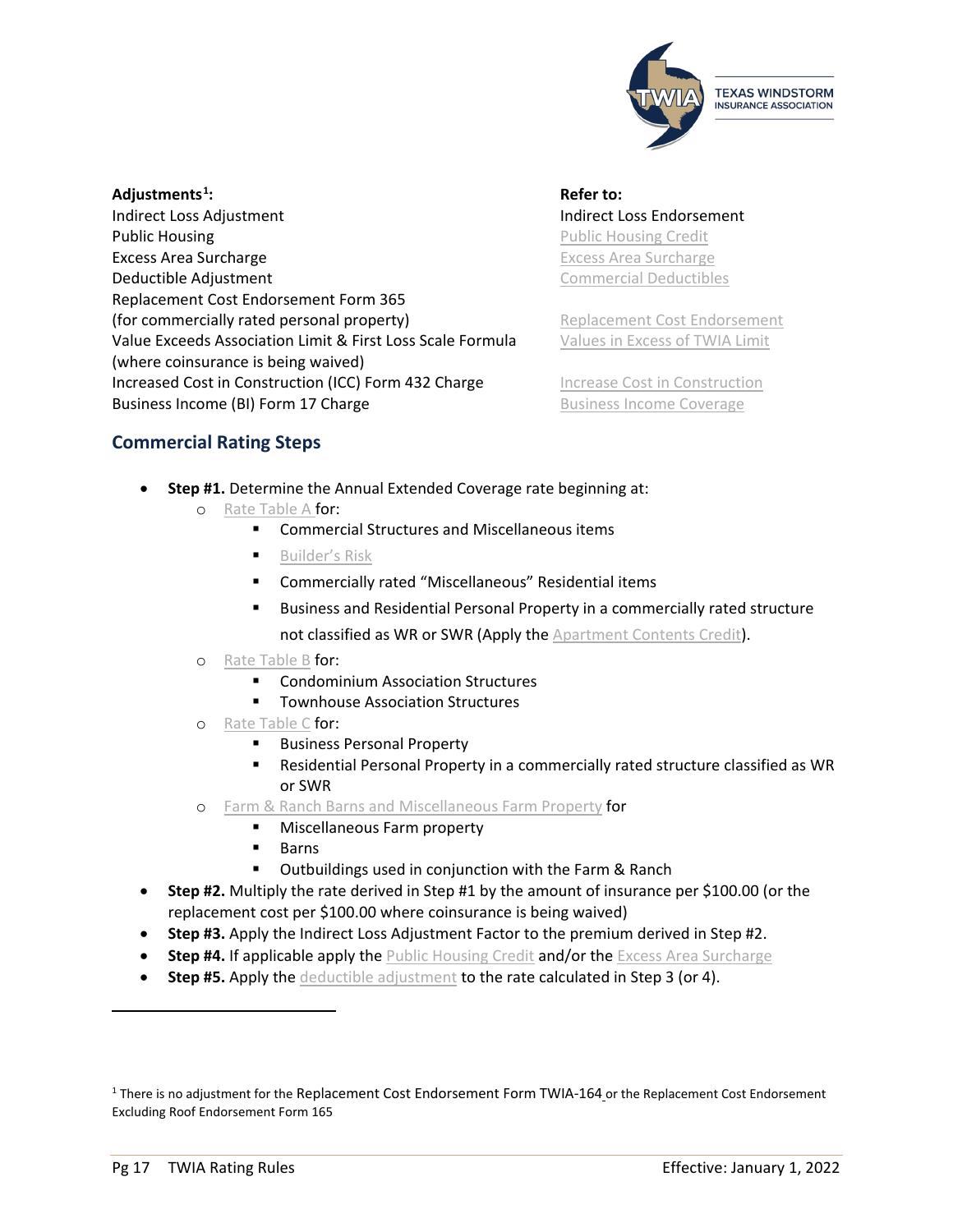

- **Step #6.** If [Personal Property Replacement Cost Form TWIA 365](#page-11-3) has been selected, multiply the rate from Step #3 by 15% and add to the premium derived in Step #5.
- **Step #7.** If coinsurance has been waived, apply the  $1<sup>st</sup>$  Loss Scale Formula to the premium calculated in Step #6 prior to rounding (refer to the [First Loss Scale Formula\)](#page-6-0). Round to the nearest whole dollar.
- **Step #8.** If Increased Cost in Construction (ICC) coverage is being added calculate the ICC premium by multiplying the premium calculated in step 5 (or 6 if replacement cost chosen, or 7 if coinsurance waived) times the appropriate [Increased Cost of Construction](#page-11-1) rate, then round to the nearest whole dollar.
- **Step #9.** Calculate the BI premium by following the instructions on Business Income Coverage [Form TWIA 17.](#page-11-2) Round to the nearest whole dollar.
- **Step #10.** The total premium for this item is determined by adding the results of Steps 5 (or 6 or 7), 8, and 9. Round to the nearest whole dollar.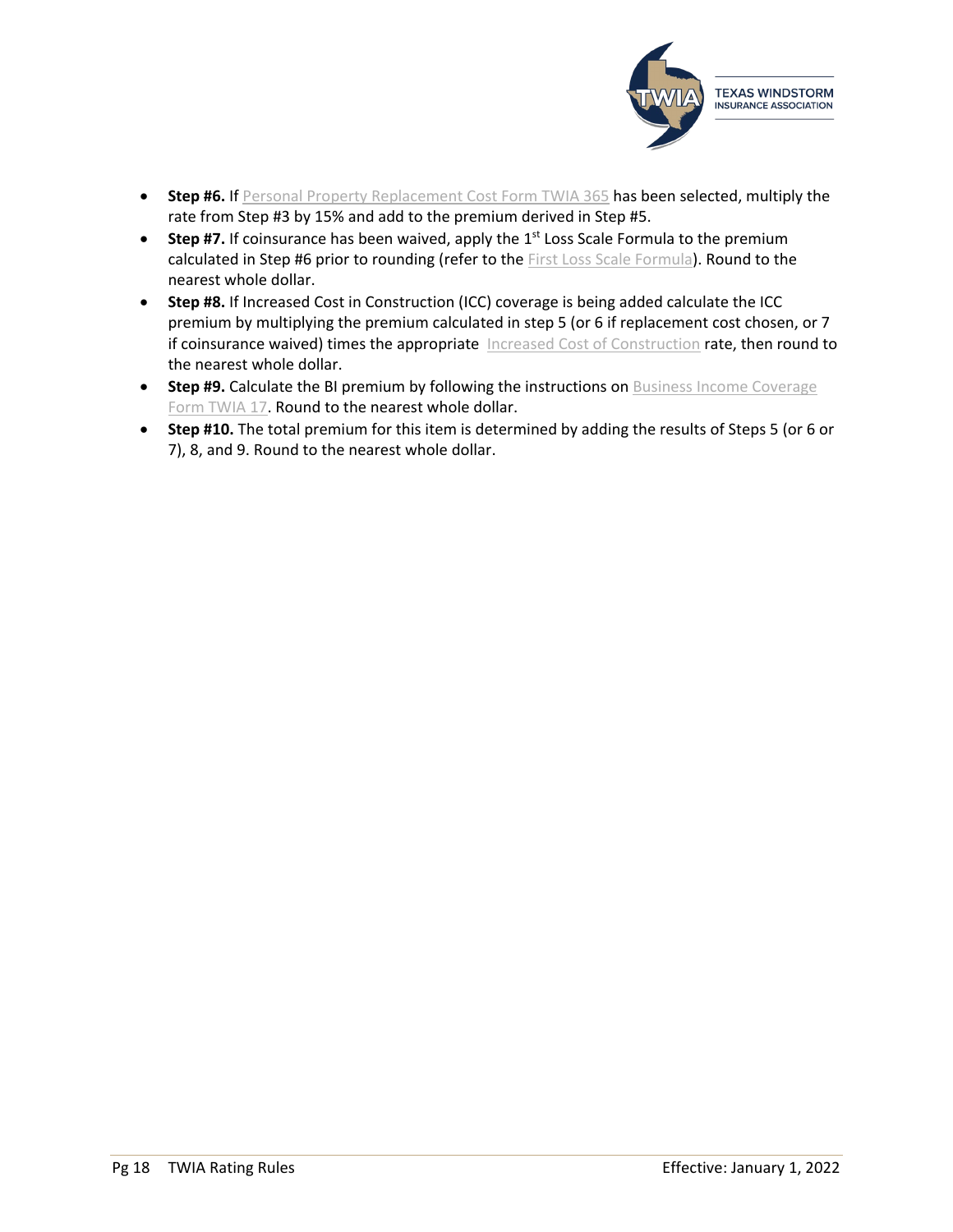

# <span id="page-19-0"></span>**V. Dwelling and Farm & Ranch Dwelling Insurance**

## <span id="page-19-1"></span>**A. Dwelling and Farm & Ranch Dwelling Rating**

#### <span id="page-19-2"></span>**Dwelling Premium**

#### **Residential Personal Property Located In a Commercially Rated Building:**

To calculate the premium for residential personal property located in a commercially rated structure, refer to the "Commercial Insurance" section of this manual.

#### <span id="page-19-3"></span>**Rating Territories**

The designated catastrophe areas are in the following rating territories:

- Territory 1 Harris County (Specific areas)
- Territories 8, 9, and 10 Aransas, Brazoria, Calhoun, Cameron, Chambers, Galveston, Jefferson, Kenedy, Kleberg, Matagorda, Nueces, Refugio, San Patricio, and Willacy **Counties**

Refer t[o https://www.twia.org/coverage-eligibility/](https://www.twia.org/coverage-eligibility/)

## <span id="page-19-4"></span>**Boathouse, Decks, Docks, and Piers**

- Please use the following decision tree to determine how to add a boathouse, deck, dock or pier to a new business application
- If structure has a boat lift or a roof, it rates as a "Boathouse."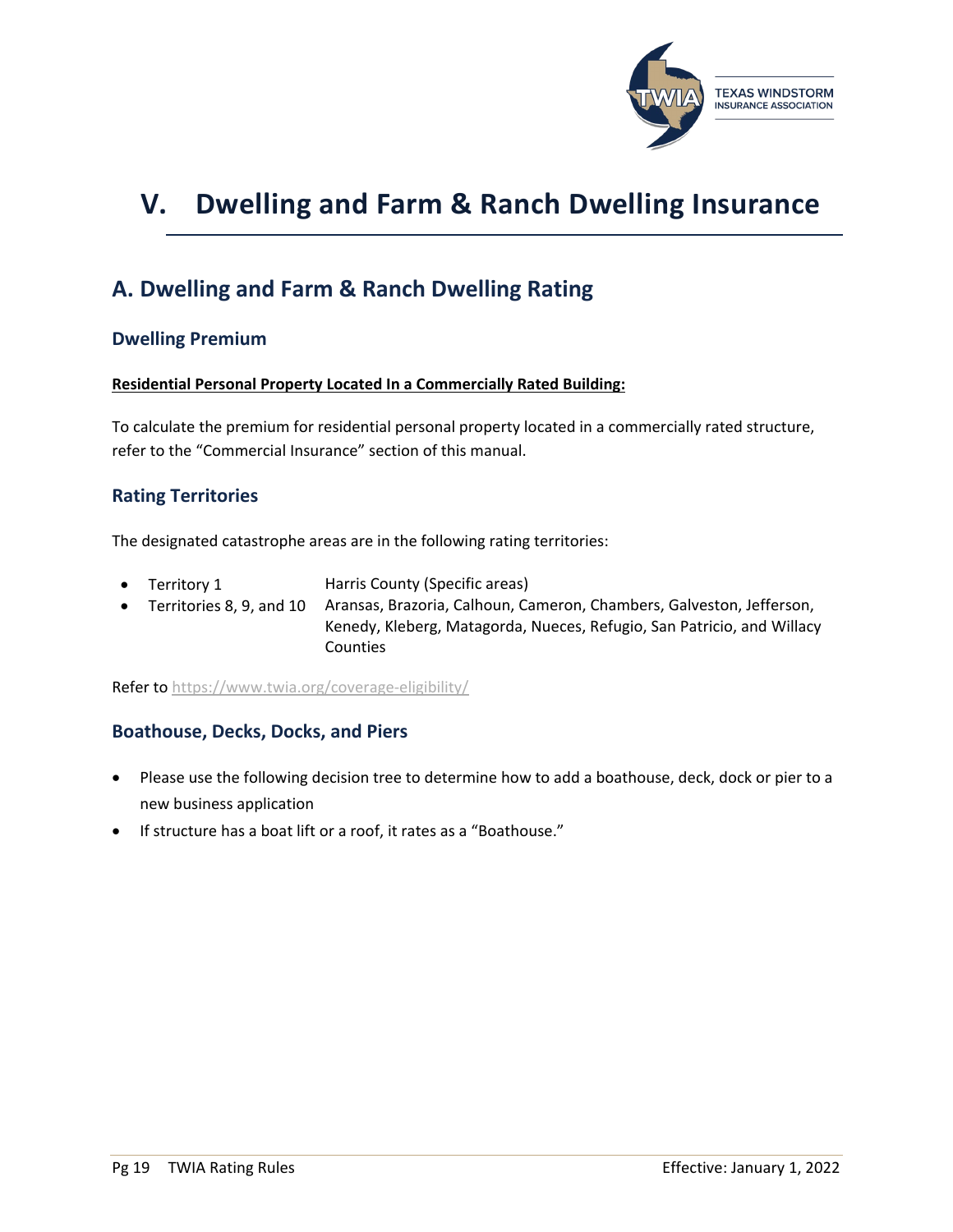

## <span id="page-20-0"></span>**Indirect Loss Endorsement Percentages**

#### **Apply the factors listed below to the Modified Extended Coverage Premium, independent of any other adjustments**

Where applicable, wind driven rain coverage may be included or excluded with the corresponding percentage factors applied to the Modified EC Premium. For items where there is no other companion policy, multiply the Modified EC Premium times 90%.

## **Note: The following factors listed below will be applicable to new business policies becoming effective before April 18, 2022 and renewal policies becoming effective before June 18, 2022.**

|                                                     | <b>Endorsement Forms</b>                                                                           |           |                                                                                                        |           |                                          |           |                                       |           |
|-----------------------------------------------------|----------------------------------------------------------------------------------------------------|-----------|--------------------------------------------------------------------------------------------------------|-----------|------------------------------------------|-----------|---------------------------------------|-----------|
| <b>Type of Companion</b><br><b>Policy</b>           | Form #310:<br>Consequential Loss &<br><b>Additional Living</b><br>Expense & NO Wind<br>Driven Rain |           | Form #320:<br>Consequential Loss &<br><b>Additional Living</b><br>Expense & Wind<br><b>Driven Rain</b> |           | Form #330:<br>Consequential Loss<br>Only |           | No Indirect Loss<br>Coverage Provided |           |
|                                                     | Primary                                                                                            | Secondary | Primary                                                                                                | Secondary | Primary                                  | Secondary | Primary                               | Secondary |
| <b>HO/Condo Unit</b><br>Owner/FRO/TDP-<br>$3/TFR-3$ | 96%                                                                                                | 91%       | 98%                                                                                                    | 93%       | n/a                                      | n/a       | n/a                                   | n/a       |
| <b>Tenant HO (contents</b><br>only)                 | 96%                                                                                                | 91%       | n/a                                                                                                    | n/a       | n/a                                      | n/a       | n/a                                   | n/a       |
| TDP-1 or 2 / TFR 1 or 2                             | n/a                                                                                                | n/a       | n/a                                                                                                    | n/a       | 91%                                      | 91%       | n/a                                   | n/a       |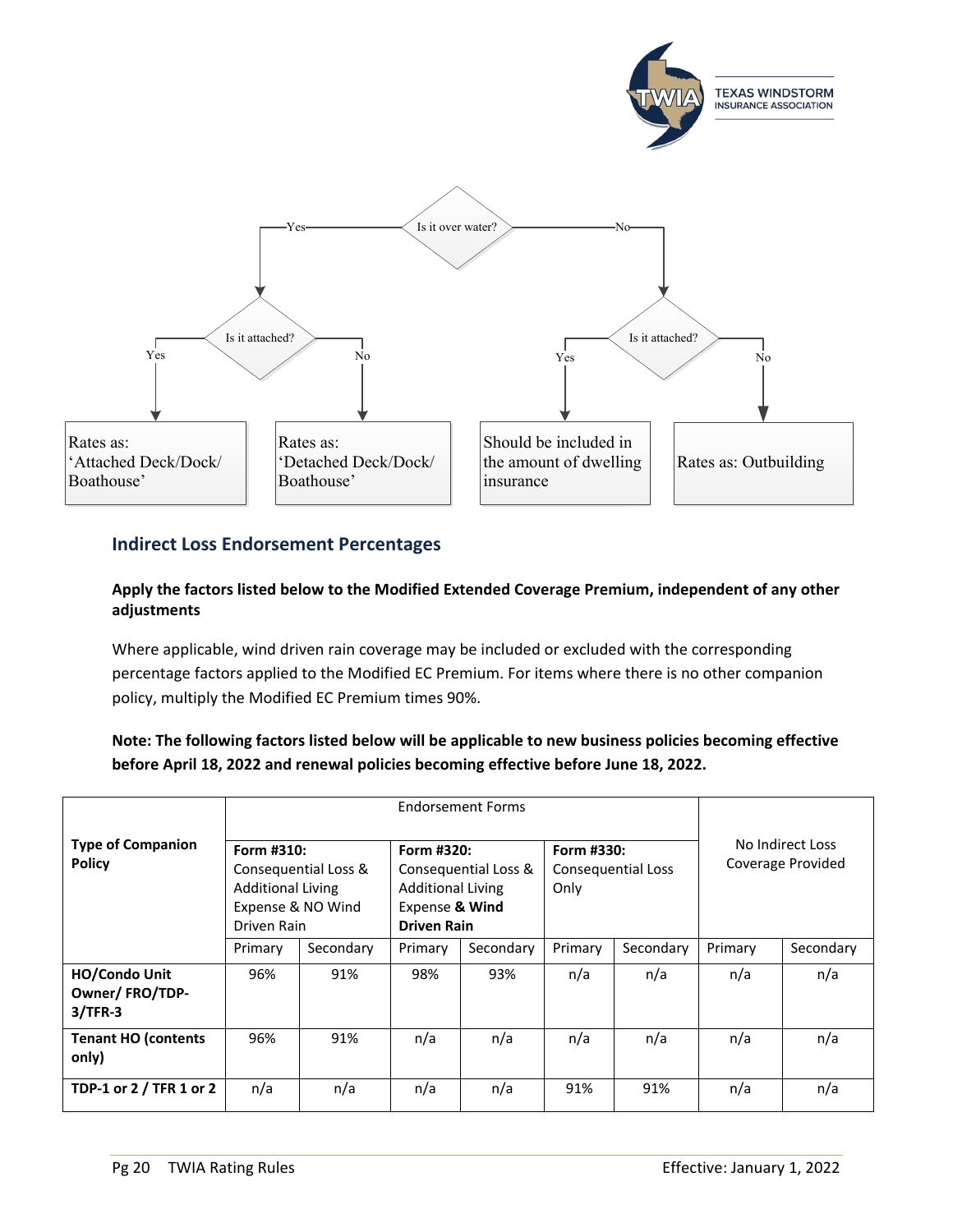

|                                           | <b>Endorsement Forms</b>                              |                                           |                                                                                |                      |                                          |           |         |                                       |  |
|-------------------------------------------|-------------------------------------------------------|-------------------------------------------|--------------------------------------------------------------------------------|----------------------|------------------------------------------|-----------|---------|---------------------------------------|--|
| <b>Type of Companion</b><br><b>Policy</b> | Form #310:<br><b>Additional Living</b><br>Driven Rain | Consequential Loss &<br>Expense & NO Wind | Form #320:<br><b>Additional Living</b><br>Expense & Wind<br><b>Driven Rain</b> | Consequential Loss & | Form #330:<br>Consequential Loss<br>Only |           |         | No Indirect Loss<br>Coverage Provided |  |
|                                           | Primary                                               | Secondary                                 | Primary                                                                        | Secondary            | Primary                                  | Secondary | Primary | Secondary                             |  |
| No companion policy                       | n/a                                                   | n/a                                       | n/a                                                                            | n/a                  | n/a                                      | n/a       | 90%     | 90%                                   |  |
| <b>Commercial</b>                         | n/a                                                   | n/a                                       | n/a                                                                            | n/a                  | n/a                                      | n/a       |         | 90%                                   |  |

**Note: The following factors listed below will be applicable to new business policies becoming effective on or after April 18, 2022 and renewal policies becoming effective on or after June 18, 2022.**

|                      | Consequential    |                       |                    |                  |                      |
|----------------------|------------------|-----------------------|--------------------|------------------|----------------------|
|                      | Loss, Additional | Consequential         |                    |                  |                      |
| Type of              | Living Expense,  | Loss &                | Consequential      |                  | <b>No Indirect</b>   |
| Companion            | & Wind Driven    | <b>Additional</b>     | Loss & Wind        | Consequential    | <b>Loss Coverage</b> |
| Policy/Occupancy     | Rain             | <b>Living Expense</b> | <b>Driven Rain</b> | <b>Loss Only</b> | Provided             |
| <b>Residential</b>   |                  |                       |                    |                  |                      |
| Occupancy:           | 98%              | 96%                   | n/a                | 91%              | n/a                  |
| Primary              |                  |                       |                    |                  |                      |
|                      |                  |                       |                    |                  |                      |
| <b>Residential</b>   |                  |                       |                    |                  |                      |
| Occupancy:           | n/a              | n/a                   | 93%                | 91%              | n/a                  |
| Secondary            |                  |                       |                    |                  |                      |
|                      |                  |                       |                    |                  |                      |
| <b>Commercial or</b> |                  |                       |                    |                  |                      |
| <b>No Companion</b>  | n/a              | n/a                   | n/a                | n/a              | 90%                  |
| <b>Policy</b>        |                  |                       |                    |                  |                      |
|                      |                  |                       |                    |                  |                      |

## <span id="page-21-0"></span>**Mandatory Building Code Credits**

(Adopted in 28 (TAC §5.4700) (Windstorm Resistant Construction Code Credits Effective for policies issued on and after February 28, 1999) (International Residential/international Building Code Credits Effective for policies issued on and after July 31, 2003)

The following mandatory credits shall be provided to new residential construction, excluding additions or repairs to existing structures, constructed to or exceeding the standards of the TWIA Building Code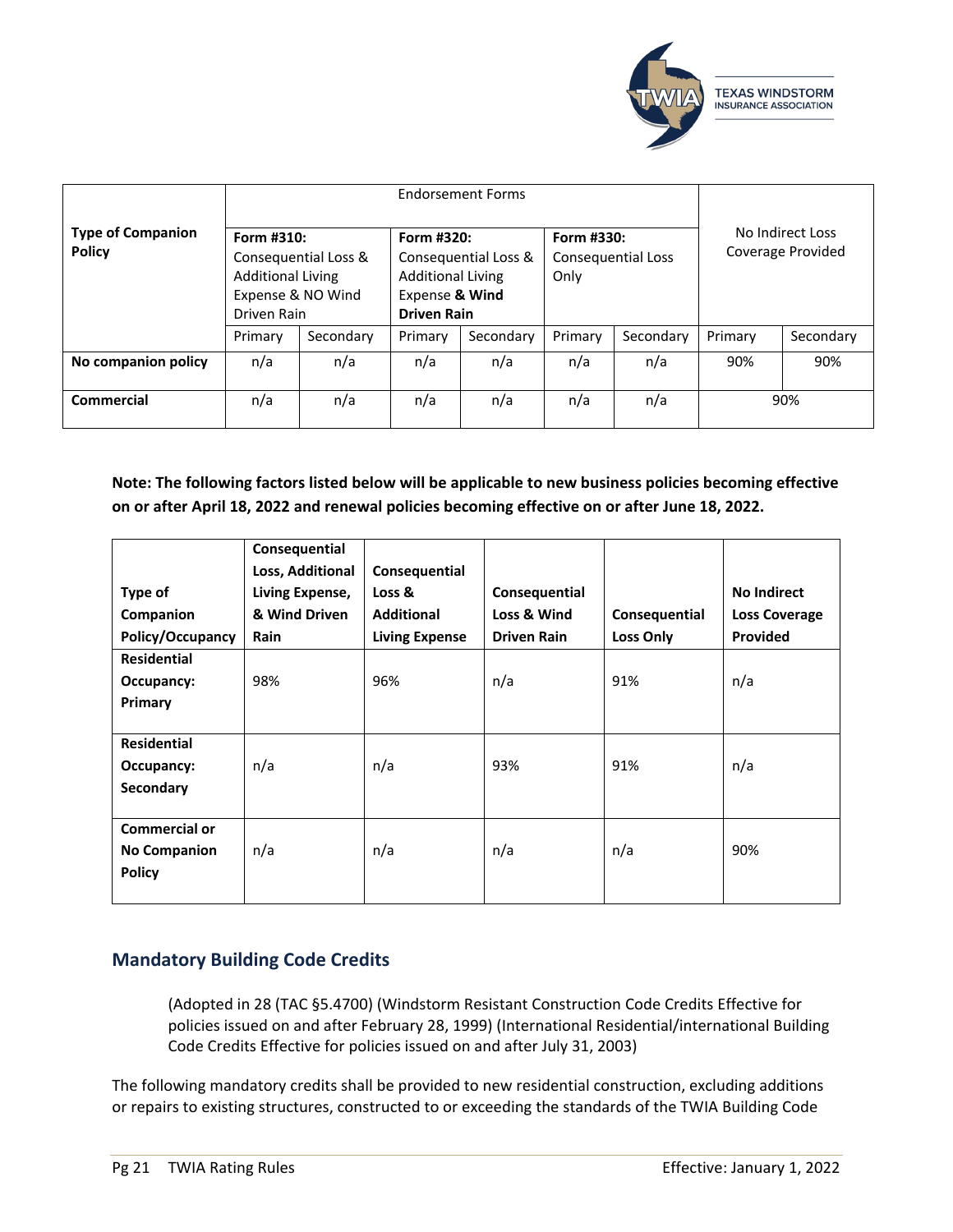

for Windstorm Resistant Construction or to the International Residential Code/International Building Code as modified by the Texas Department of Insurance. The credits shall be applied to the modified extended coverage premium.

|                                           |                                      |                                    | <b>Windstorm Resistant</b><br><b>Construction</b><br>Effective 9/1/98 |                                    | <b>INT'L. Residential Code</b><br>& INT'L. Building Code |                                    | 2018 IRC Code               |
|-------------------------------------------|--------------------------------------|------------------------------------|-----------------------------------------------------------------------|------------------------------------|----------------------------------------------------------|------------------------------------|-----------------------------|
| <b>Location</b>                           | <b>Building</b><br>Code              |                                    | Personal                                                              |                                    | Personal                                                 |                                    | Personal                    |
| Of Risk                                   | <b>Standards</b>                     | <b>Dwelling</b><br><b>Discount</b> | <b>Property</b><br><b>Discount</b>                                    | <b>Dwelling</b><br><b>Discount</b> | <b>Property</b><br><b>Discount</b>                       | <b>Dwelling</b><br><b>Discount</b> | Property<br><b>Discount</b> |
| Seaward                                   | Seaward (Risk<br>Category I, II, IV) | 26%                                | 20%                                                                   | 28%                                | 23%                                                      | 28%                                | 23%                         |
| Inland I                                  | Inland I                             | 24%                                | 19%                                                                   | 26%                                | 21%                                                      | n/a                                | n/a                         |
| Inland I                                  | Seaward (Risk<br>Category I, II, IV) | 29%                                | 23%                                                                   | 31%                                | 25%                                                      | 31%                                | 25%                         |
| Inland II                                 | Inland II                            | 0%                                 | 0%                                                                    | 26%                                | 20%                                                      | n/a                                | n/a                         |
| Inland II                                 | Inland I                             | 27%                                | 21%                                                                   | 28%                                | 23%                                                      | n/a                                | n/a                         |
| Inland II                                 | Seaward (Risk<br>Category I, II, IV) | 32%                                | 25%                                                                   | 33%                                | 28%                                                      | 33%                                | 28%                         |
| All<br>designated<br>catastrophe<br>areas | Retrofit                             | 10%                                | 10%                                                                   | 10%                                | 10%                                                      | 10%                                | 10%                         |

a) The following mandatory credits shall be provided to residential structures in any of the designated catastrophe areas which were constructed prior to September 1, 1998, or February 1, 2003, as applicable, in which all exterior openings have been retro-fitted with exterior opening protections that meets the windborne debris impact-resisting standards of the TWIA Building Code for Windstorm Resistant Construction, the International Residential Code/International Building Code as modified by the Texas Department of Insurance. The credits shall be applied to the modified extended coverage premium.

Dwelling: 10% Personal Property: 10%

b) A residential structure must be certified by the Texas Department of Insurance as meeting the applicable standards to qualify for the mandatory credits.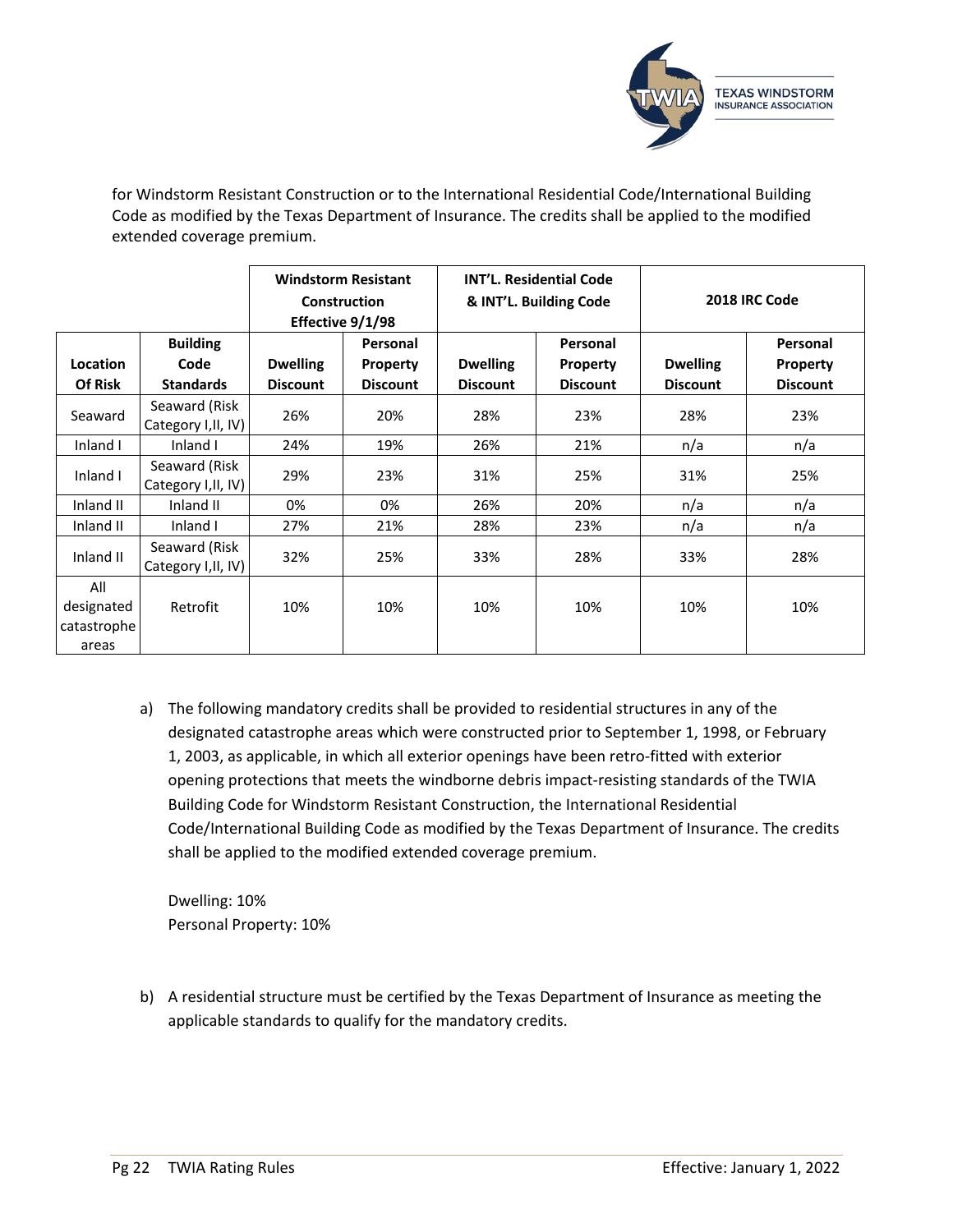

## <span id="page-23-0"></span>**Mandatory Roof Covering Credits**

a) Residential roof coverings meeting the impact resistance of the Underwriters' Laboratories testing criteria of U.L. Standard 2218 are eligible for the following mandatory credits to be applied to the dwelling modified extended coverage premium:

|                          | Class 1 | Class 2 | Class 3 | Class 4 |
|--------------------------|---------|---------|---------|---------|
| Territory                | Credit  | Credit  | Credit  | Credit  |
| 9.10<br>$\circ$<br>Ι, δ, | 4%      | 6%      | 10%     | 14%     |

The roof covering credit and applicable premium credit applied must be shown on the declarations page of the policy. The credits reduce the modified extended coverage premium and are applied before any other adjustments to the modified extended coverage premium.

Credits apply only on policies insuring a risk that replacement of the existing roof covering on a residence is with a new roof covering(s) meeting U.L. Standard 2218 or is new residential construction which includes the installation of a roof covering meeting U.L. Standard 2218, and the roof covering must be classified within one of the four resistance classifications specified in U.L. Standard 2218.

The credits will be reviewed at such time as credible statistical data becomes available but not later than 5 years from the effective date of the implementation of the credits. The credits may be modified if the statistical data indicates modifications are needed.

**Note:** *Other impact or hail resistance testing standards approved by the Texas Department of Insurance may be substituted for the U.L Standard 2218. Testing to U.L. Standard 2218 or other acceptable standards may be accomplished by a testing facility recognized and approved by the Texas Department of Insurance based on standards for testing laboratories adopted by the Department.*

- b) A certificate of installation promulgated by the Texas Department of Insurance (Appendix B) must be provided to the policyholder by the installer of the roof covering. All information on the certificate must be completed and signed by the individual responsible for the installation of the roof covering.
- c) A policyholder may present the certificate of installation to the Association for the application of the mandatory credit as provided in subsection a of this rule. Presentation of a certificate of installation does not preclude the Association from inspecting the risk for verification of roof covering installation.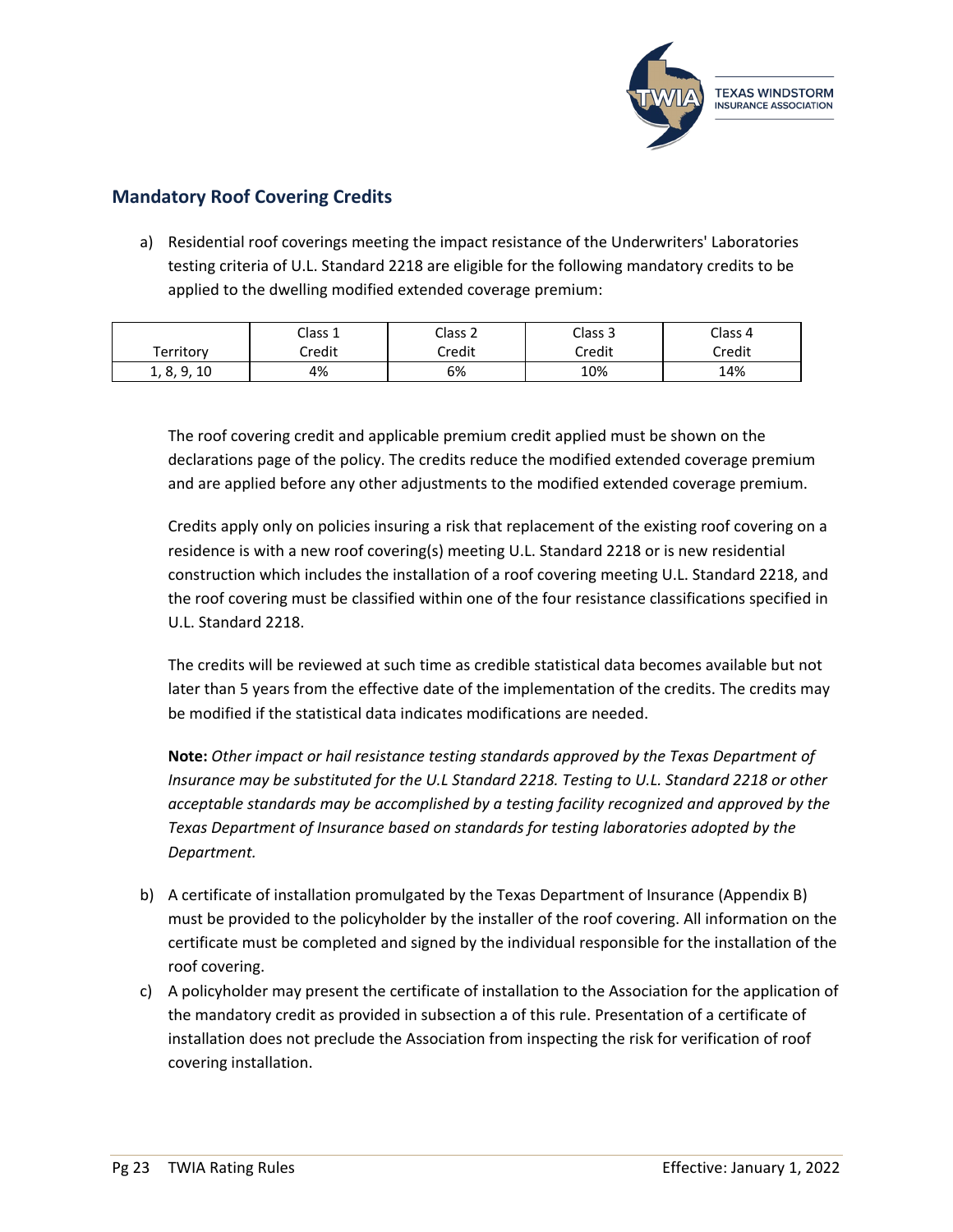

- d) Product Labeling. In order for mandatory roof covering credits to be applicable to dwelling insurance, roof coverings meeting U.L. Standard 2218 or any other test standard for impact resistance approved by the Department which are installed on and after June 15, 1999, must meet the following labeling requirements. All individual shingles, tiles, shakes, panels, sheets, etc., of roof coverings must bear the Underwriters' Laboratories label or the label of a testing laboratory approved by the Department indicating the classification of the product under U.L. Standard 2218 and the manufacturer's name, the year manufactured, and the brand name. For roof coverings meeting U.L. Standard 2218 that are installed prior to June 15, 1999, only the package containing the roof covering products is required to be labeled. The package must bear the Underwriters' Laboratories label or the label of a testing laboratory approved by the Department indicating the classification of the product under U.L. Standard 2218 and the manufacturer's name, the year manufactured and the brand name.
- e) It shall be optional with the Association to provide credits for impact resistant roof coverings installed prior to June 15, 1999. The optional credits given for impact resistant roof coverings installed prior to June 15, 1999 shall be within the range of credits specified in this rule. The Association may request from insureds, who apply for this optional credit, information regarding the installation of the impact resistant roof covering including, but not limited to, the date of installation, verification of the installation, and type of impact resistant roofing material installed. Any roof covering that is replaced on or after June 15, 1999, shall meet U.L. Standard 2218 in order for the property owner to receive the credit.
- f) The mandatory roof covering credits with the certification process is solely for the purpose of enabling residential property owners to obtain a reduction in their residential insurance premium, and it is not intended by the Department to require or create any type of express or implied warranty by the manufacturer, supplier, or installer.

#### <span id="page-24-0"></span>**WPI-8 Waiver Program**

All structures and/or their contents that qualify under this program will be issued at the appropriate TWIA premium plus a 15% surcharge and will not be eligible for credits for building code compliance.

**EXAMPLE**: If a TWIA policy premium for all coverages on a particular dwelling policy total \$1,000, and the WPI-8 Waiver applies, then the waiver surcharge will be an added \$150 (15%), no commission is paid to the agent on the surcharge amount. If the policy is cancelled prior to its expiration, the surcharge is non-refundable to the policyholder, or anyone else with an interest in the policy. In this example, agents would receive 16% commission on the premium portion only.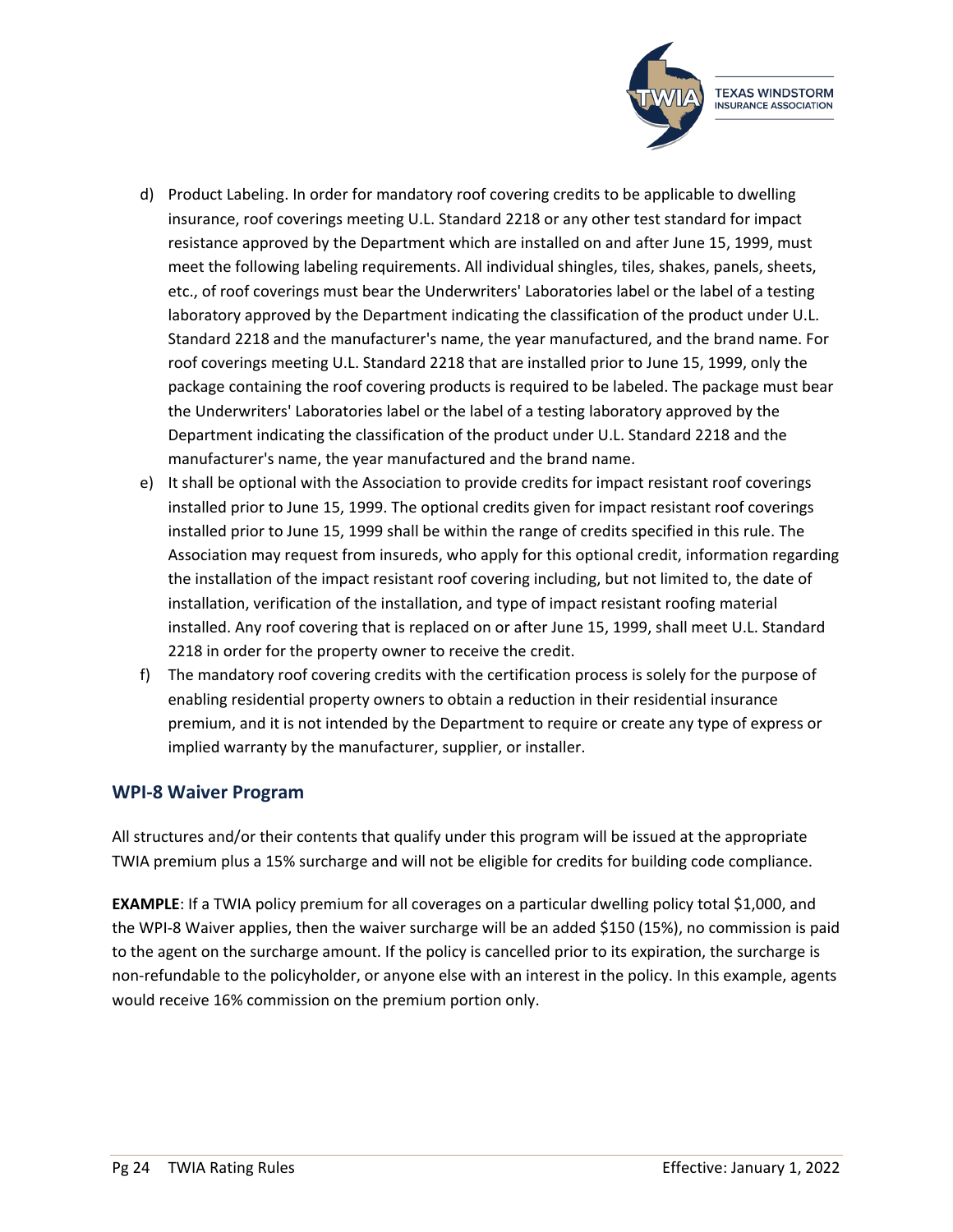

#### <span id="page-25-0"></span>**Certification and Eligibility Exception (TIC 2210.259)**

Individuals applying for TWIA coverage who meet the qualifications for this exception, which are described in the TWIA Instructions and Guidelines manual, will pay premium for basic coverage equal to 110% of the rate charged in the voluntary market for wind and hail.

### <span id="page-25-1"></span>**Deductibles**

Apply any applicable deductible debit or credit to the Adjusted Premium, independent of any other adjustment. Refer to the TWIA Instructions and Guidelines Manual for detailed descriptions of each deductible.

#### **Deductible Options:**

- A. **Dwelling Standard 1% deductible clause – Modified Extended Coverage premiums beginning at [Dwelling/Farm and Ranch Dwelling Building and Personal Property \(Territory 1\)](#page-40-1) are based on this option**
- B. **Dwelling: \$100.00 deductible clause - Refer to the [Deductible Adjustment Schedule](#page-26-0)**
- C. **Dwelling: \$250.00 deductible clause - Refer to the [Deductible Adjustment Schedule](#page-26-0)**
- **D. Dwelling Optional Large Deductible -- Refer to the [Optional Large Deductible Schedule](#page-27-0)**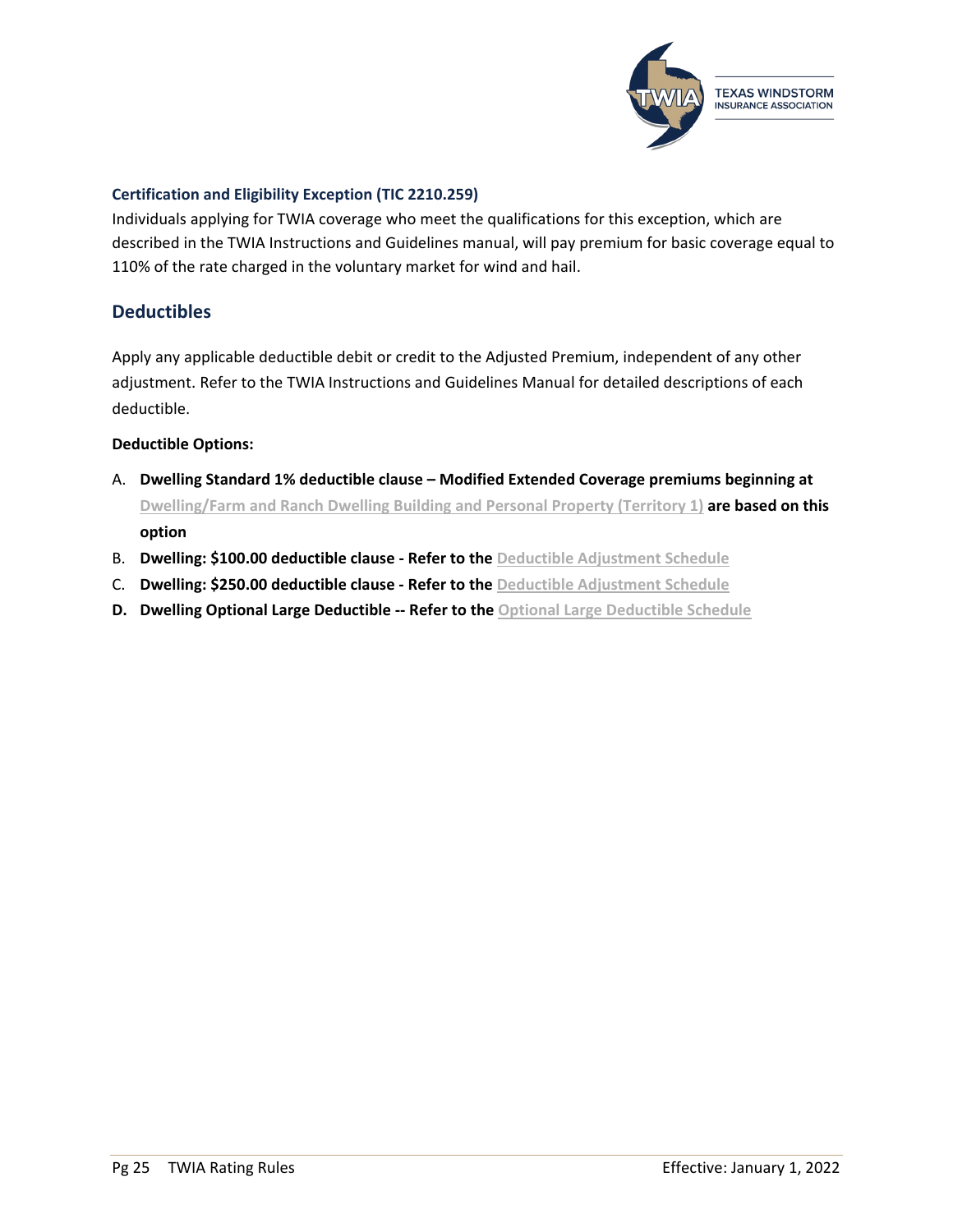

## <span id="page-26-0"></span>**Deductible Adjustment Schedule for Dwelling and Farm & Ranch Dwelling Building and Personal Property**

**Determine the Deductible Adjustment Premium Charge by applying the following percentages to the premium for any item that has either a \$100 flat or a \$250 deductible. This charge will be added to the Adjusted Base Premium.**

| AMOUNT OF INSURANCE | \$100 FLAT               | \$250 FLAT               |
|---------------------|--------------------------|--------------------------|
| \$10,000 and under  |                          |                          |
| 11,000              | 3%                       | -                        |
| 12,000              | 3                        |                          |
| 13,000              | 3                        |                          |
| 14,000              | $\overline{\mathbf{4}}$  |                          |
| 15,000              | $\overline{\mathbf{4}}$  |                          |
| 16,000              | 4                        |                          |
| 17,000              | 5                        |                          |
| 18,000              | 6                        |                          |
| 19,000              | $\overline{\mathcal{I}}$ |                          |
| 20,000              | 8                        |                          |
| 21,000              | 8                        |                          |
| 22,000              | 9                        |                          |
| 23,000              | $10\,$                   |                          |
| 24,000              | $11\,$                   |                          |
| 25,000              | 12                       |                          |
| 26,000              | 12                       | 1%                       |
| 27,000              | 13                       | $\mathbf 2$              |
| 28,000              | $14\,$                   | $\mathbf{2}$             |
| 29,000              | 15                       | 3                        |
| 30,000              | 16                       | $\pmb{4}$                |
| 31,000              | 16                       | 4                        |
| 32,000              | $17\,$                   | 5                        |
| 33,000              | 18                       | $\boldsymbol{6}$         |
| 34,000              | 19                       | $\overline{\phantom{a}}$ |
| 35,000              | 20                       | $\bf 8$                  |
| 36,000              | 21                       | 8                        |
| 37,000              | 22                       | 9                        |
| 38,000              | 23                       | 10                       |
| 39,000              | 24                       | 11                       |
| 40,000              | 25                       | 12                       |
| 45,000              | 26                       | 14                       |
| 50,000              | 30                       | 16                       |
| 55,000              | 34                       | 18                       |
| 60,000              | 38                       | 20                       |
| 65,000              | 42                       | 22                       |
| 70,000              | 46                       | 24                       |
| 75,000 and Over     | 50                       | 25                       |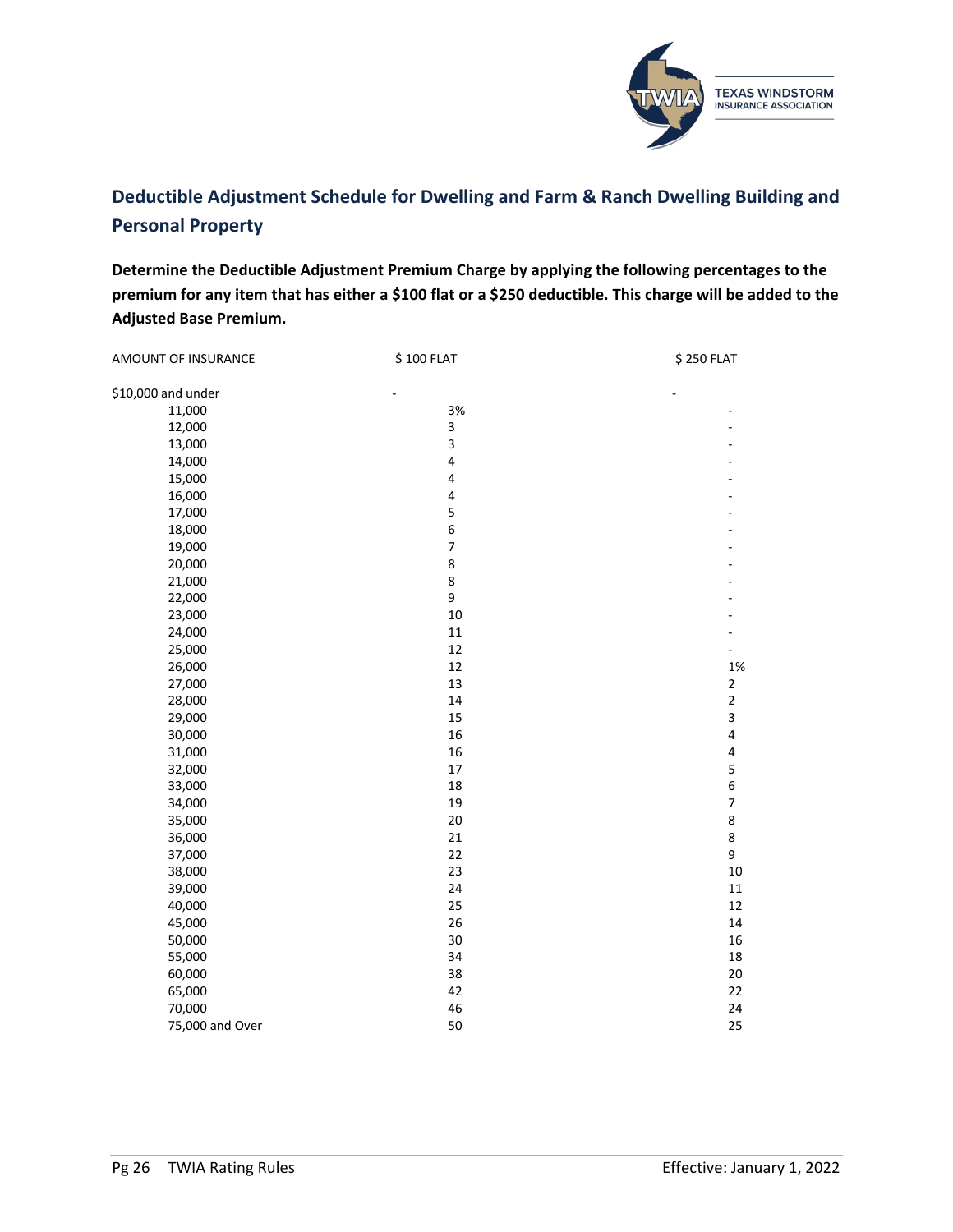

## <span id="page-27-0"></span>**Optional Large Deductible Chart for Dwelling and Farm & Ranch Dwelling Property**

| Amount of        |        |        | <b>Percentage of Credit</b> |        |        |        |  |
|------------------|--------|--------|-----------------------------|--------|--------|--------|--|
| Coverage         | 1.5%   | 2.0%   | 2.5%                        | 3.0%   | 4.0%   | 5.0%   |  |
|                  |        |        |                             |        |        |        |  |
| 25,000           | $-6%$  | $-12%$ | $-18%$                      | $-23%$ | $-33%$ | $-41%$ |  |
| 26,000           | $-7%$  | $-13%$ | $-19%$                      | $-24%$ | $-34%$ | $-42%$ |  |
| 27,000           | $-7%$  | $-13%$ | $-19%$                      | $-25%$ | $-35%$ | $-43%$ |  |
| 28,000           | $-7%$  | $-14%$ | $-20%$                      | $-26%$ | $-36%$ | $-44%$ |  |
| 29,000           | $-7%$  | $-14%$ | $-20%$                      | $-26%$ | $-37%$ | $-45%$ |  |
| 30,000           | $-7%$  | $-14%$ | $-21%$                      | $-27%$ | $-38%$ | $-46%$ |  |
| 31,000           | $-8%$  | $-15%$ | $-22%$                      | $-28%$ | $-38%$ | $-46%$ |  |
| 32,000           | $-8%$  | $-15%$ | $-22%$                      | $-28%$ | $-39%$ | $-47%$ |  |
| 33,000           | $-8%$  | $-16%$ | $-23%$                      | $-29%$ | $-40%$ | -48%   |  |
| 34,000           | $-8%$  | $-16%$ | $-23%$                      | $-30%$ | $-40%$ | -48%   |  |
| 35,000           | $-8%$  | $-16%$ | $-24%$                      | $-30%$ | $-41%$ | $-49%$ |  |
| 36,000           | $-9%$  | $-17%$ | $-24%$                      | $-31%$ | $-42%$ | $-50%$ |  |
| 37,000           | $-9%$  | $-17%$ | $-24%$                      | $-31%$ | $-42%$ | $-50%$ |  |
| 38,000           | $-9%$  | $-17%$ | $-25%$                      | $-32%$ | $-43%$ | $-51%$ |  |
| 39,000           | $-9%$  | $-17%$ | $-25%$                      | $-32%$ | $-43%$ | $-51%$ |  |
| 40,000           | $-9%$  | $-18%$ | $-26%$                      | $-33%$ | $-44%$ | $-51%$ |  |
| 45,000           | $-10%$ | $-19%$ | $-27%$                      | $-34%$ | $-46%$ | $-53%$ |  |
| 50,000           | $-10%$ | $-20%$ | $-29%$                      | $-36%$ | $-47%$ | $-55%$ |  |
| 55,000           | $-11%$ | $-21%$ | $-30%$                      | $-37%$ | $-48%$ | -56%   |  |
| 60,000           | $-11%$ | $-21%$ | $-30%$                      | $-38%$ | -49%   | $-57%$ |  |
| 65,000           | $-12%$ | $-22%$ | $-31%$                      | $-39%$ | $-50%$ | $-57%$ |  |
| 70,000           | $-12%$ | $-22%$ | $-32%$                      | $-39%$ | $-50%$ | $-58%$ |  |
| 75,000           | $-12%$ | $-23%$ | $-32%$                      | $-40%$ | $-51%$ | $-58%$ |  |
| 80,000           | $-12%$ | $-23%$ | $-32%$                      | $-40%$ | $-51%$ | $-58%$ |  |
| 85,000           | $-13%$ | $-23%$ | $-33%$                      | $-40%$ | $-51%$ | $-58%$ |  |
| 90,000           | $-13%$ | $-24%$ | $-33%$                      | $-40%$ | $-51%$ | $-58%$ |  |
| 95,000           | $-13%$ | $-24%$ | $-33%$                      | $-41%$ | $-52%$ | -59%   |  |
| 100,000          | $-13%$ | $-24%$ | $-33%$                      | $-41%$ | $-52%$ | -59%   |  |
| 105,000          | $-13%$ | $-24%$ | $-33%$                      | $-41%$ | $-52%$ | -59%   |  |
| 110,000          | $-13%$ | $-24%$ | $-33%$                      | $-41%$ | $-52%$ | $-59%$ |  |
| 115,000          | $-13%$ | $-24%$ | $-33%$                      | $-41%$ | $-52%$ | -59%   |  |
| 120,000          | $-13%$ | $-24%$ | $-34%$                      | $-41%$ | $-52%$ | $-59%$ |  |
| 125,000          | $-13%$ | $-24%$ | $-34%$                      | $-41%$ | $-52%$ | $-59%$ |  |
| 130,000          | $-13%$ | $-24%$ | $-34%$                      | $-41%$ | $-52%$ | $-59%$ |  |
| 135,000          | $-13%$ | $-24%$ | $-34%$                      | $-41%$ | $-52%$ | -59%   |  |
| 150,000          | $-13%$ | $-25%$ | $-34%$                      | $-41%$ | $-52%$ | -59%   |  |
| 175,000          | $-13%$ | $-25%$ | $-34%$                      | $-41%$ | $-52%$ | -59%   |  |
| 200,000          | $-14%$ | $-25%$ | $-34%$                      | $-41%$ | $-52%$ | $-59%$ |  |
| 250,000          | $-14%$ | $-25%$ | $-34%$                      | $-41%$ | $-52%$ | -59%   |  |
| 350,000          | $-14%$ | $-25%$ | $-34%$                      | $-41%$ | $-52%$ | $-59%$ |  |
| 500,000          | $-15%$ | $-25%$ | $-34%$                      | $-41%$ | $-52%$ | -59%   |  |
| 750,000 and over | $-16%$ | $-25%$ | $-34%$                      | $-41%$ | $-52%$ | $-59%$ |  |

**Optional Large Deductible is not applicable on amounts of insurance less than \$25,000.**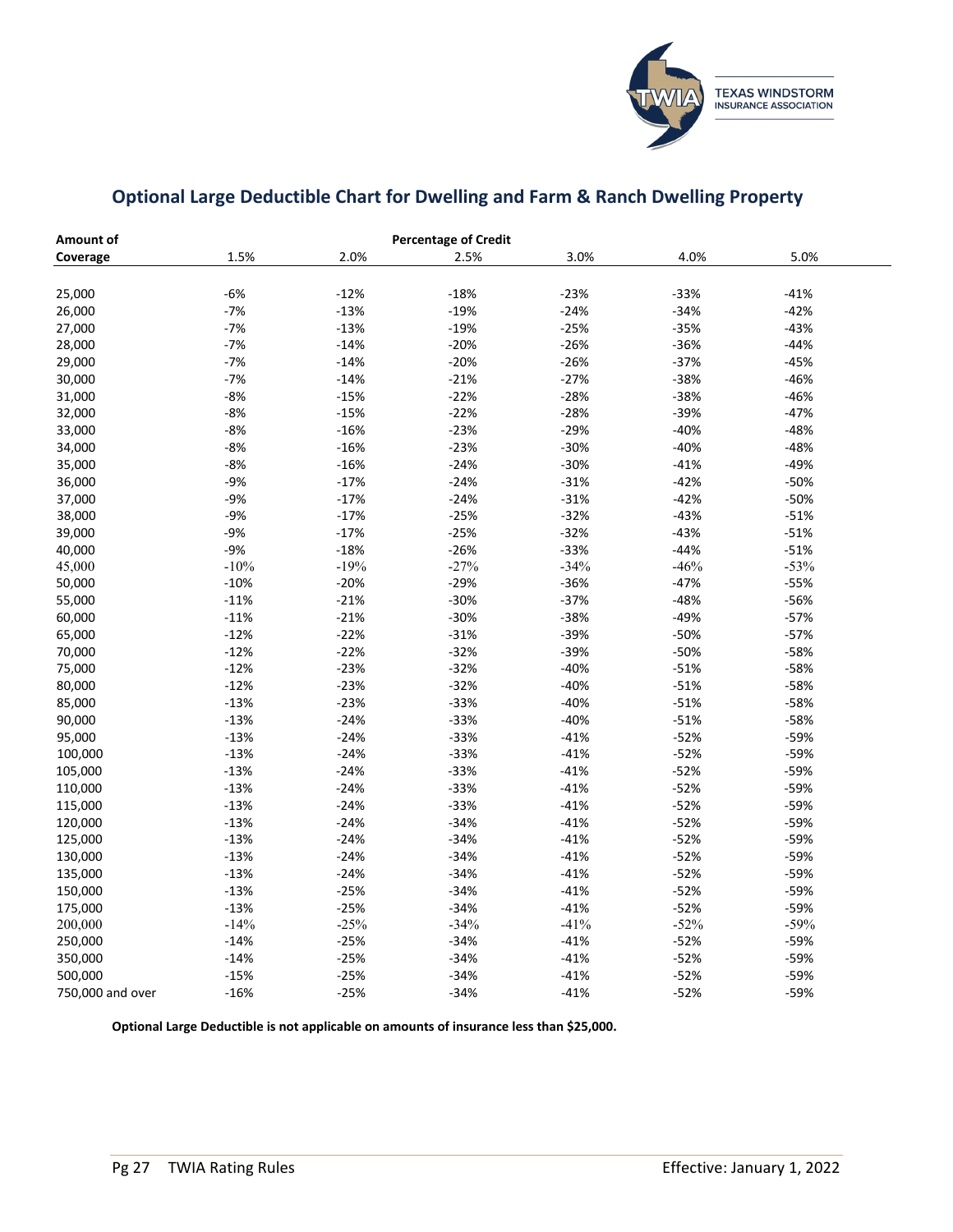

# <span id="page-28-0"></span>**B. Dwelling Premium Calculation Information**

Premiums must be calculated separately for all items. Multiple adjustments may apply in the calculation of the premium. It is important that these adjustments be applied in the proper sequence to ensure that the premium is correct. The calculation diagram shown below and the following guidelines are provided to assist you in your calculation.



#### **CALCULATION STEPS:**

- **Step #1.** Calculate the Modified Extended Coverage Premium (hereinafter referred to as the Modified EC Premium) based on a 1% (\$100 minimum) deductible as follows:
	- a) Multiply the base premium from [Dwelling/Farm & Ranch Dwelling –](#page-40-1) Building & **[Personal Property](#page-40-1) by the appropriate territory multiplier from [Territorial Multipliers](#page-42-0)** and round to three decimal places, and then
	- b) Multiply the result of step 1a by a flex factor of 1.3 and round to three decimal places.
- **Step #2.** Calculate the Indirect Loss premium by applying the Indirect Loss factor from Indirect Loss [Endorsement and Percentages](#page-20-0) of this manual to the premium calculated in step #1.
- **Step #3.** Where applicable, apply the following adjustments independently to the Modified EC premium calculated in step #1:
	- [Building Code Credit](#page-21-0)
	- [Hail Resistant Roof Credit](#page-23-0)
	- [Actual Cash Value Roof Credit](#page-12-0)

Then add or subtract the results to the Indirect Loss premium calculated in step #2. This will result in the adjusted premium.

- **Step #4.** Where applicable, apply the following adjustments independently to the Adjusted Premium calculated in step #3. Then add the results to the adjusted premium calculated in step #3 to equal the Total premium. If the coverages listed below do not apply, skip step #4. If this is done, the Total premium will be the same as the adjusted premium.
	- [Replacement Cost Endorsement Form TWIA 365](#page-11-3) surcharge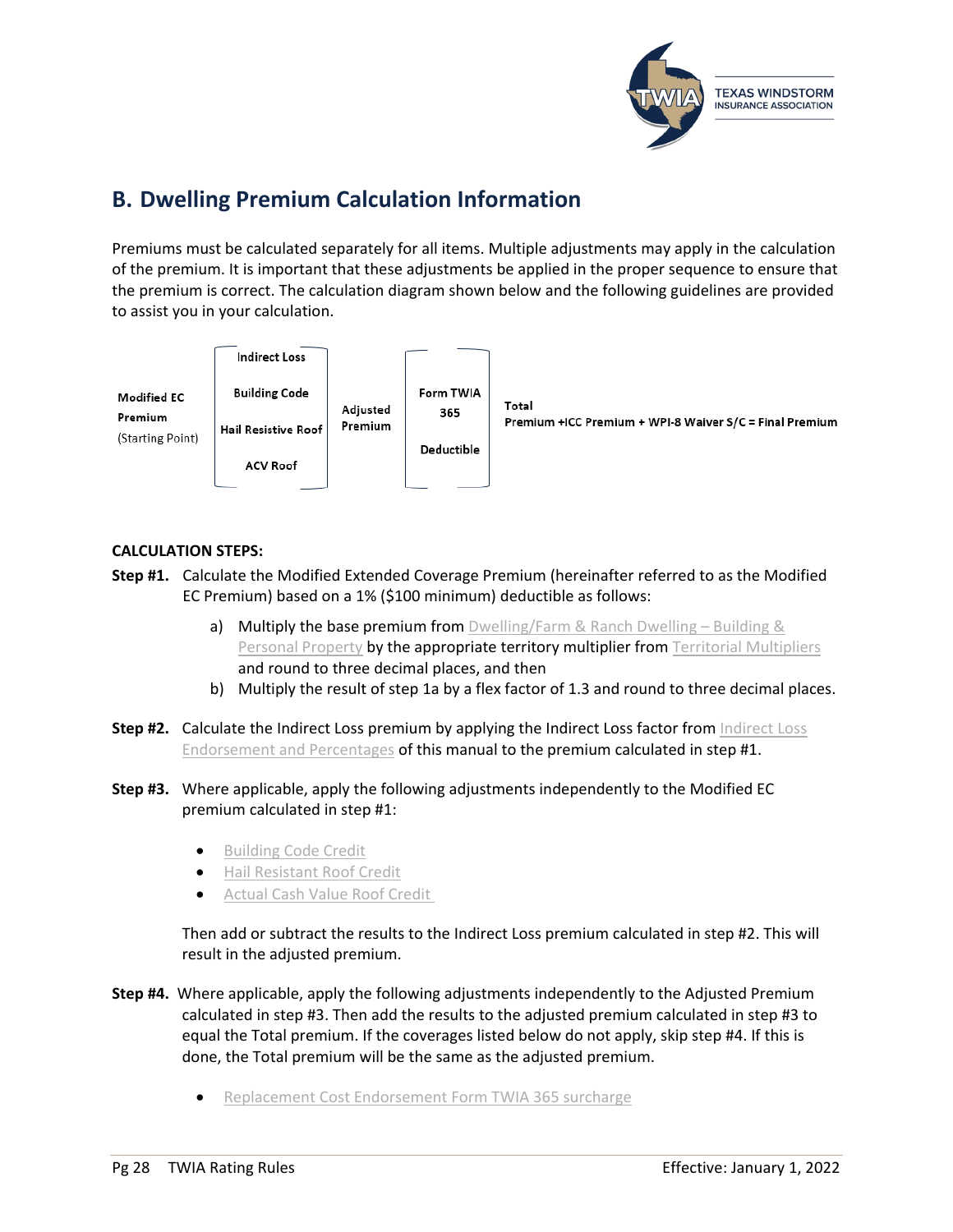

- Deductible Adjustment [for a flat \\$100 or \\$250 flat](#page-26-0)
- [Optional Large Deductible](#page-27-0) Percentage Chart
- **Step #5.** If coinsurance is being waived, apply the [First Loss Scale Formula](#page-6-0) to the premium calculated in step #4 prior to rounding.
- **Step #6.** If Increased Cost in Construction (ICC) coverage is being added calculate the ICC premium by multiplying the premium calculated in step 4 (or 5) times the appropriate ICC rate, then round to the nearest whole dollar. Refer to Residential [Increased Cost of Construction.](#page-10-4) If ICC is not being added, skip to step #8.
- **Step #7**. Add the rounded ICC premium (step 6) to the premium determined in step 4 (or step 5 if coinsurance has been waived) to arrive at the Final premium.
- **Step #8.** The premium from step 4, 5, or 7 to equal the total *premium* due TWIA.
- **Step #9**. If the policy is being issued under the WPI-8 Waiver program, multiply the Final premium from step 4, 5, or 7 times 15% to calculate the WPI-8 Waiver surcharge, then round to the nearest whole dollar.
- **Step #10**. Add the WPI-8 Waiver surcharge calculated in step #9 to the total premium from steps 4, 5, or 7 to arrive at the total premium due TWIA.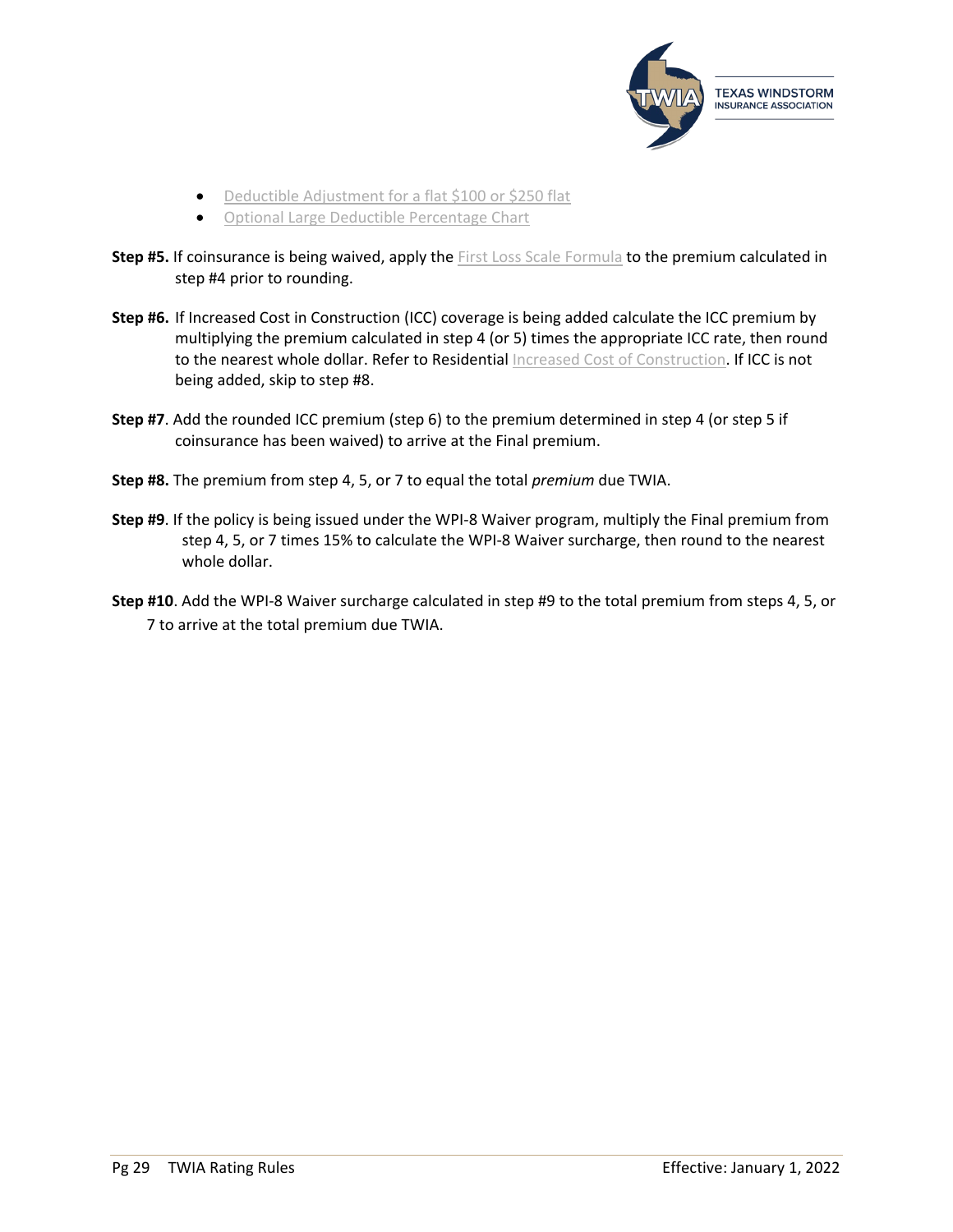

# <span id="page-30-0"></span>**VI. Superior Construction**

For a structure to qualify as superior construction, a copy of the ISO Loss Cost report dated after December 31, 1998, showing the BGII indication, will be required. Refer to Insurance Service Office BGII List.

### <span id="page-30-1"></span>**Insurance Service Office BGII List**

| <b>CONSTRUCTION</b>         | <b>DEFINITION</b> | <b>NEW BGII (1998)</b>                                  |
|-----------------------------|-------------------|---------------------------------------------------------|
| 1 - Frame                   |                   | $B(11) - Ordinary$                                      |
| 2 - Joisted Masonry         |                   | B (21) - No key factor present                          |
|                             |                   | AB (22) - High rise                                     |
|                             |                   | AB (23) - Reinforced masonry                            |
|                             |                   | AB (24) - Reinforced masonry and High rise              |
| 3 - Non-Combustible         |                   | $B - (31) -$ Light steel                                |
|                             |                   | AB (32) - Light steel and high rise                     |
|                             |                   | AB (33) - Heavy steel                                   |
|                             |                   | AB (34) - Heavy steel and high rise                     |
| 4 - Masonry Non-Combustible |                   | $B - (41) -$ Light steel                                |
|                             |                   | $AB(42)$ - Light steel and high rise                    |
|                             |                   | AB (43) - Heavy steel                                   |
|                             |                   | A $(44)$ – Heavy steel and high rise                    |
|                             |                   | AB (45) - Reinforced masonry                            |
|                             |                   | AB (46) - Reinforced masonry and high rise              |
|                             |                   | A (47) - Reinforced masonry and heavy steel             |
|                             |                   | A (48) - Reinforced masonry, heavy steel and high rise  |
| 5 - Modified Fire Resistive |                   | AB (51) - Light steel                                   |
|                             |                   | A (52) - Light steel and high rise                      |
|                             |                   | A (53) - Heavy steel                                    |
|                             |                   | AA (54) - Heavy steel and high rise                     |
|                             |                   | A (55) - Light steel and reinforced masonry             |
|                             |                   | A (56) - Light steel, reinforced masonry and high rise  |
|                             |                   | AA (57) - Heavy steel and reinforced masonry            |
|                             |                   | AA (58) - Heavy steel, reinforced masonry and high rise |
| $6$ – Fire Resistive        |                   | AB (61) - Light steel                                   |
|                             |                   | A (62) - Light steel and high rise                      |
|                             |                   | A (63) - Heavy steel                                    |
|                             |                   | AA (64) - Heavy steel and high rise                     |
|                             |                   | A (65) - Light steel and reinforced masonry             |
|                             |                   | A (66) - Light steel, reinforced masonry and high rise  |
|                             |                   | AA (67) - Heavy steel and reinforced masonry            |
|                             |                   | AA (68) - Heavy steel, reinforced masonry and high rise |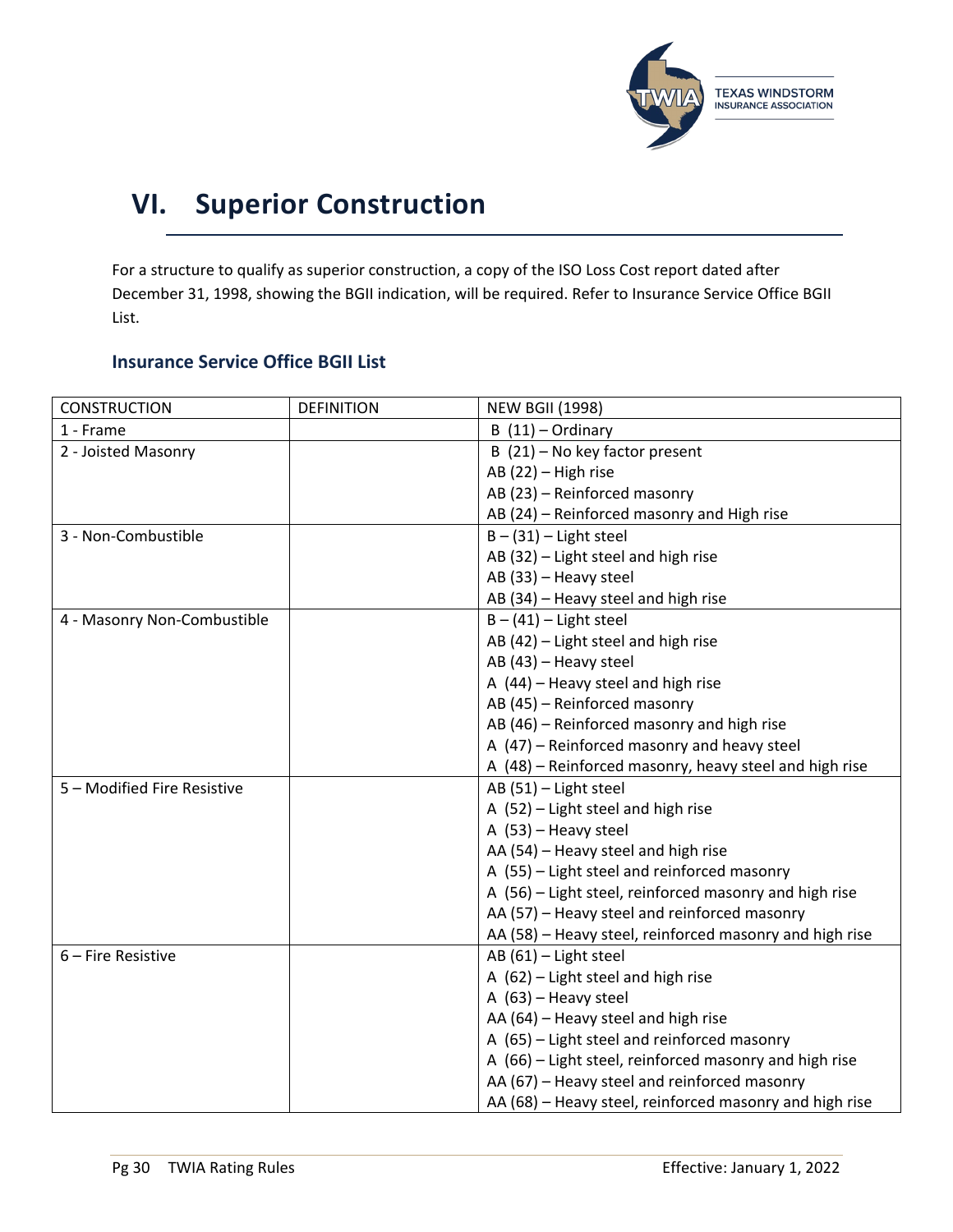

| <b>CONSTRUCTION</b>          | <b>DEFINITION</b>          | <b>NEW BGII (1998)</b>                                  |
|------------------------------|----------------------------|---------------------------------------------------------|
| 7 - Heavy Timber Joisted     | Joisted Masonry with       | AB (71) - No key factor present                         |
| Masonry                      | either 2" roof with min    | AB (72) - High rise                                     |
|                              | 6" support or wind uplift  | AB (73) - Reinforced masonry                            |
|                              | 90 or higher.              | AB (74) – Reinforced masonry and High rise              |
| 8 - Superior Non-Combustible | Non-combustible with:      | $AB(81)$ – Light steel and low rise                     |
|                              | Roof 2" masonry on         | AB (82) - Light steel and high rise                     |
|                              | steel or roof 22 gauge     | AB (83) - Heavy steel                                   |
|                              | on steel or wind uplift of | AA (84) – Heavy steel and high rise                     |
|                              | 90 or higher.              |                                                         |
| 9 - Superior Masonry Non-    | Masonry non-               | AB (91) - Light steel                                   |
| Combustible                  | Combustible with roof      | A (92) - Light steel and high rise                      |
|                              | 2" masonry on steel or     | A (93) - Heavy steel                                    |
|                              | roof 22 gauge on steel     | AA (94) - Heavy steel and high rise                     |
|                              | or wind uplift of 90 or    | A (95) – Reinforced masonry                             |
|                              | higher                     | A (96) – Reinforced masonry and high rise               |
|                              |                            | AA (97) – Reinforced masonry and heavy steel            |
|                              |                            | AA (98) – Reinforced masonry, heavy steel and high rise |

## <span id="page-31-0"></span>**Windstorm Symbol Matrix**

| Windstorm Symbols      |                        |                    |  |  |  |
|------------------------|------------------------|--------------------|--|--|--|
| <b>ISO Designation</b> | <b>ISO Description</b> | <b>TWIA Rating</b> |  |  |  |
| AA                     | Superior               | <b>WR</b>          |  |  |  |
| A                      | <b>Wind Resistive</b>  | <b>WR</b>          |  |  |  |
| AB                     | Semi-Wind Resistive    | <b>SWR</b>         |  |  |  |
| В                      | Ordinary               | Frame or Brick     |  |  |  |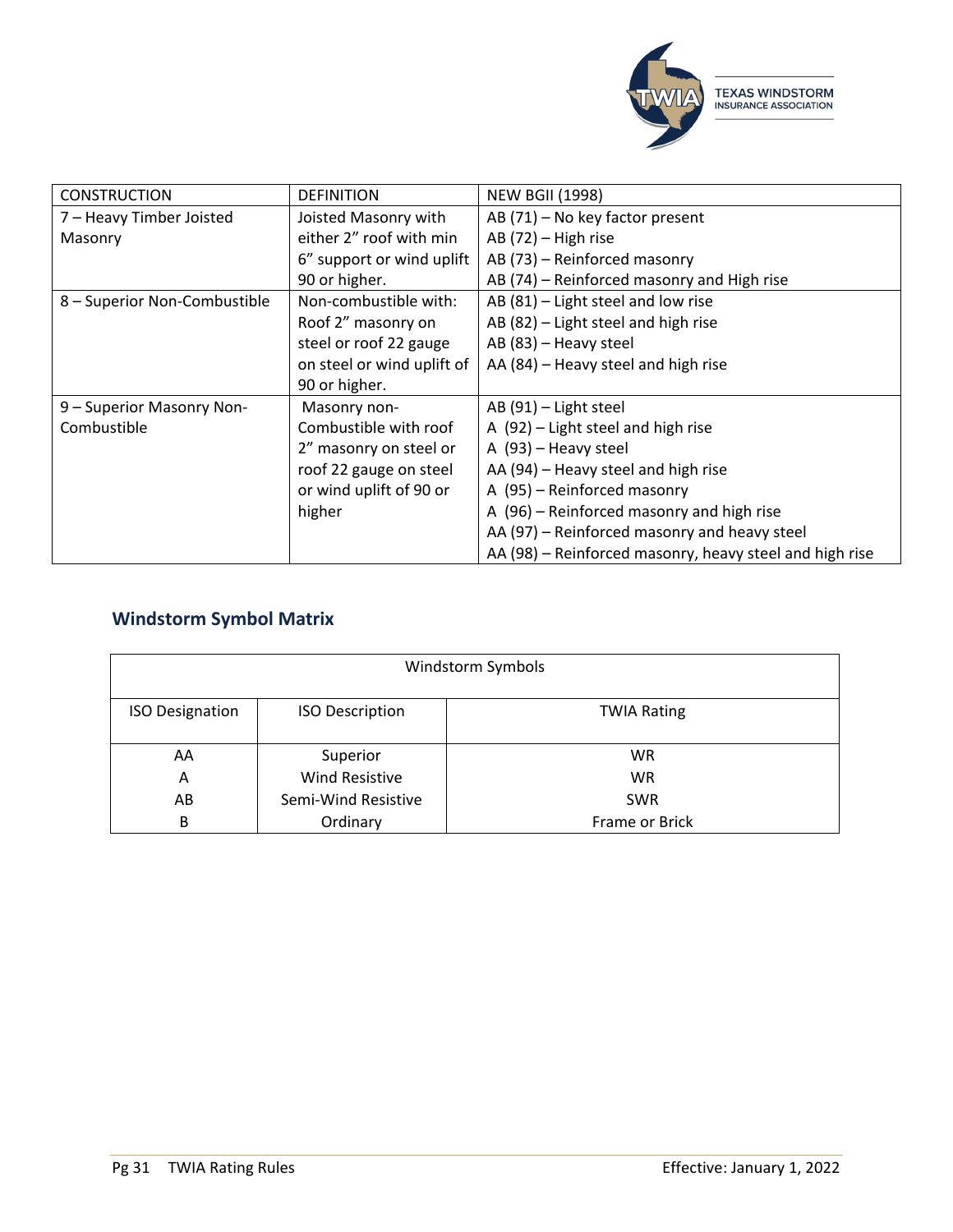

# <span id="page-32-0"></span>**VII. Rating Classifications**

| Construction        |                                                                               |
|---------------------|-------------------------------------------------------------------------------|
| Frame               | Outer walls of frame; iron clad; sheet aluminum or aluminum siding on wood;   |
|                     | composition siding; and asphalt covered fiberboard                            |
| <b>Stucco</b>       | Outer walls of stucco; asbestos board; rigid asbestos; and hard cement type   |
|                     | sidings.                                                                      |
| <b>Brick Veneer</b> | Outer walls of brick-veneer or stone-veneer.                                  |
| <b>Brick</b>        | Outer walls of solid masonry: brick; stone; concrete; HTB; HT; hollow masonry |
|                     | units; ICM and ICMS.                                                          |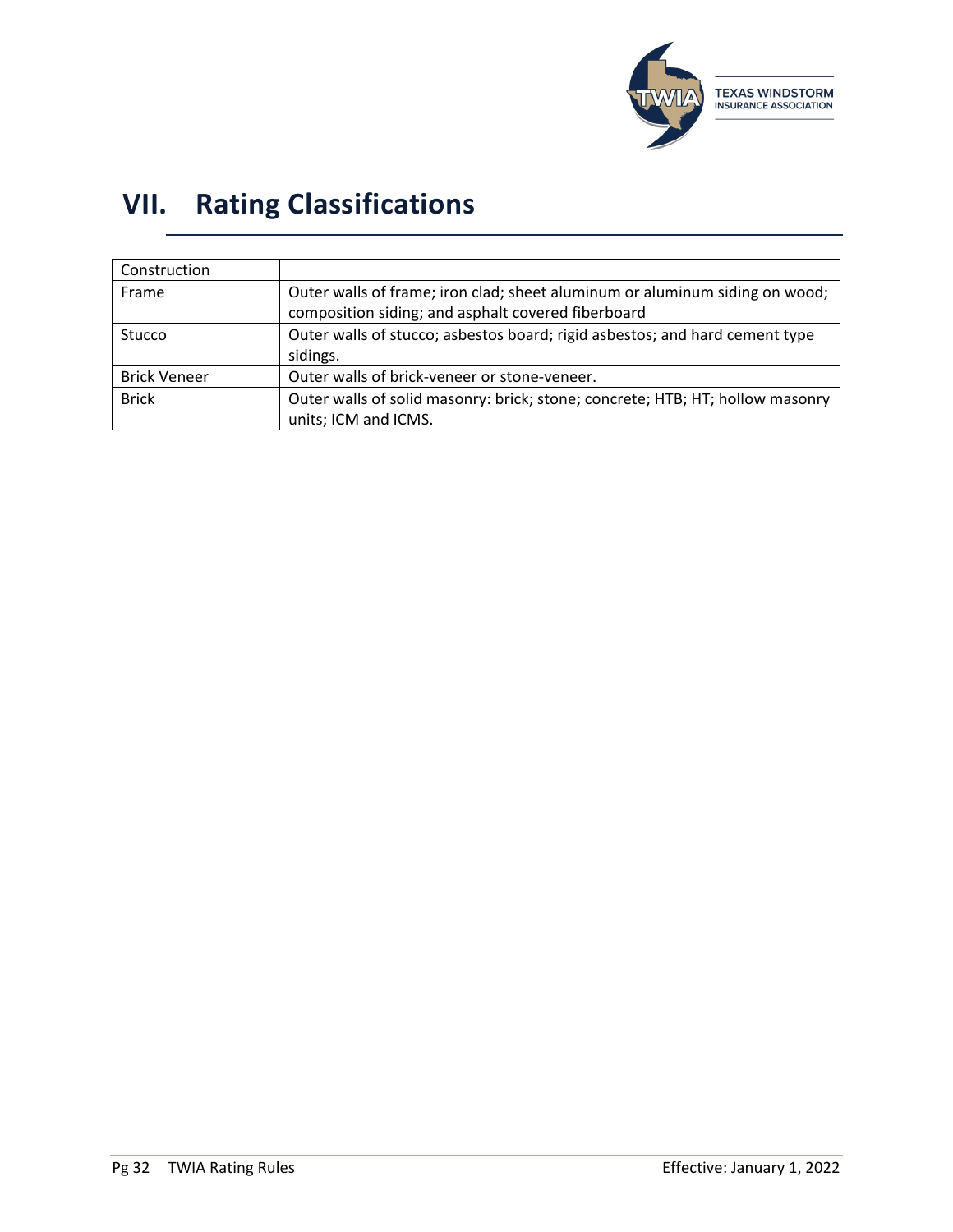

# <span id="page-33-0"></span>**VIII. Rate Tables**

# <span id="page-33-1"></span>**A. Commercial Rate Tables**

## <span id="page-33-2"></span>**Commercial Building and Business Personal Property/Personal Property of Buildings (other than dwellings)**

|                    |                    |                          | <b>BUSINESS PERSONAL</b>  |
|--------------------|--------------------|--------------------------|---------------------------|
|                    |                    | <b>BUILDING</b>          | <b>PROPERTY</b>           |
| TABLE <sup>*</sup> | <b>COINSURANCE</b> | <b>Rate Table A</b>      | <b>Rate Table C</b>       |
|                    | 50%                | $\overline{\phantom{a}}$ | $\overline{\phantom{a}}$  |
| $\mathbf{1}$       | 80%                | 1.876                    | 1.504                     |
| Frame (F)          | 100%               | 1.858                    | 1.483                     |
|                    | 50%                | $\overline{\phantom{a}}$ | $\overline{\phantom{a}}$  |
| $\overline{2}$     | 80%                | 1.956                    | 1.593                     |
| Brick (M)          | 100%               | 1.510                    | 1.214                     |
|                    | 50%                | $\overline{\phantom{m}}$ | $\overline{\phantom{a}}$  |
| 3                  | 80%                | 1.593                    | 1.272                     |
|                    | 100%               | 1.349                    | 1.050                     |
|                    | 50%                | 2.321                    | $\overline{\phantom{a}}$  |
|                    | 80%                | 1.437                    | 1.139                     |
| (HC)               | 100%               | 1.372                    | 1.124                     |
|                    | 50%                | 0.927                    | $\mathbb{H}^{\mathbb{H}}$ |
| 4                  | 80%                | 0.580                    | 0.454                     |
| (WR)               | 100%               | 0.541                    | 0.447                     |
|                    | 50%                | 1.155                    | $\overline{\phantom{a}}$  |
|                    | 80%                | 0.707                    | 0.568                     |
| (SWR)              | 100%               | 0.684                    | 0.552                     |
|                    | 50%                | $\overline{\phantom{a}}$ | $\overline{\phantom{a}}$  |
| 5                  | 80%                | 1.338                    | 0.662                     |
| Brick **           | 100%               | $\overline{\phantom{a}}$ | $\overline{\phantom{a}}$  |
|                    | 50%                | $\overline{\phantom{0}}$ | $- -$                     |
| 5A                 | 80%                | 1.609                    | 0.806                     |
| Frame**            | 100%               |                          |                           |
|                    | 50%                | $-$                      | $-$                       |
| <b>5B</b>          | 80%                | 1.338                    | 0.662                     |
| Brick Veneer**     | 100%               | $\qquad \qquad -$        | --                        |
|                    | 50%                | $\overline{\phantom{a}}$ | $-$                       |
| $\overline{7}$     | 80%                | 4.562                    | 3.627                     |

## **ANNUAL EXTENDED COVERAGE RATES (per \$100)**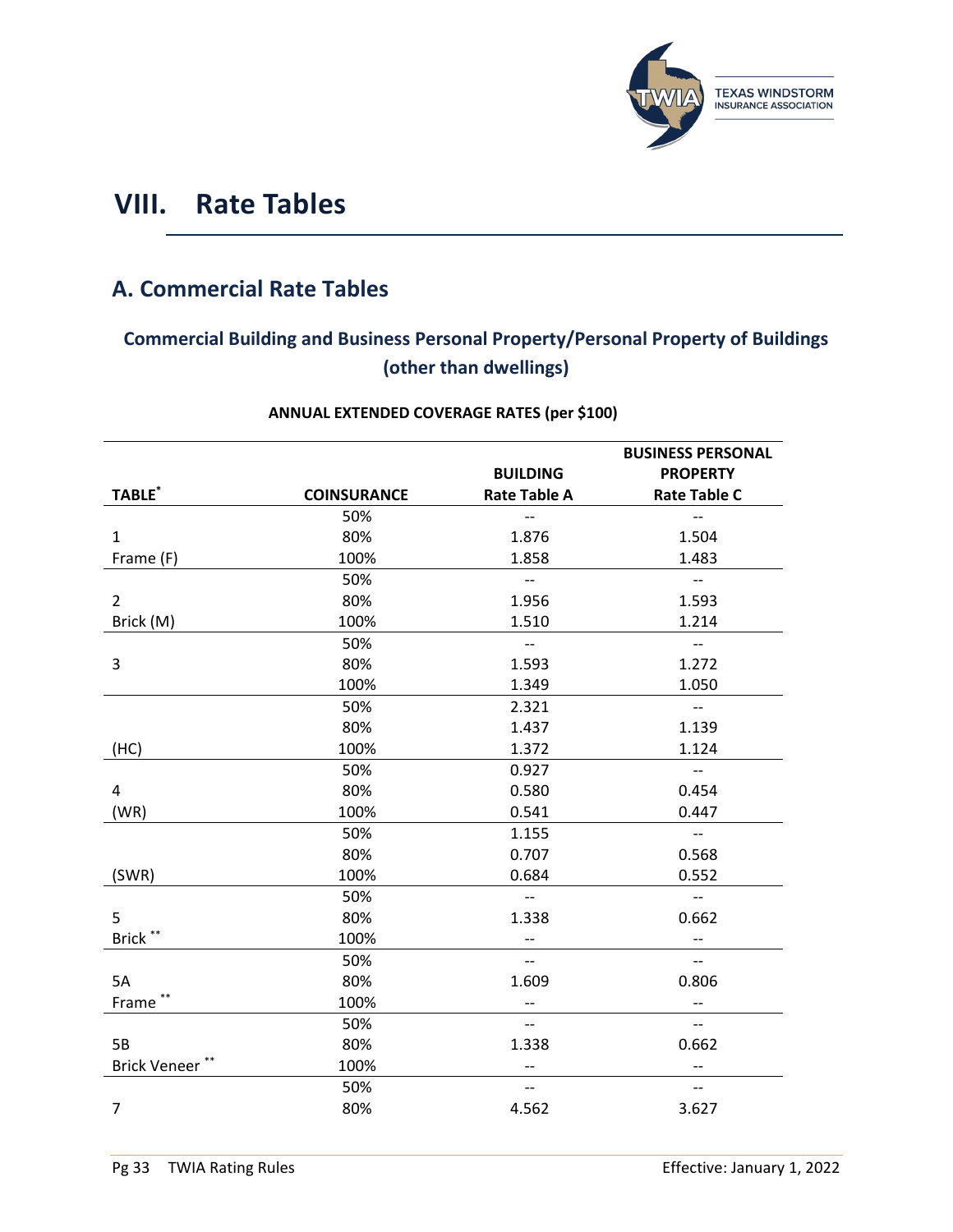

|    | 100%                                                           | 3.921                                               | 3.129                    |
|----|----------------------------------------------------------------|-----------------------------------------------------|--------------------------|
|    | 50%                                                            | $-$                                                 | $\overline{\phantom{a}}$ |
| 8  | 80%                                                            | 5.437                                               | 4.355                    |
|    | 100%                                                           | 4.562                                               | 3.648                    |
|    |                                                                |                                                     |                          |
|    | 50%                                                            |                                                     |                          |
| 9  | 80%                                                            | 6.512                                               | 5.211                    |
|    | 100%                                                           | 5.337                                               | 4.274                    |
|    | 50%                                                            | $\overline{\phantom{a}}$                            | $\overline{\phantom{m}}$ |
| 10 | 80%                                                            | 7.815                                               | 6.254                    |
|    | 100%                                                           | 6.512                                               | 5.211                    |
|    | 50%                                                            | $\overline{\phantom{a}}$                            | $\overline{\phantom{a}}$ |
| 11 | 80%                                                            | 10.145                                              | 8.134                    |
|    | 100%                                                           | 8.585                                               | 6.861                    |
|    | 50%                                                            | $\overline{\phantom{a}}$                            | $\overline{\phantom{a}}$ |
| 12 | 80%                                                            | 14.895                                              | 11.895                   |
|    | 100%                                                           | 12.526                                              | 10.021                   |
|    | 50%                                                            | $\overline{\phantom{a}}$                            | $\overline{\phantom{a}}$ |
| 13 | 80%                                                            | 20.301                                              | 16.243                   |
|    | 100%                                                           | 17.097                                              | 13.682                   |
|    | 50%                                                            | $-$                                                 | $-$                      |
| 14 | 80%                                                            | 40.289                                              | 32.238                   |
|    | 100%                                                           | 33.827                                              | 27.056                   |
|    | 50%                                                            | $\hspace{0.05cm} -\hspace{0.05cm} -\hspace{0.05cm}$ | $\overline{\phantom{a}}$ |
| 20 | 80%                                                            | 9.261                                               | 9.261                    |
|    | 100%                                                           | 9.261                                               | 9.261                    |
|    | *Refer to the Special Index & General Index of the TWIA Manual |                                                     |                          |
|    |                                                                |                                                     |                          |

**\*\*** for acv builder's risk form 21 (dwellings) use the 80% coinsurance rate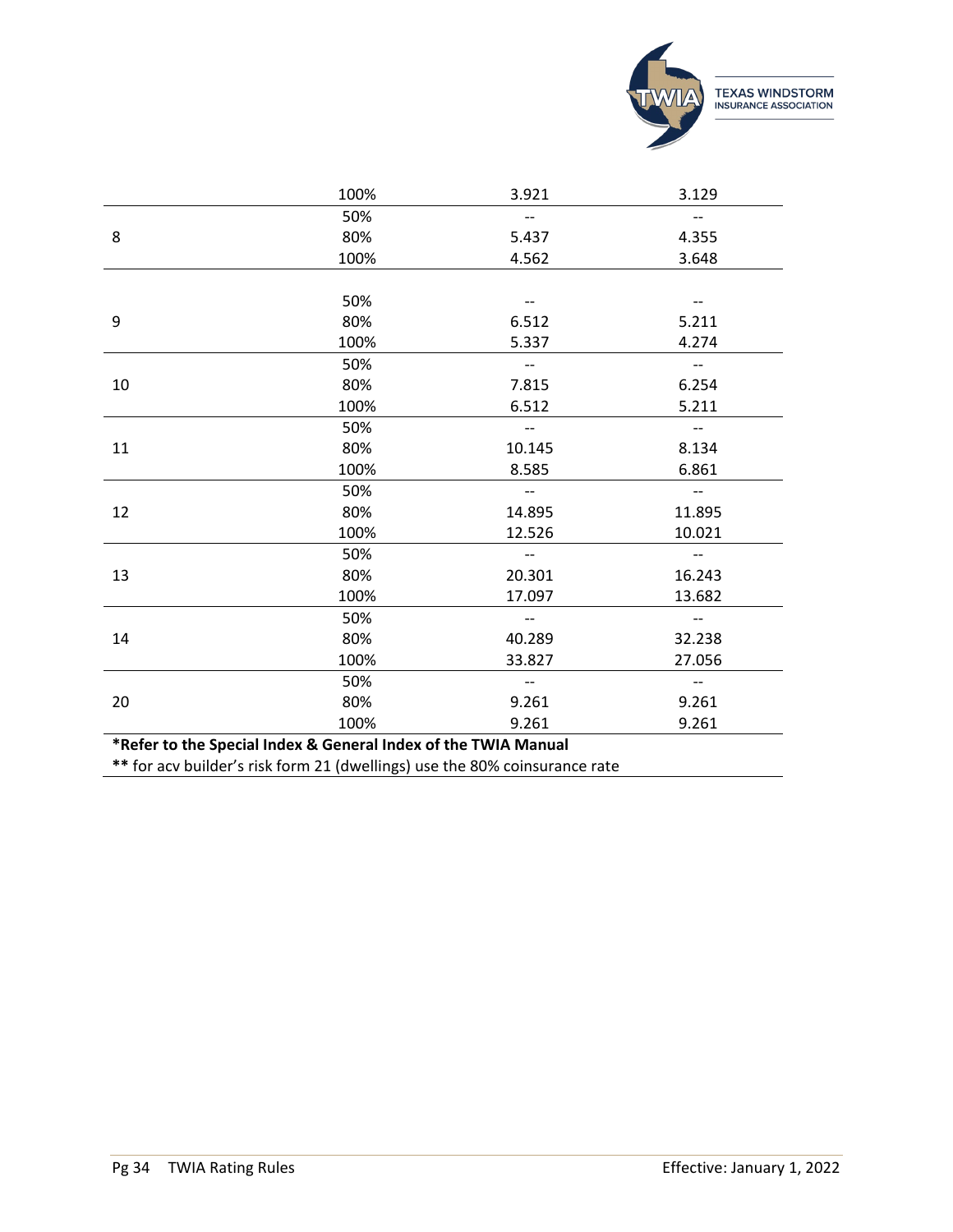

## **Townhouse Association Buildings and Condominium Buildings**

## **Annual Extended Coverage Rates (per \$100)**

<span id="page-35-0"></span>

| TABLE*         | <b>COINSURANCE</b>                                             | <b>Building</b><br><b>Rate Table B</b> |
|----------------|----------------------------------------------------------------|----------------------------------------|
|                |                                                                |                                        |
|                | 50%                                                            | --                                     |
| 1              | 80%                                                            | 1.113                                  |
| Frame (F)      | 100%                                                           | 1.100                                  |
|                | 50%                                                            | $\hspace{0.05cm}$ – $\hspace{0.05cm}$  |
| $\overline{2}$ | 80%                                                            | 1.170                                  |
| Brick (M)      | 100%                                                           | 0.889                                  |
|                | 50%                                                            |                                        |
| 3              | 80%                                                            | 0.941                                  |
|                | 100%                                                           | 0.787                                  |
|                | 50%                                                            | 1.372                                  |
| (HC)           | 80%                                                            | 0.861                                  |
|                | 100%                                                           | 0.819                                  |
|                | 50%                                                            | 0.541                                  |
| 4              | 80%                                                            | 0.339                                  |
| (WR)           | 100%                                                           | 0.327                                  |
|                | 50%                                                            | 0.684                                  |
|                | 80%                                                            | 0.429                                  |
| (SWR)          | 100%                                                           | 0.413                                  |
|                | *Refer to the Special Index & General Index of the TWIA Manual |                                        |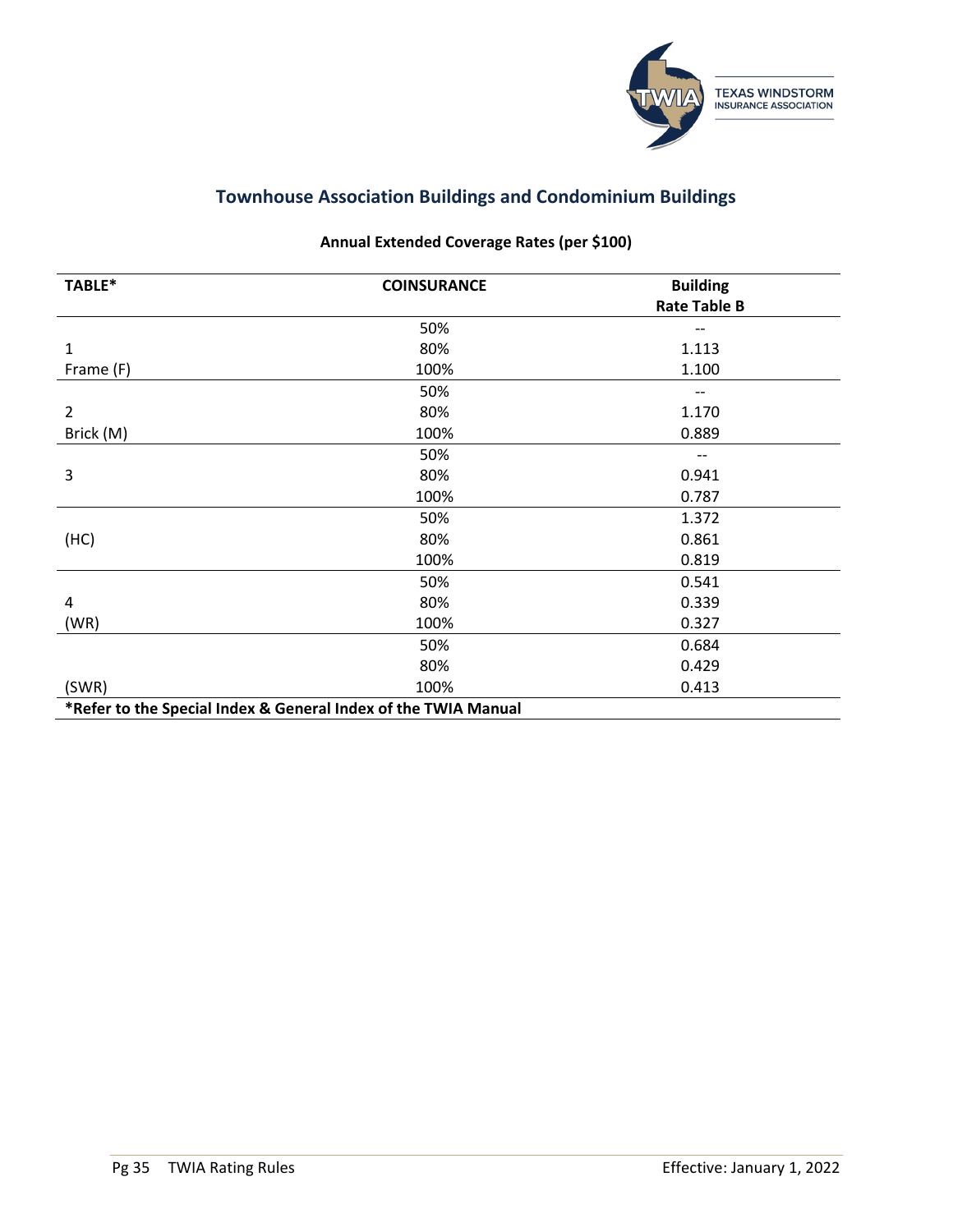

## <span id="page-36-0"></span>**Territorial Multipliers for Miscellaneous Farm Property and Barns and Outbuildings**

#### **Territory 1**

### Territorial Multipliers for Miscellaneous Farm Property

| Table | Coinsurance | Rate  |
|-------|-------------|-------|
| 15    | .80         | 3.885 |
| 21    | .80         | 4.653 |
| 22    | .80         | 4.347 |
| 23    | .80         | 3.305 |
| 24    | .80         | 3.307 |

#### Territorial Multipliers for Barns and Outbuildings

| Frame               | 6.392 |
|---------------------|-------|
| <b>Brick Veneer</b> | 6.558 |
| <b>Brick</b>        | 5.481 |

Note 1: Modified EC Rates are calculated by multiplying promulgated base rates by a 130% flex factor and the appropriate territorial multiplier

Note 2: All interim calculations are rounded down where applicable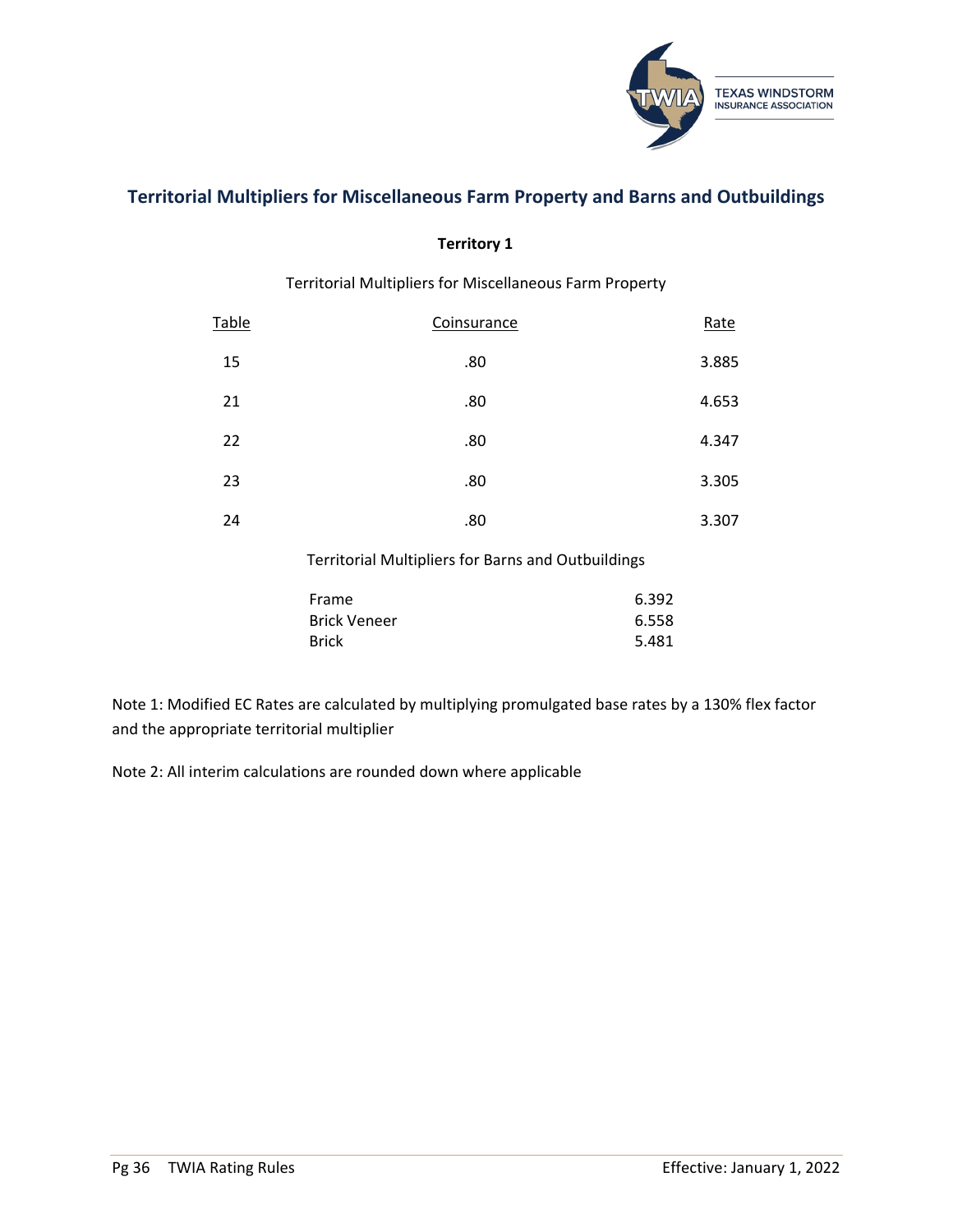

#### **Territories 8, 9, & 10**

#### Territorial Multipliers for Miscellaneous Farm Property

| <b>Table</b> | Coinsurance | Rate  |
|--------------|-------------|-------|
| 15           | .80         | 4.295 |
| 21           | .80         | 5.140 |
| 22           | .80         | 4.792 |
| 23           | .80         | 3.655 |
| 24           | .80         | 3.655 |

#### Territorial Multipliers for Barns and Outbuildings

| Frame        | 7.056 |
|--------------|-------|
| Brick Veneer | 7.248 |
| <b>Brick</b> | 6.056 |

Note 1: Modified EC Rates are calculated by multiplying promulgated base rates by a 130% flex factor and the appropriate territorial multiplier

Note 2: All interim calculations are rounded down where applicable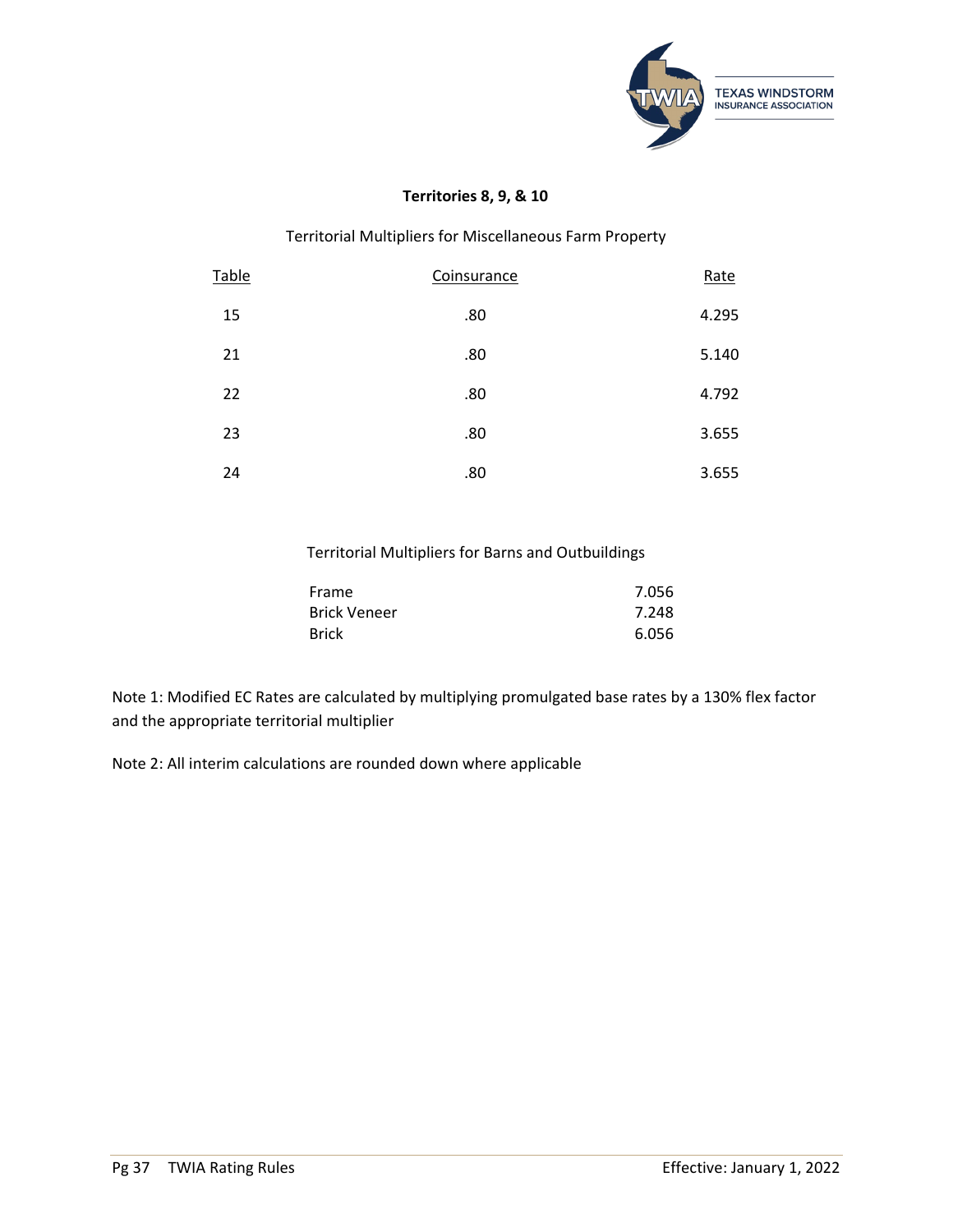

## <span id="page-38-0"></span>**Modified Extended Coverage Rates (Per \$100) For Miscellaneous Farm Property and Barns and Outbuildings**

#### **Territory 1**

Rates for Miscellaneous Farm Property (Commercial Deductible applies)

| Table | Coinsurance | Rate   |
|-------|-------------|--------|
| 15    | .80         | 2.094  |
| 21    | .80         | 4.113  |
| 22    | .80         | 5.638  |
| 23    | .80         | 8.156  |
| 24    | .80         | 16.207 |

Rates for Barns and Outbuildings (Commercial Deductible applies)

| Frame               | 4.071 |
|---------------------|-------|
| <b>Brick Veneer</b> | 3.495 |
| Brick               | 2.921 |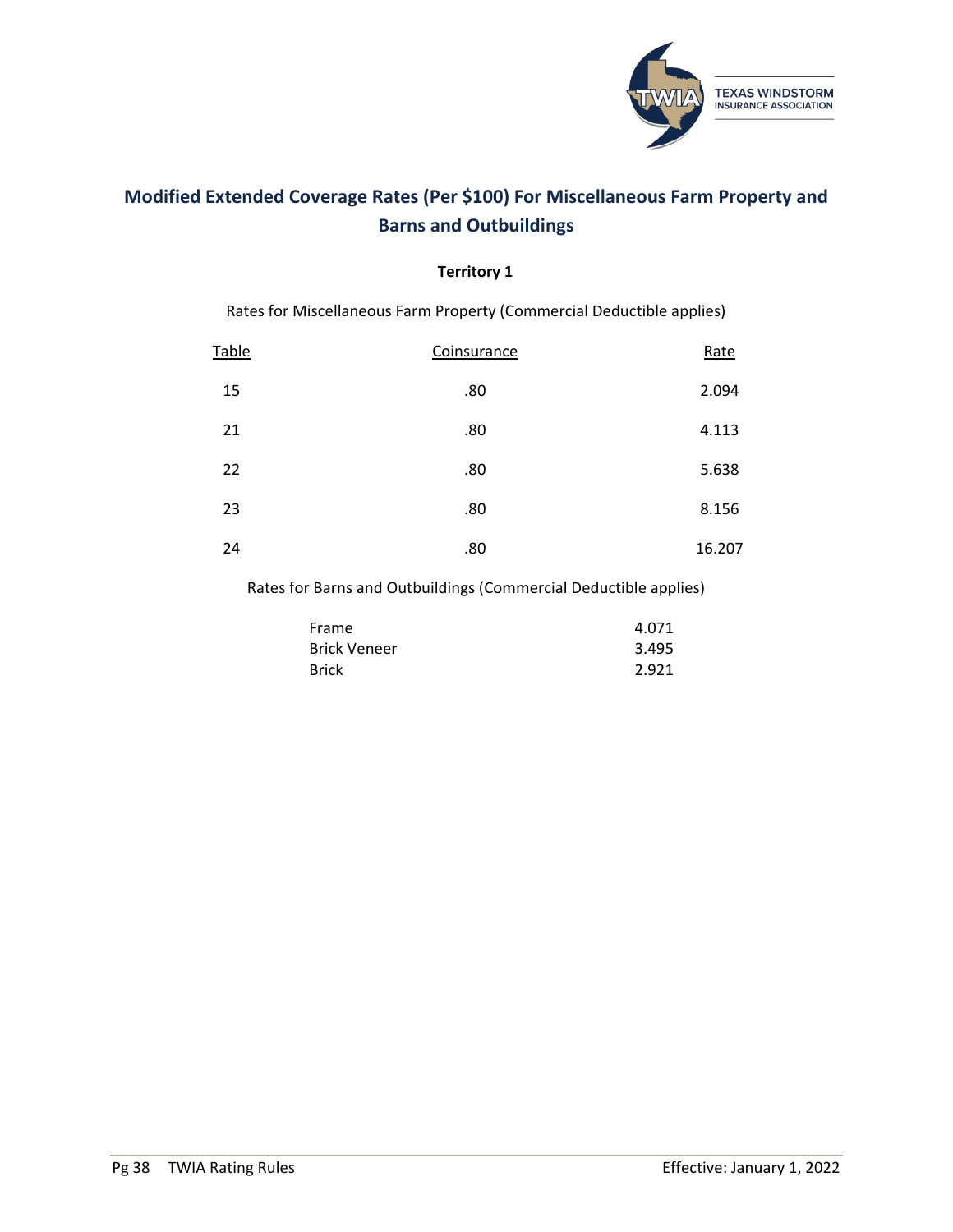

#### **Territories 8, 9, & 10**

Rates for Miscellaneous Farm Property (Commercial Deductible applies)

| Table | Coinsurance | Rate   |
|-------|-------------|--------|
| 15    | .80         | 2.315  |
| 21    | .80         | 4.543  |
| 22    | .80         | 6.215  |
| 23    | .80         | 9.020  |
| 24    | .80         | 17.913 |

Rates for Barns and Outbuildings (Commercial Deductible applies)

| Frame               | 4.494 |
|---------------------|-------|
| <b>Brick Veneer</b> | 3.863 |
| <b>Brick</b>        | 3.227 |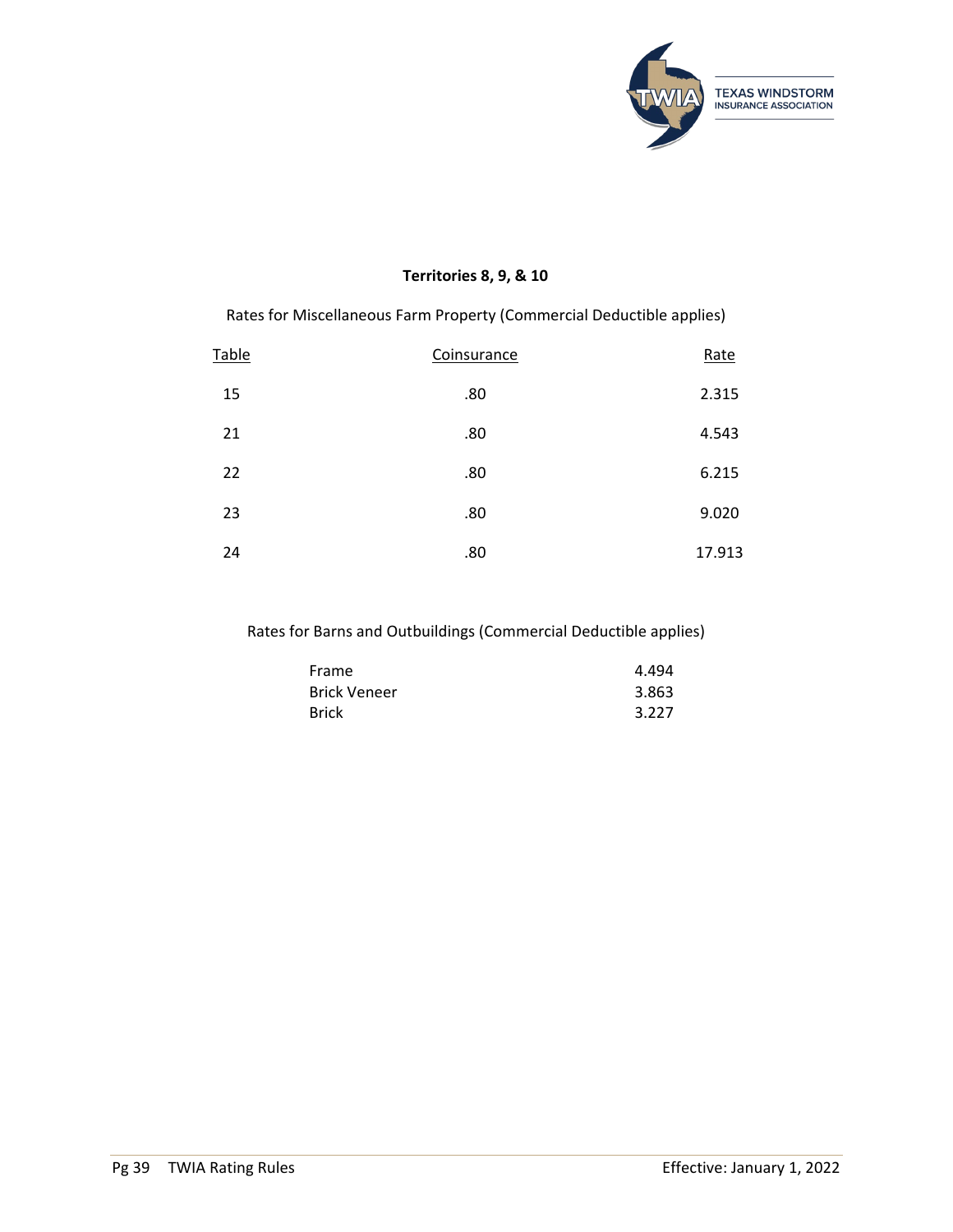

# <span id="page-40-1"></span><span id="page-40-0"></span>**B. Residential Rate Tables**

## **Dwelling/Farm & Ranch Dwelling – Building & Personal Property**

|           |                          |                   | <b>BASE PREMIUMS</b> |                                                           |                |                  |
|-----------|--------------------------|-------------------|----------------------|-----------------------------------------------------------|----------------|------------------|
|           |                          |                   |                      | (Rates for 1% Deductible - \$100 Minimum Premium Applies) |                |                  |
|           |                          | Dwelling Chart 1A |                      | Personal Property Chart 1B                                |                |                  |
|           | 80% Coinsurance Required |                   |                      |                                                           |                |                  |
| Amount of | Frame                    | <b>BV</b>         | <b>Brick</b>         | Frame                                                     | <b>BV</b>      | <b>Brick</b>     |
| Insurance |                          |                   |                      |                                                           |                |                  |
| 1,000     | 4                        | 3                 | 3                    | $\mathbf{1}$                                              | 1              | $\mathbf{1}$     |
| 1,500     | 5                        | 4                 | 4                    | $\overline{2}$                                            | $\overline{2}$ | $\overline{2}$   |
| 2,000     | 7                        | 6                 | 6                    | $\overline{2}$                                            | 2              | $\overline{2}$   |
| 2,500     | 8                        | 6                 | 6                    | 3                                                         | $\overline{2}$ | $\overline{2}$   |
| 3,000     | 9                        | 7                 | 7                    | 3                                                         | 3              | 3                |
| 3,500     | 10                       | 8                 | 8                    | 3                                                         | 3              | 3                |
| 4,000     | 10                       | 8                 | 8                    | 4                                                         | $\overline{3}$ | $\overline{3}$   |
| 5,000     | 12                       | 10                | 10                   | 4                                                         | 3              | 3                |
| 6,000     | 13                       | 11                | 11                   | 4                                                         | 4              | 4                |
| 7,000     | 14                       | 12                | 12                   | 5                                                         | 4              | 4                |
| 7,500     | 15                       | 12                | 12                   | 5                                                         | 4              | 4                |
| 8,000     | 16                       | 13                | 13                   | 6                                                         | 5              | 5                |
| 9,000     | 18                       | 15                | 15                   | 6                                                         | 5              |                  |
| 10,000    | 20                       | 17                | 17                   | 7                                                         | 6              | 6                |
| 11,000    | 22                       | 18                | 18                   | 8                                                         | 6              | 6                |
| 12,000    | 24                       | 20                | 20                   | 8                                                         | 7              | 7                |
| 13,000    | 26                       | 21                | 21                   | 9                                                         | 8              | 8                |
| 14,000    | 28                       | 23                | 23                   | 10                                                        | 8              | 8                |
| 15,000    | 30                       | 25                | 25                   | 10                                                        | 9              | $\boldsymbol{9}$ |
| 16,000    | 32                       | 26                | 26                   | 11                                                        | 9              | 9                |
| 17,000    | 34                       | 28                | 28                   | 12                                                        | 10             | 10               |
| 18,000    | 36                       | 30                | 30                   | 12                                                        | 11             | 11               |
| 19,000    | 38                       | 31                | 31                   | 13                                                        | 11             | 11               |
| 20,000    | 40                       | 33                | 33                   | 14                                                        | 12             | 12               |
| 21,000    | 42                       | 35                | 35                   | 14                                                        | 12             | 12               |
| 22,000    | 44                       | 36                | 36                   | 15                                                        | 13             | 13               |
| 23,000    | 46                       | 38                | 38                   | 16                                                        | 14             | 14               |
| 24,000    | 48                       | 40                | 40                   | 17                                                        | 14             | 14               |
| 25,000    | 50                       | 41                | 41                   | 17                                                        | 15             | 15               |
| 26,000    | 52                       | 43                | 43                   | 18                                                        | 15             | 15               |
| 27,000    | 54                       | 45                | 45                   | 19                                                        | 16             | 16               |
| 28,000    | 56                       | 46                | 46                   | 19                                                        | 17             | 17               |
| 29,000    | 58                       | 48                | 48                   | 20                                                        | 17             | 17               |
| 30,000    | 60                       | 50                | 50                   | 21                                                        | 18             | 18               |
| 35,000    | 70                       | 58                | 58                   | 24                                                        | 21             | 21               |
| 40,000    | 80                       | 66                | 66                   | 28                                                        | 24             | 24               |
| 45,000    | 90                       | 74                | 74                   | 31                                                        | 27             | 27               |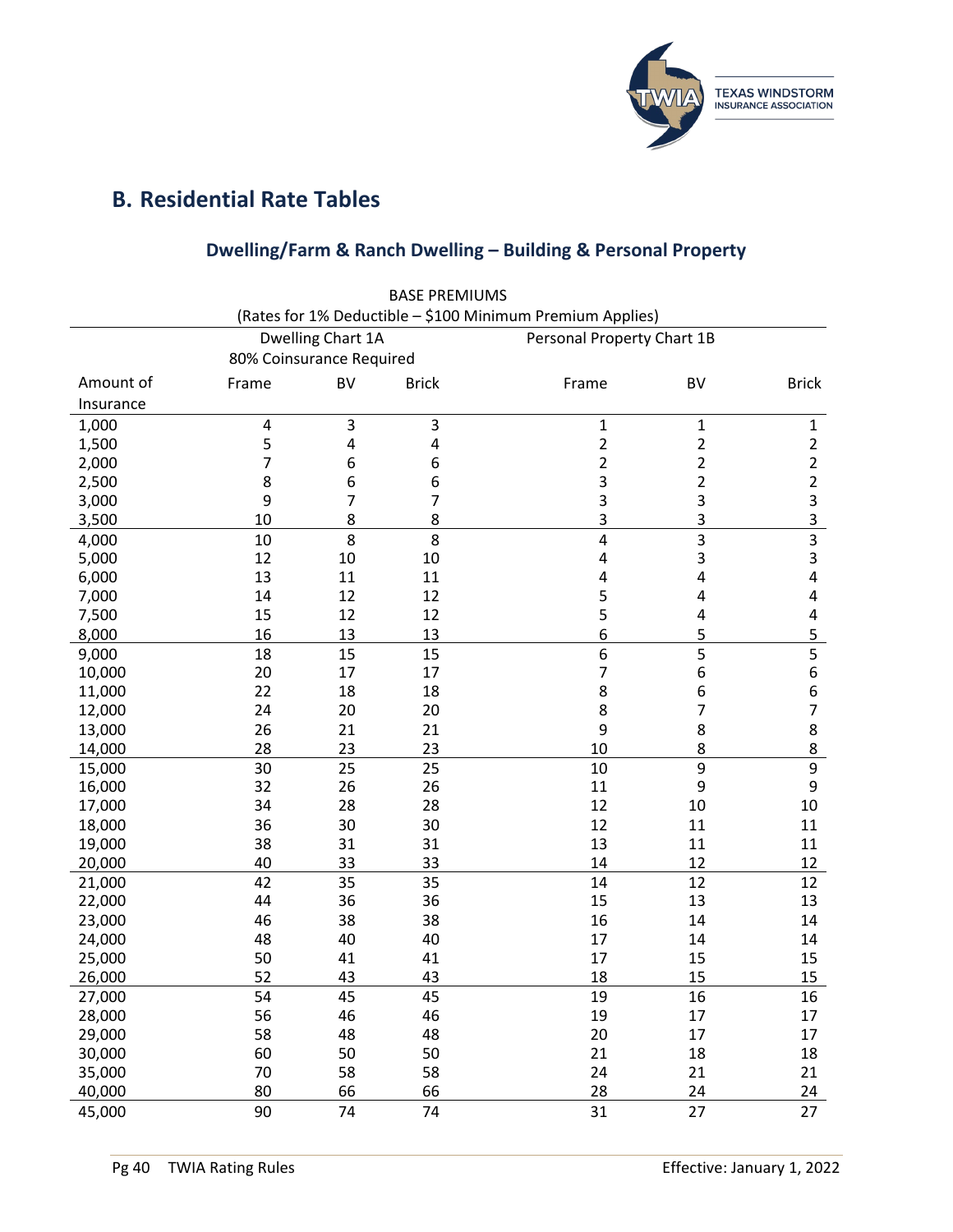

| 50,000                                                                                          | 100  | 83   | 83   | 35   | 30   | 30   |
|-------------------------------------------------------------------------------------------------|------|------|------|------|------|------|
| 55,000                                                                                          | 109  | 91   | 91   | 38   | 32   | 32   |
| 60,000                                                                                          | 119  | 99   | 99   | 41   | 35   | 35   |
| 65,000                                                                                          | 129  | 107  | 107  | 45   | 38   | 38   |
| 70,000                                                                                          | 139  | 116  | 116  | 48   | 41   | 41   |
| 75,000                                                                                          | 149  | 124  | 124  | 52   | 44   | 44   |
| 80,000                                                                                          | 159  | 132  | 132  | 55   | 47   | 47   |
| 85,000                                                                                          | 169  | 140  | 140  | 59   | 50   | 50   |
| 90,000                                                                                          | 179  | 149  | 149  | 62   | 53   | 53   |
| 95,000                                                                                          | 189  | 157  | 157  | 66   | 56   | 56   |
| 100,000                                                                                         | 199  | 165  | 165  | 69   | 59   | 59   |
| Each Add'l 1,000                                                                                | 1.99 | 1.65 | 1.65 | 0.69 | 0.59 | 0.59 |
| To obtain premiums other than 1% deductible, refer to Deductible Adjustment Percentage Schedule |      |      |      |      |      |      |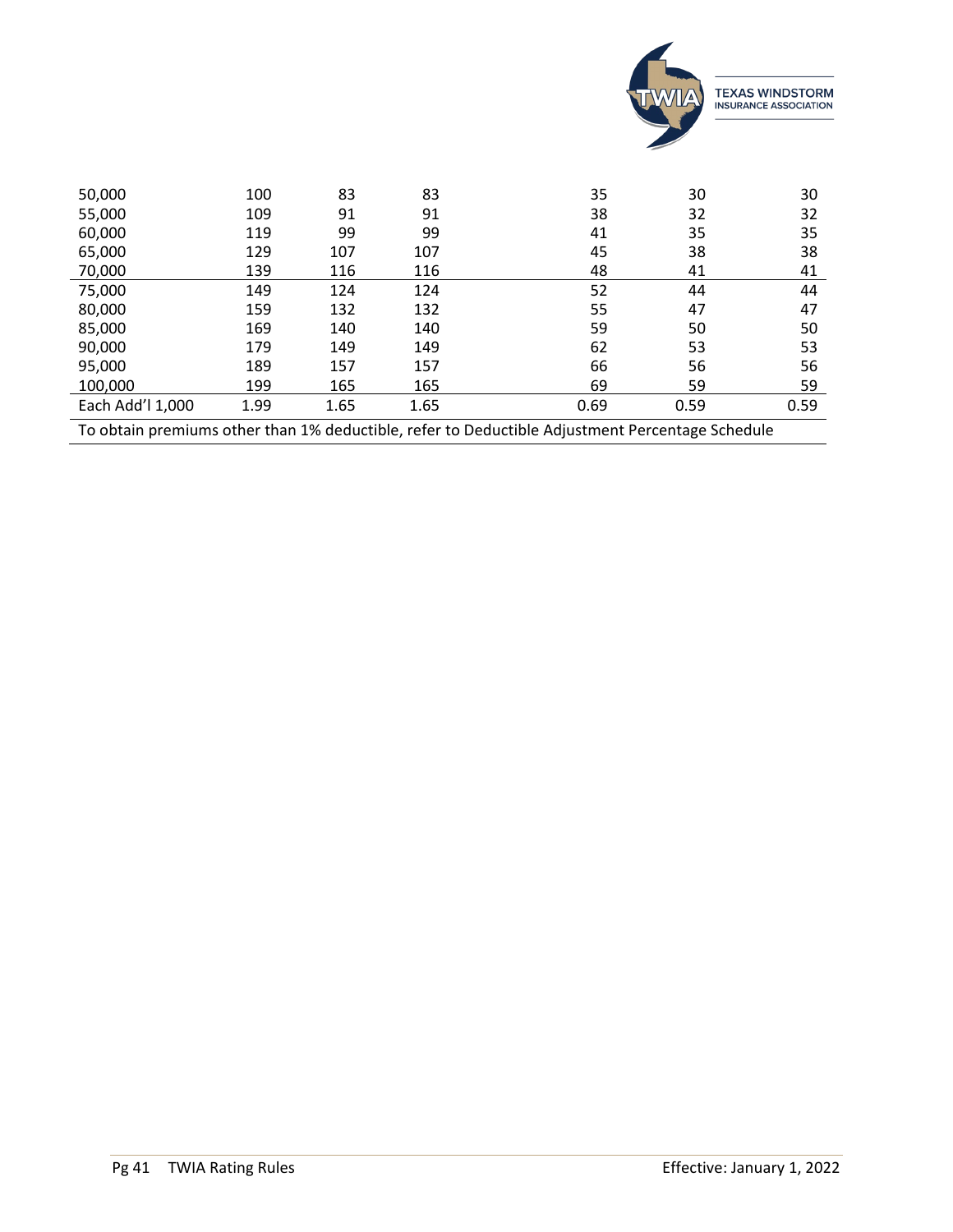

## <span id="page-42-1"></span><span id="page-42-0"></span>**Territorial Multipliers**

### **Territorial Multipliers for Dwellings**

| Construction        | Territory 1 | Territories 8, 9, 10 |
|---------------------|-------------|----------------------|
| Frame               | 2.974       | 4.678                |
| <b>Brick Veneer</b> | 3.055       | 4.882                |
| <b>Brick</b>        | 2.535       | 4.053                |

#### **Territorial Multipliers for Personal Property**

<span id="page-42-2"></span>

| Construction        | Territory 1 | Territories 8, 9, 10 |
|---------------------|-------------|----------------------|
| Frame               | 3.047       | 4.793                |
| <b>Brick Veneer</b> | 2.935       | 4.810                |
| <b>Brick</b>        | 2.481       | 3.958                |

#### **Territorial Multipliers for Farm and Ranch Dwellings**

<span id="page-42-3"></span>

| Construction        | Territory 1 | Territories 8, 9, 10 |
|---------------------|-------------|----------------------|
| Frame               | 2.974       | 4.678                |
| <b>Brick Veneer</b> | 3.055       | 4.882                |
| <b>Brick</b>        | 2.535       | 4.053                |

#### **Territorial Multipliers for Farm and Ranch Personal Property**

<span id="page-42-4"></span>

| Construction        | Territory 1 | Territories 8, 9, 10 |
|---------------------|-------------|----------------------|
| Frame               | 3.047       | 4.793                |
| <b>Brick Veneer</b> | 2.935       | 4.810                |
| <b>Brick</b>        | 2.481       | 3.958                |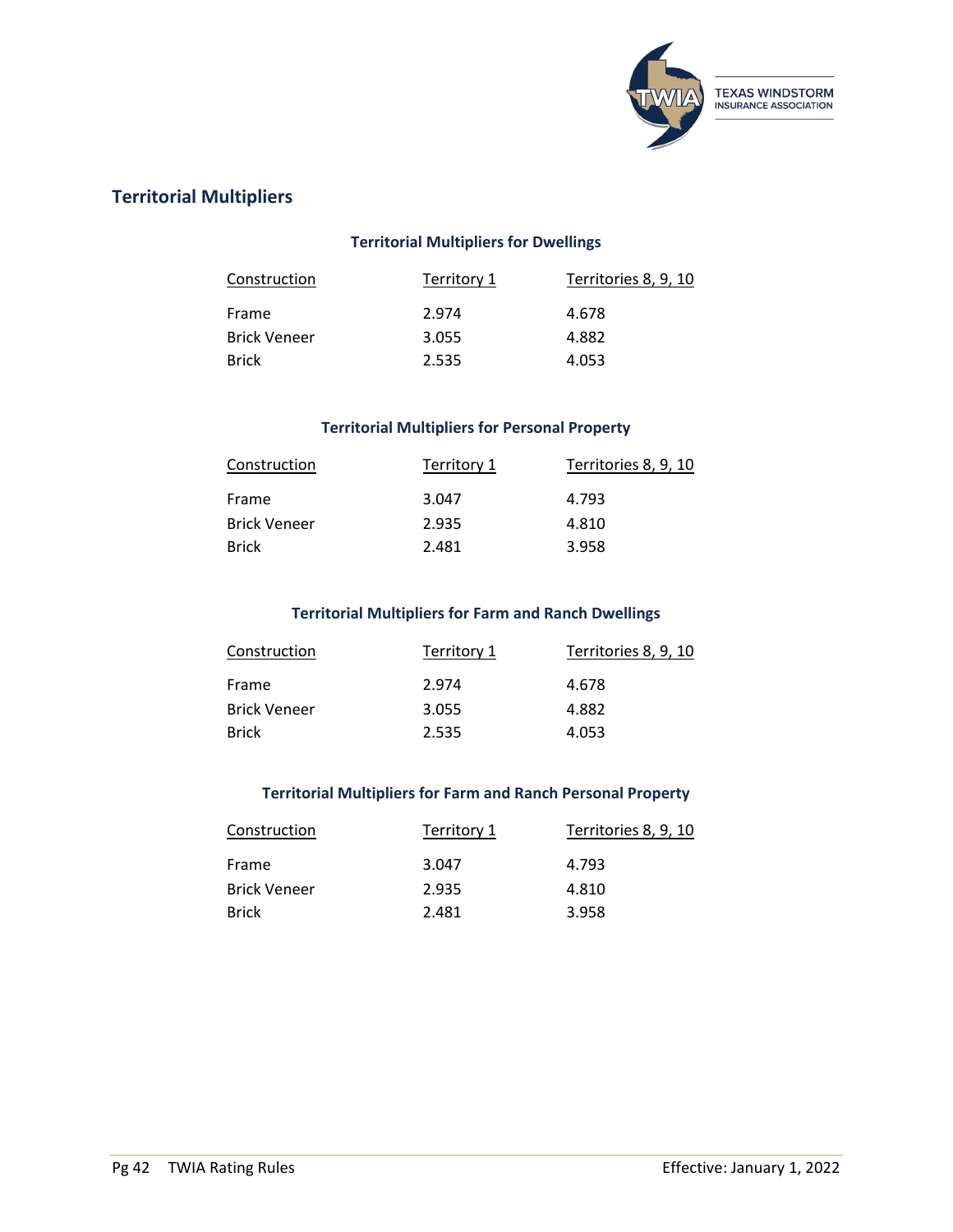

# <span id="page-43-1"></span><span id="page-43-0"></span>**C. Manufactured Homes Rate Tables**

## **Rates for Manufactured Homes**

| Location                                                   | Rate per \$100 of Coverage |
|------------------------------------------------------------|----------------------------|
| Located inland of the intracoastal Waterway<br>(MH1, MH3)  | 2.625                      |
| Located seaward of the intracoastal Waterway<br>(MH2, MH4) | 5.250                      |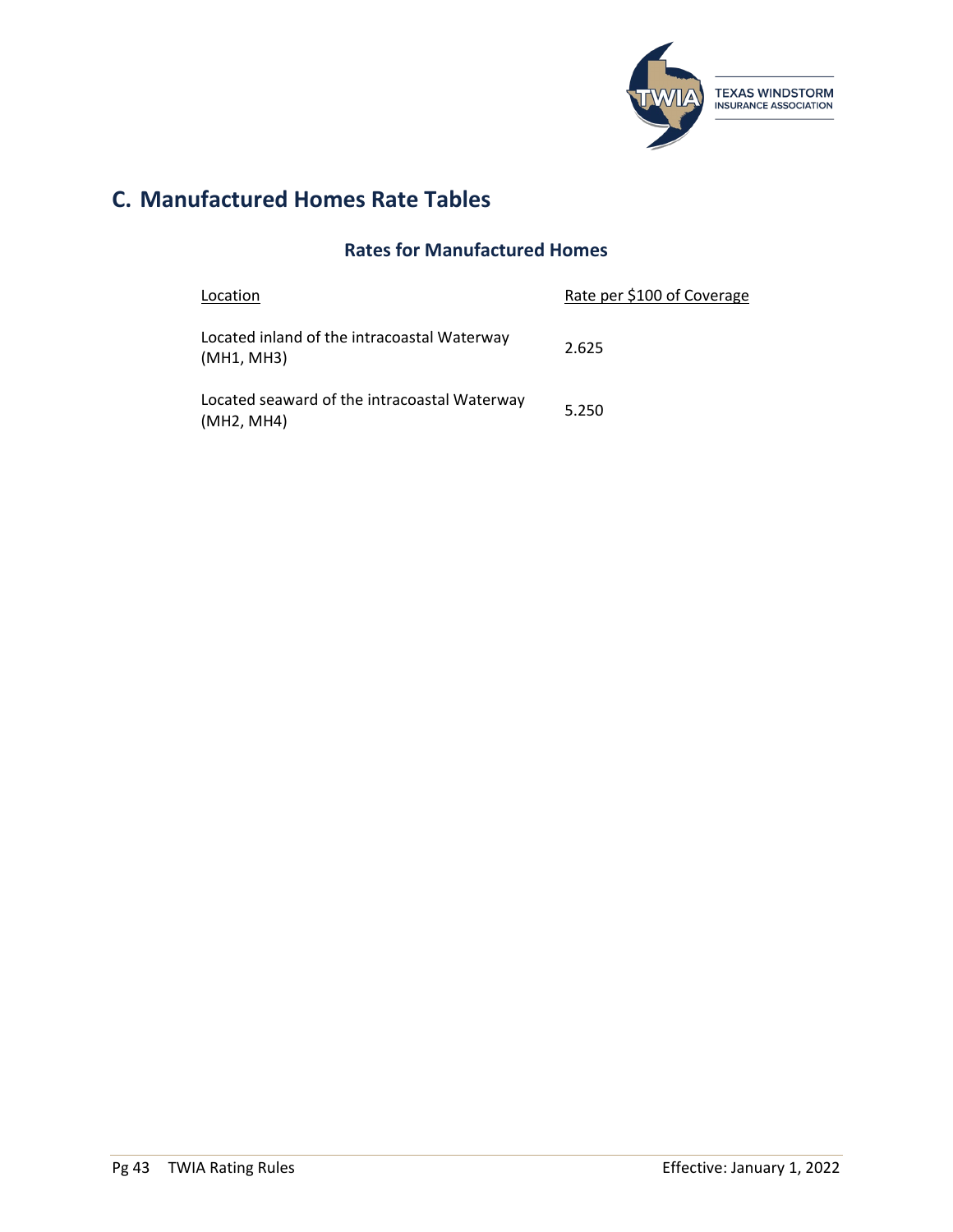

# <span id="page-44-0"></span>**D. Rate Chart No. 3 – Scheduled Miscellaneous Farm & Ranch Property**

| Description                                                                                                                       | Extended Coverage*           |
|-----------------------------------------------------------------------------------------------------------------------------------|------------------------------|
| Apiary Equipment                                                                                                                  | Table No. 15                 |
|                                                                                                                                   |                              |
| Bridges (Wooden)                                                                                                                  |                              |
|                                                                                                                                   | Table No. 15                 |
| Broom Corn:                                                                                                                       |                              |
| In Building                                                                                                                       | Table No. 15                 |
| <b>Cooling Towers</b>                                                                                                             |                              |
|                                                                                                                                   | Table No. 15                 |
| <b>Elevator Legs</b>                                                                                                              | Table No. 15                 |
|                                                                                                                                   |                              |
| Fences, including corrals & Chutes:<br>Non Combustible                                                                            | Table No. 15                 |
| Combustible                                                                                                                       | Table No. 15                 |
| Grain:                                                                                                                            |                              |
| <b>A.</b> When not restricted to a specific building                                                                              | Table No. 15                 |
| <b>B.</b> When restricted to a specific building                                                                                  | Table No. 15                 |
| $C.$ In tanks                                                                                                                     | Refer to Tanks               |
| D. Threshed:                                                                                                                      |                              |
| 1) While located in separate granaries                                                                                            | Table No. 15                 |
| 2) In the open                                                                                                                    | Table No. 15                 |
| 3) While in tanks                                                                                                                 | Table No. 15                 |
| <b>Grandstands and Bleachers</b>                                                                                                  | Table No. 22                 |
|                                                                                                                                   |                              |
| Hay:                                                                                                                              |                              |
| In buildings                                                                                                                      | Table No. 15                 |
| Sign                                                                                                                              |                              |
|                                                                                                                                   | Table No. 24                 |
| Silo                                                                                                                              |                              |
| A. Class 1 - Brick Class Construction, minimum capacity -150 tons silage or 4,000 bushels grain; concrete                         | 50% of Table No. 15          |
| foundation; sealed; bottom unloading and identified by trade name, model, year built, and location of                             |                              |
| building diagram.                                                                                                                 |                              |
| <b>B.</b> Class 2                                                                                                                 | Table No. 21                 |
| (1) Brick, All Metal, Solid Concrete, Tile or Masonry Block<br>Not Brick, All Metal. Solid Concrete, Tile or Masonry Block<br>(2) | Table No. 23                 |
| Tanks                                                                                                                             |                              |
| A. Water (elevated)                                                                                                               |                              |
| (1) Metal, Concrete or Masonry Tower                                                                                              |                              |
| (2) Wooden Tower                                                                                                                  | Table No. 23<br>Table No. 23 |
| <b>B.</b> Water (Ground)                                                                                                          |                              |
| (1) Metal, Concrete or Masonry Tower                                                                                              | Table No. 15                 |
| (2) Wooden Tower                                                                                                                  | Table No. 15                 |
| Grain                                                                                                                             |                              |
| (1) Class I - Grain Tank must be "Brick" class construction, minimum capacity - 150 tons silage or 4,000                          | 50% of Table No. 15          |
| bushels grain, concrete foundation, sealed, bottom unloading and identified by trade name, model, year                            |                              |
| built, and location on building diagram.                                                                                          |                              |
| (2) Class II - All metal & not Class I                                                                                            | Table No. 15                 |
| Water Trough and Reservoir                                                                                                        |                              |
| A. Metal Tower                                                                                                                    | Table No. 15                 |
| <b>B.</b> Wooden                                                                                                                  | Table No. 15                 |
| <b>Windmill and Tower</b>                                                                                                         |                              |
| A. Metal Tower                                                                                                                    | Table No. 24                 |
| <b>B.</b> Wooden Tower                                                                                                            | Table No. 24                 |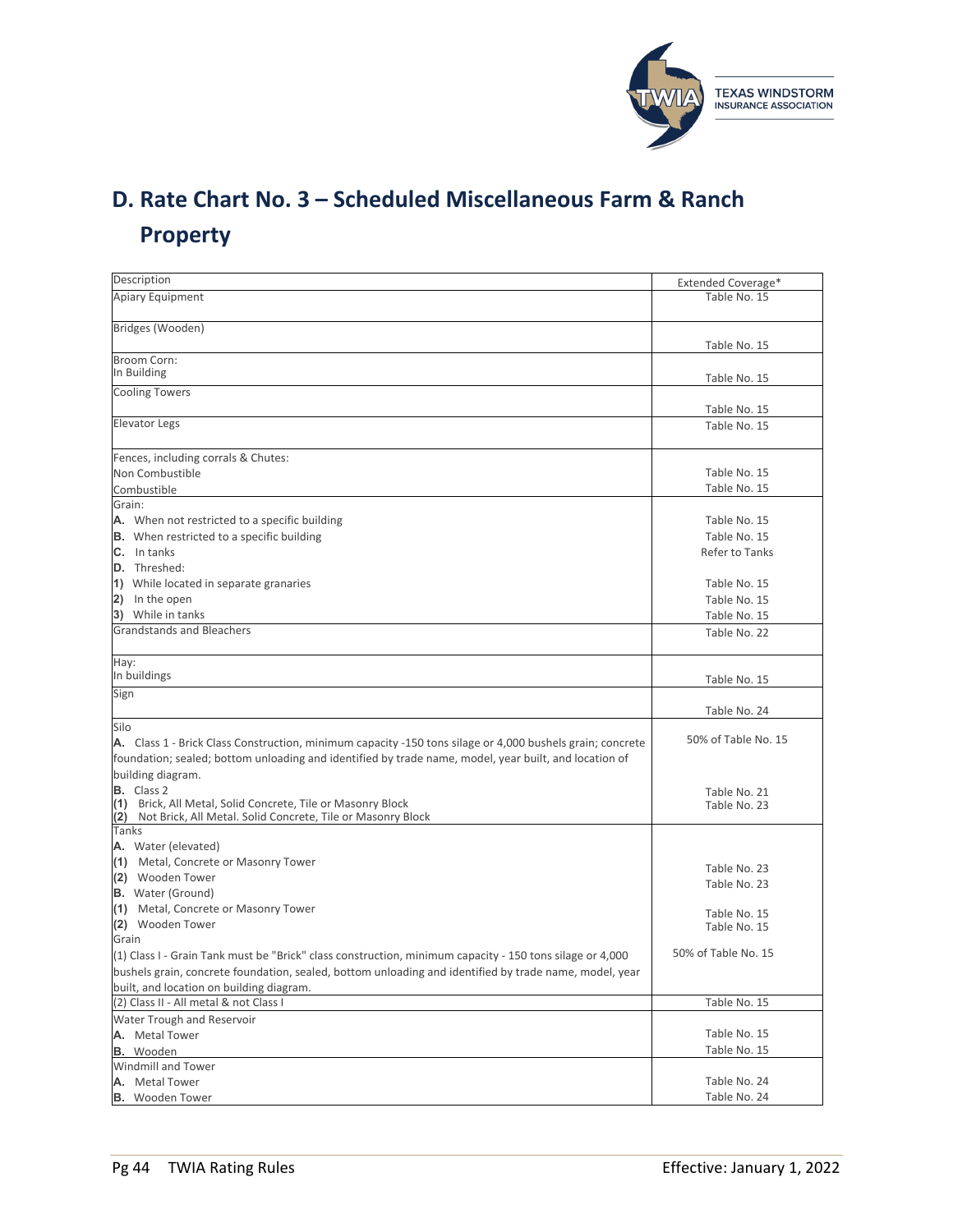

| Wool                                         |              |
|----------------------------------------------|--------------|
| A. In a building                             | Table No. 15 |
| *Extended Coverage means windstorm and hail. |              |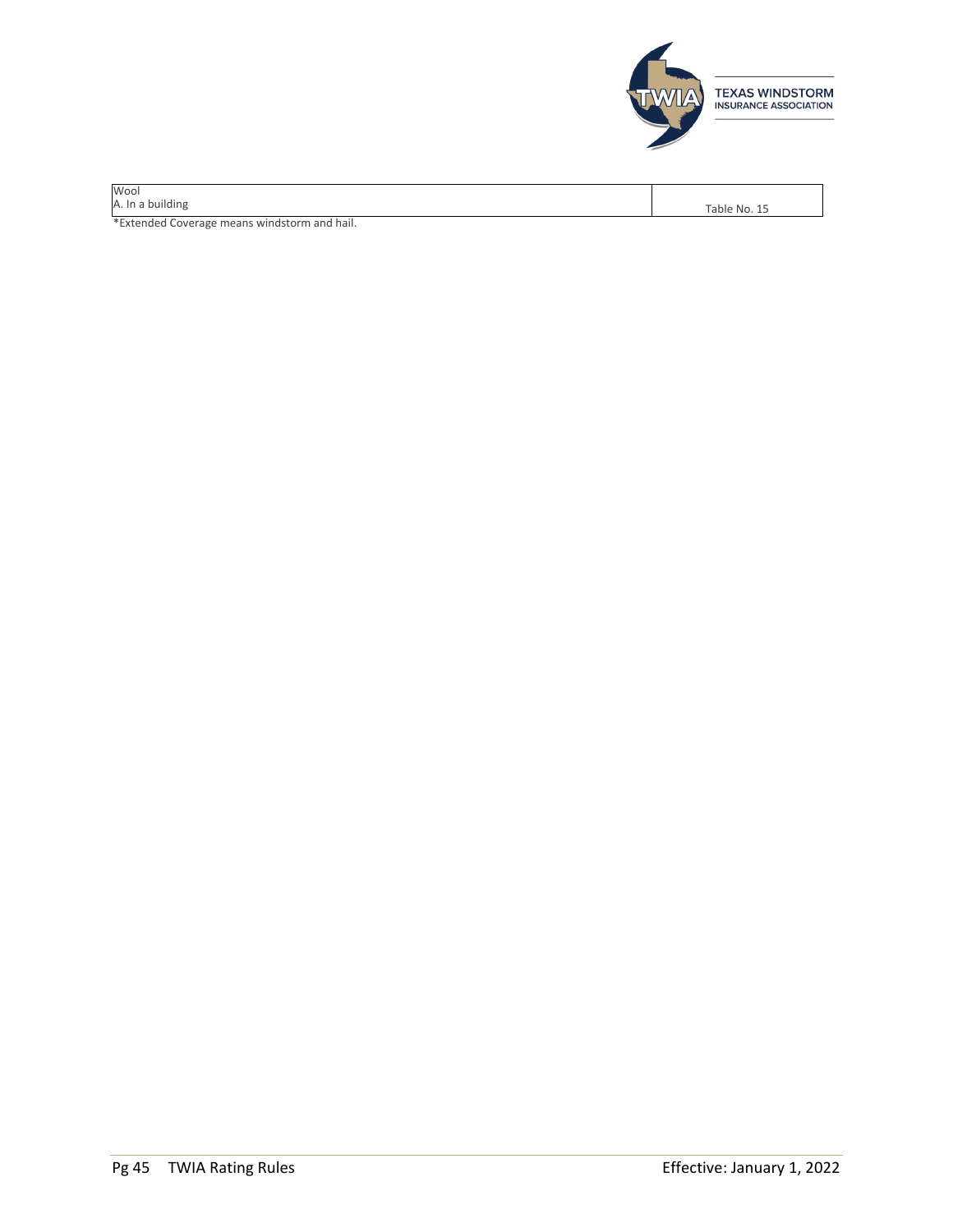

# <span id="page-46-0"></span>**IX. Appendices**

# <span id="page-46-1"></span>**A. Appendix A-1**

### **Special Index Extended Coverage – Windstorm and Hail**

| All buildings shall rate according to construction unless otherwise provided.<br><b>Types of Construction</b><br>Item                                                                                                                                                                                                                                                                                                    | <b>Rate Table</b> |
|--------------------------------------------------------------------------------------------------------------------------------------------------------------------------------------------------------------------------------------------------------------------------------------------------------------------------------------------------------------------------------------------------------------------------|-------------------|
| 1. FRAME BUILDINGS, including iron clad, stucco, asbestos siding and brick veneer                                                                                                                                                                                                                                                                                                                                        |                   |
| NOTE: Except as may be otherwise provided, buildings of this class that have more than 50% of outside<br>walls open shall rate under Table 11. Walls that are not closed from floor to roof shall be considered<br>open.                                                                                                                                                                                                 |                   |
| 2. BRICK BUILDINGS, (except building qualifying under Item Nos. 3 and 4), including reinforced concrete,<br>stone, hollow tile or tile faced with brick; adobe, hollow masonry units, ICM and ICMS                                                                                                                                                                                                                       |                   |
| NOTE: Combustible interior wall finish, ceilings and floor finish permitted in ICM and ICMS buildings.                                                                                                                                                                                                                                                                                                                   |                   |
| 3. (a) One story buildings having all outside masonry walls as described for Table 2 buildings, but with                                                                                                                                                                                                                                                                                                                 |                   |
| NOTE: To qualify under the above, the concrete balcony must be securely tied into 3 exterior walls of<br>the building.                                                                                                                                                                                                                                                                                                   |                   |
| (b) Masonry or ICM buildings of *extra heavy construction throughout approved as such by publication                                                                                                                                                                                                                                                                                                                     |                   |
| *NOTE: To qualify for "Extra Heavy" Classification, building or structure must be designed and<br>constructed according to nationally recognized good engineering practice and codes* to resist a<br>horizontal wind pressure on all surfaces exposed to the wind without suffering any distortion or damage<br>allowing for wind in any direction in accordance with the following table. No allowance will be made for |                   |

allowing for wind in any direction, in accordance with the following table. No allowance will be made for the shielding effect of other buildings or structures. The height is to be measured above the average level of the ground adjacent to the building or structure.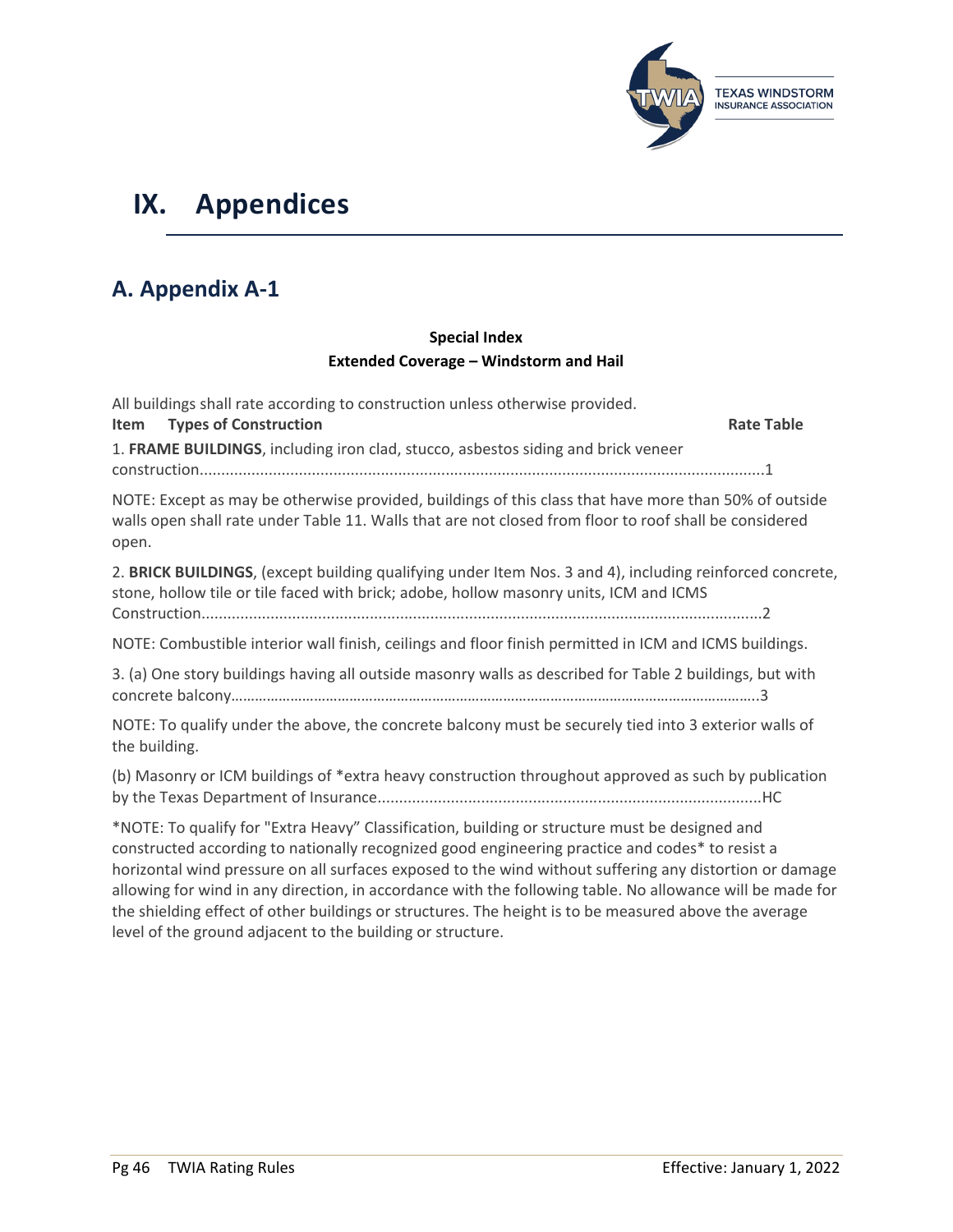

Height Zone (Feet)

#### **Wind Pressure (Lbs. per Sq. Ft.)**

|              | All Territories<br>Except<br>1,8,9,10and 11 | Territories 1,<br>8, 9, 10 and<br>11 |
|--------------|---------------------------------------------|--------------------------------------|
| Less than 30 | 25                                          | 35                                   |
| 30-49        | 30                                          | 45                                   |
| 50-99        | 40                                          | 55                                   |

Data on buildings exceeding 99 feet in height must be submitted to the Texas Department of Insurance for consideration.

Exterior walls must be designed and constructed to withstand pressures specified above, acting either inward or outward.

The roofs of buildings and structures must be designed and constructed to withstand pressures acting outward, normal to the roof surface; equal to 1-1/4 times the pressure specified above. The height is to be taken as the vertical distance from the average elevation of the ground adjoining the building to the average elevation of the roof. Roofs or sections of roof with slopes greater than 30 degrees, must be designed and constructed to withstand pressure, acting inward, normal to the surface, equal to those specified above and applied to the windward slope only.

The property must be Inspected by a registered structural engineer, after which he must submit for each building and structure a certificate, accompanied by a diagram (or diagrams) showing complete details of walls and roof construction, anchorages and fasteners, together with complete supportive structural calculations.

\*Structural steel, light gage steel and steel joist construction must be designed and erected in accordance with the following specifications.

- 1) American Institute of Steel Construction Specifications for the Design Fabrication, and Erection of Structural Steel for Buildings - (Latest Edition).
- 2) American Iron & Steel Institute Light Gage Cold Formed Steel Design Manual (Latest Edition).
- 3) Standard Specifications and Load Tables of the Steel Joist Institute.
- 4) Welding Standard Code of American Welding Society.

4. **HEAVY TIMBER CONSTRUCTION**: Those risksreceiving 50% credit for heavy timber construction in fire rate...................................................................................................................................SWR

4a. **SEMI-HEAVY TIMBER CONSTRUCTION**: Those Risks receiving credit for Semi-Heavy Timber Construction in fire rate ..................................................................................................HC

5. **ELECTRIC UTILITY GENERATING STATION BUILDINGS**: All electric utility generating station buildings when constructed to meet the minimum requirements of the Texas Department of Insurance. WR (Design and construction conditions will be furnished upon request from the Texas Department of Insurance.)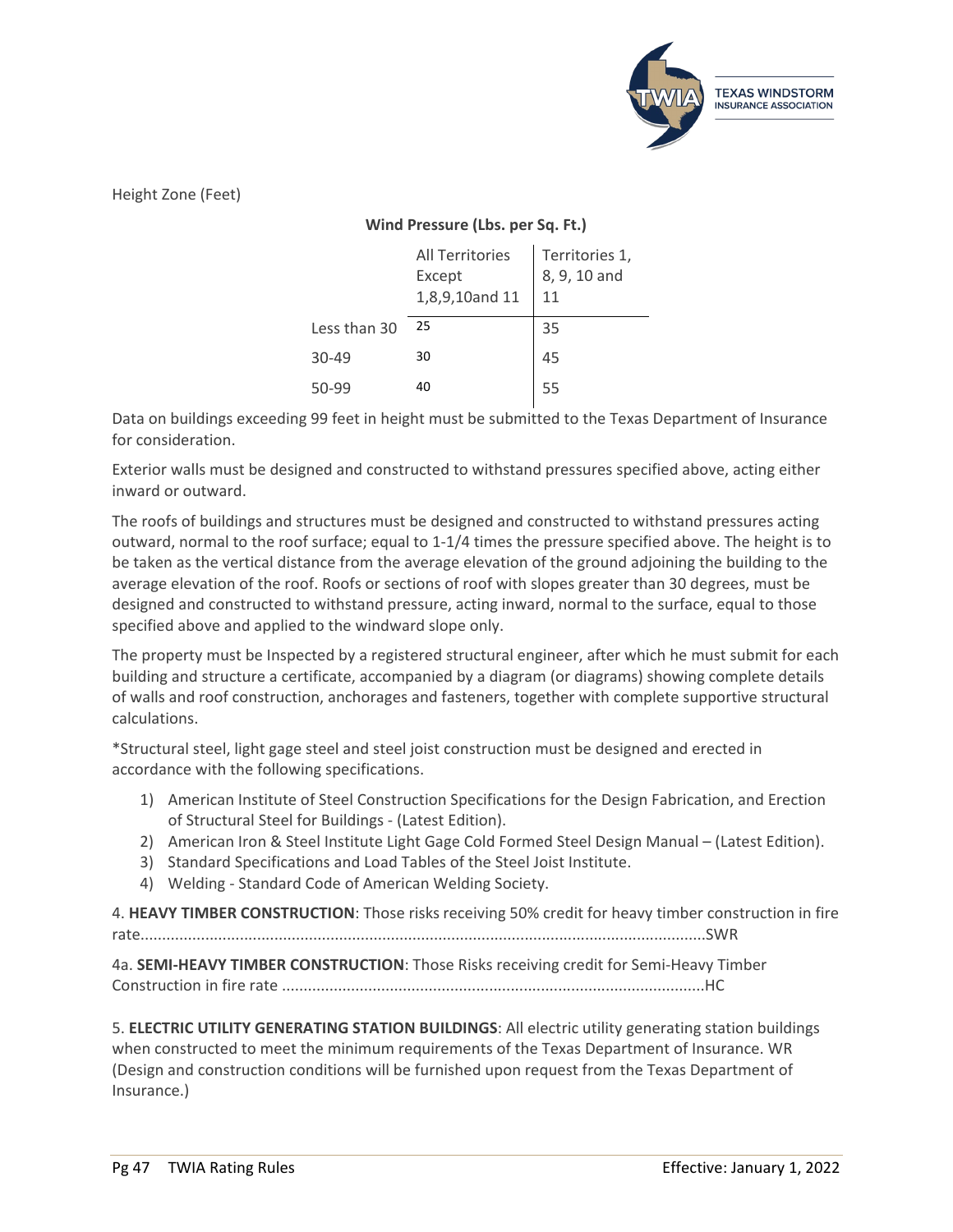

# <span id="page-48-0"></span>**B. Appendix A-2**

## **SUPPLEMENTAL SPECIAL INDEX Construction Classification Table Extended Coverage – Windstorm and Hail**

| <b>Exterior Walls</b>                                                                                                                    | <b>Floors and Supports</b>                               | Roof Decks and Supports                                                                                                                                                        | Height in<br>Stories        | Class &<br>Table           |
|------------------------------------------------------------------------------------------------------------------------------------------|----------------------------------------------------------|--------------------------------------------------------------------------------------------------------------------------------------------------------------------------------|-----------------------------|----------------------------|
| Masonry or Reinforced Concrete<br>NOTE: Minimum thickness of<br>material to comply with<br>requirements of fire resistive                | **<br>Reinforced Concrete on<br>non-combustible supports | Reinforced concrete or reinforced gypsum<br>not less than 2" thick on non-combustible<br>supports                                                                              | 1 or more                   | WR                         |
| standards of the Texas<br><b>Commercial Property Rating</b><br>Manual except not more than 40%<br>of walls may be of non-<br>combustible |                                                          | Concrete or gypsum at least 1-1/2" thick<br>on non-combustible supports                                                                                                        | 1 or 2                      | <b>SWR</b>                 |
| construction or no walls                                                                                                                 |                                                          |                                                                                                                                                                                | 3 or more                   | <b>WR</b>                  |
|                                                                                                                                          |                                                          | False wood deck above reinforced<br>concrete or reinforced gypsum not less<br>than 2" thick on non-combustible<br>supports with space between not<br>designed for<br>occupancy | $\mathbf{1}$                | HC                         |
|                                                                                                                                          |                                                          |                                                                                                                                                                                | $\overline{2}$              | <b>SWR</b>                 |
|                                                                                                                                          |                                                          |                                                                                                                                                                                | 3 or more                   | WR                         |
|                                                                                                                                          |                                                          | Steel or other non-combustible deck on<br>non-combustible supports                                                                                                             | 1                           | $HC***$                    |
|                                                                                                                                          |                                                          |                                                                                                                                                                                | $\overline{2}$<br>3 or more | SWR***<br>WR               |
|                                                                                                                                          |                                                          | Wood deck, with no slab immediately<br>underneath on wood or non-combustible<br>supports                                                                                       | $\mathbf{1}$                | $M^+$                      |
|                                                                                                                                          |                                                          |                                                                                                                                                                                | $\overline{2}$              | HC                         |
|                                                                                                                                          |                                                          |                                                                                                                                                                                | 3 or more                   | <b>SWR</b>                 |
|                                                                                                                                          |                                                          | Certified as Class 60****<br>Certified as Class 90***                                                                                                                          | $\mathbf{1}$<br>1 or 2      | SWR <sup>'</sup><br>$WR^*$ |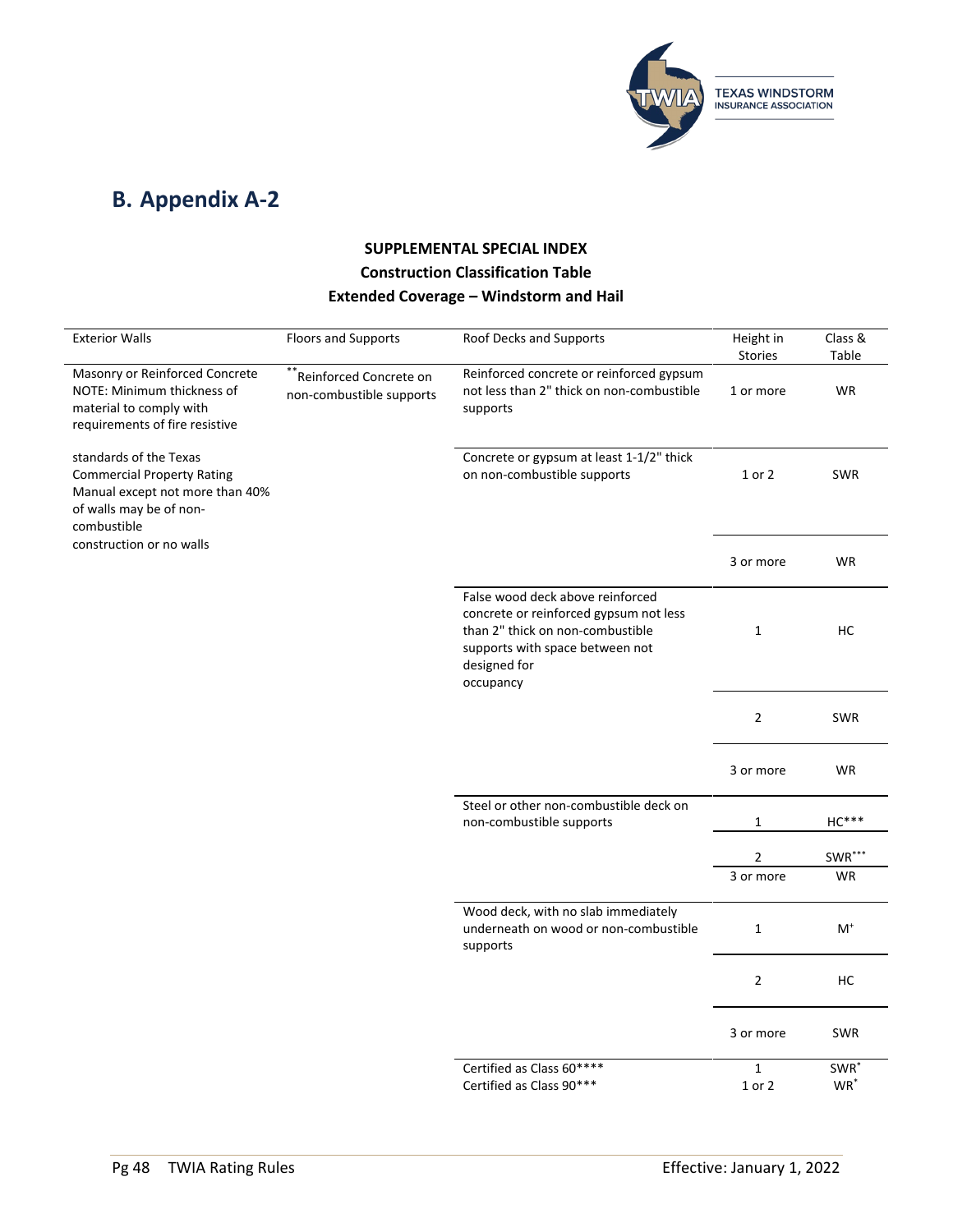

### Construction Classification Table Continued

| <b>Exterior Walls</b>                                                             | <b>Floors and Supports</b>                       | Roof Decks and Supports                                                                                 | Height in<br><b>Stories</b> | Class &<br>Table           |
|-----------------------------------------------------------------------------------|--------------------------------------------------|---------------------------------------------------------------------------------------------------------|-----------------------------|----------------------------|
| Non-Combustible or no walls                                                       | **Non-combustible on<br>non-combustible supports | Steel or other non-combustible deck on<br>non-combustible supports                                      | 1 or more                   | $M^+$<br>$HC^*$            |
|                                                                                   | <sup>'</sup> Reinforced Concrete on              | Concrete or gypsum at least 1-1/2" thick                                                                |                             |                            |
|                                                                                   | non-combustible supports                         | on non-combustible supports                                                                             | 1                           | HC                         |
|                                                                                   |                                                  |                                                                                                         | $\overline{2}$              | <b>SWR</b>                 |
|                                                                                   |                                                  |                                                                                                         | 3 or more                   | <b>WR</b>                  |
|                                                                                   |                                                  | Certified as Class 6012<br>Certified as Class 9011                                                      | $\mathbf{1}$<br>1 or 2      | SWR <sup>*</sup><br>$WR^*$ |
|                                                                                   |                                                  | Steel or other non-combustible deck on<br>non-combustible supports                                      | $\overline{2}$              | <b>SWR</b>                 |
|                                                                                   |                                                  |                                                                                                         | 3 or more                   | <b>WR</b>                  |
|                                                                                   |                                                  | Reinforced Concrete or reinforced<br>gypsum not less than 2" thick on non-<br>combustible supports      | 1 or more                   | <b>WR</b>                  |
| Masonry or Reinforced                                                             |                                                  |                                                                                                         |                             | $M^+$                      |
| Concrete                                                                          | Wood or other material                           | Wood or other material                                                                                  | 1 or more                   | $HC^*$                     |
| Wood, metal, asbestos cement,<br>stucco or brick veneer on skeleton<br>wood frame |                                                  |                                                                                                         |                             |                            |
|                                                                                   | Wood or other material                           | Wood or other material                                                                                  | 1 or more                   | $F^+$                      |
|                                                                                   |                                                  |                                                                                                         |                             |                            |
| unprotected vertical openings permitted                                           |                                                  | Heavy Timber as described in the Texas Commercial Property Rating Manual -- Except concealed spaces and | 1 or more                   | <b>SWR</b>                 |
| ICMS as described in the Texas Commercial Property Rating Manual                  |                                                  |                                                                                                         | 1 or more                   | $M^+$                      |
|                                                                                   |                                                  |                                                                                                         |                             |                            |

\* These buildings must be certified as required in Special Index of this manual<br>\*\*

- \*\* Combustible Floor Finish Permissible
- Roof deck assembly Certified as Class 90 (lbs./sq. ft.) for wind uplift and with roof deck assembly anchored to main structure in accordance with good engineering practice shall be classed as WR.
- Roof deck assembly Certified as Class 60 (lbs./sq. ft.) for wind uplift and with roof deck assembly anchored to main structure in accordance with good engineering practice and limited to one story buildings not exceeding 30 feet in height shall be classed as SWR. Constructions as outlined herein shall be certified by the manufacturer for the roof deck material and by the erector, if other than the manufacturer, that the roof deck assembly was constructed according to good engineering practices and as indicated by the listing requirements of Underwriters' Laboratories, Inc.
- <sup>+</sup> Buildings which are over 35' high (at eave line) and one story in height shall be subject to an additional 20% charge.

**Abbreviations: WR = Wind Resistive; SWR = Semi-wind Resistive; HC = Heavy Construction; M = Masonry; F = Frame**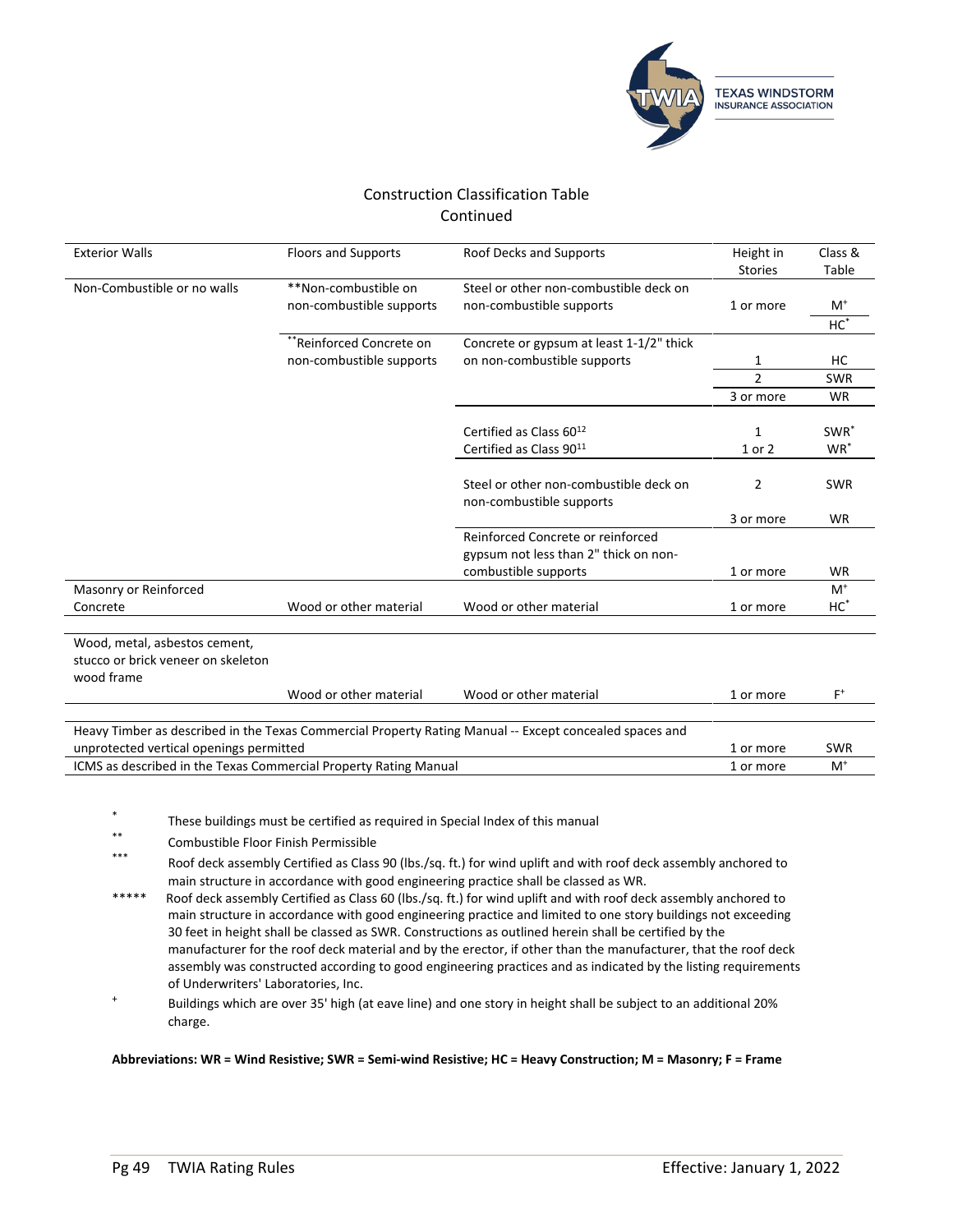

#### **Notes and Definitions Applicable to all Types of Building Classifications**

Outside Trim: To be disregarded in the application of the construction classification table.

Masonry Walls: Means a built-up construction or combination of building units of such materials as clay, adobe, shale, concrete, glass blocks, gypsum or stone set in mortar or plain concrete.

Reinforced Concrete: Within the meaning of extended coverage, concrete with steel, either mesh or bars imbedded therein shall be considered to mean reinforced concrete.

Non-Combustible: As defined in Fire Resistive Section of The Texas Commercial Property Rating Manual.

Greenhouse: Greenhouses or Greenhouse Sections (glassed in area) may be rated specifically.

Doors and Windows: Shall be ignored in classifying exterior walls except masonry walls with doors and windows in excess of 50% of wall area of wall in which located shall be classed as non-combustible construction.

#### **Applicable to WR, SWR and HC Building Classifications**

Exterior Walls: Exception -- Exterior walls of frame class construction aggregating not more than 10% of total above ground wall area shall be treated as non-combustible in the application of the Construction Classification Table; if aggregating more than 10%, then the building shall rate as frame or masonry according to mixed construction rule.

Story and Floor: A story is that part of a building between a floor and the roof or floor next above, designed for occupancy. Decks and mezzanines which are structurally a part of the building shall be considered a story if their area exceeds 33-1/3% of the area of the floor immediately below.

NOTE: Decks, mezzanines and portions of floors, not structurally a part of the building, shall not be considered in establishing the E.C. Classification. Roof structure means any structure above the roof of any part of a building. Roof structures shall be considered a story if they exceed 33-1/3% of the ground floor area of the building in which case the inferior roof construction shall govern construction classification.

Basement: Means a story of a building or structure having one half or more of its clear height below grade. Basements with floor area of at least 75% of grade floor area shall be considered a story.

#### **Mixed Construction**

- a) In the case of risks having published fire rates, building classification used in fire rating shall determine Extended Coverage and Windstorm rate table, except as otherwise directed.
- b) In the case of risks for which fire rates are not published apply the higher construction charge applicable, unless the less hazardous type comprises over 50% of the total exterior wall area (Gables above top ceiling to be ignored).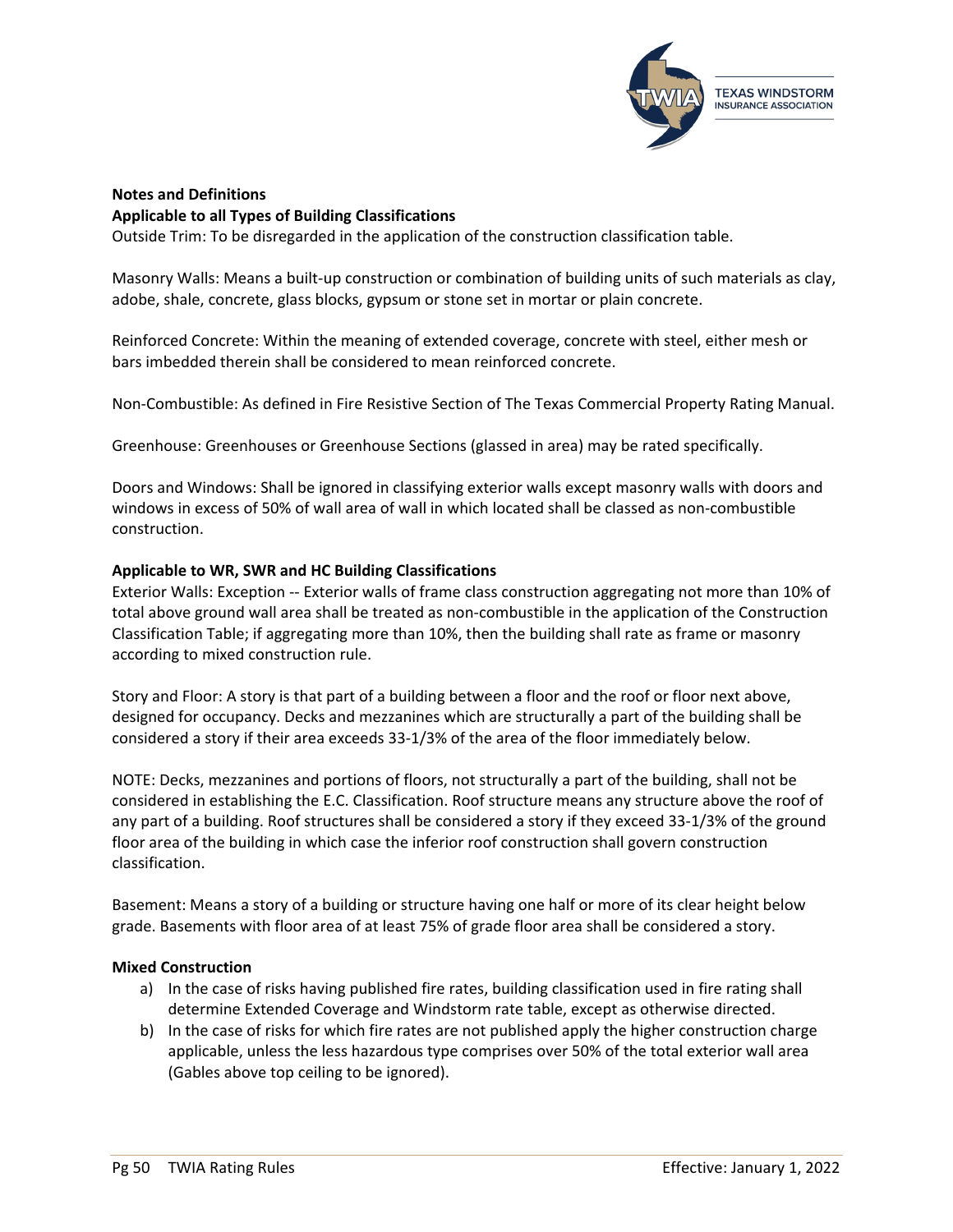

c) Extended Coverage, Windstorm and Hail Insurance may be written specifically on any individual standard division of building, each division to be rated as if it were a separate building.

NOTE: Division walls must be of masonry at least 8 inches thick and extend through roof. Openings need not be protected.

EXCEPTION: Greenhouses or greenhouse sections (glassed-in area) may be written specifically with or without standard division wall.

#### **Applicable to Frame and Masonry Building Classifications**

Mixed Construction: Applies to frame and masonry classes only.

Where walls of two classes of construction, rate as for the classification comprising 50% or more of the building. Over-all area of walls excluding gables above top of the eave line are to be used in calculations. Where walls are three or more types of construction, none of which comprise 50% of the wall area, apply the following:

- **1. Begin with measurements of the best type of construction.**
- **2. Add the second best type of construction.**
- **3. Add the third best type of construction, and if necessary,**
- **4. Add the fourth best construction, etc. consecutively until a total equaling at least 50% of the building is reached.**
- **5. Class building as type of construction last added to achieve 50% of the building.**

**NOTE: Where heights of walls are not uniform, use wall areas in square feet as a basis of above calculations; otherwise, use linear feet measurements.**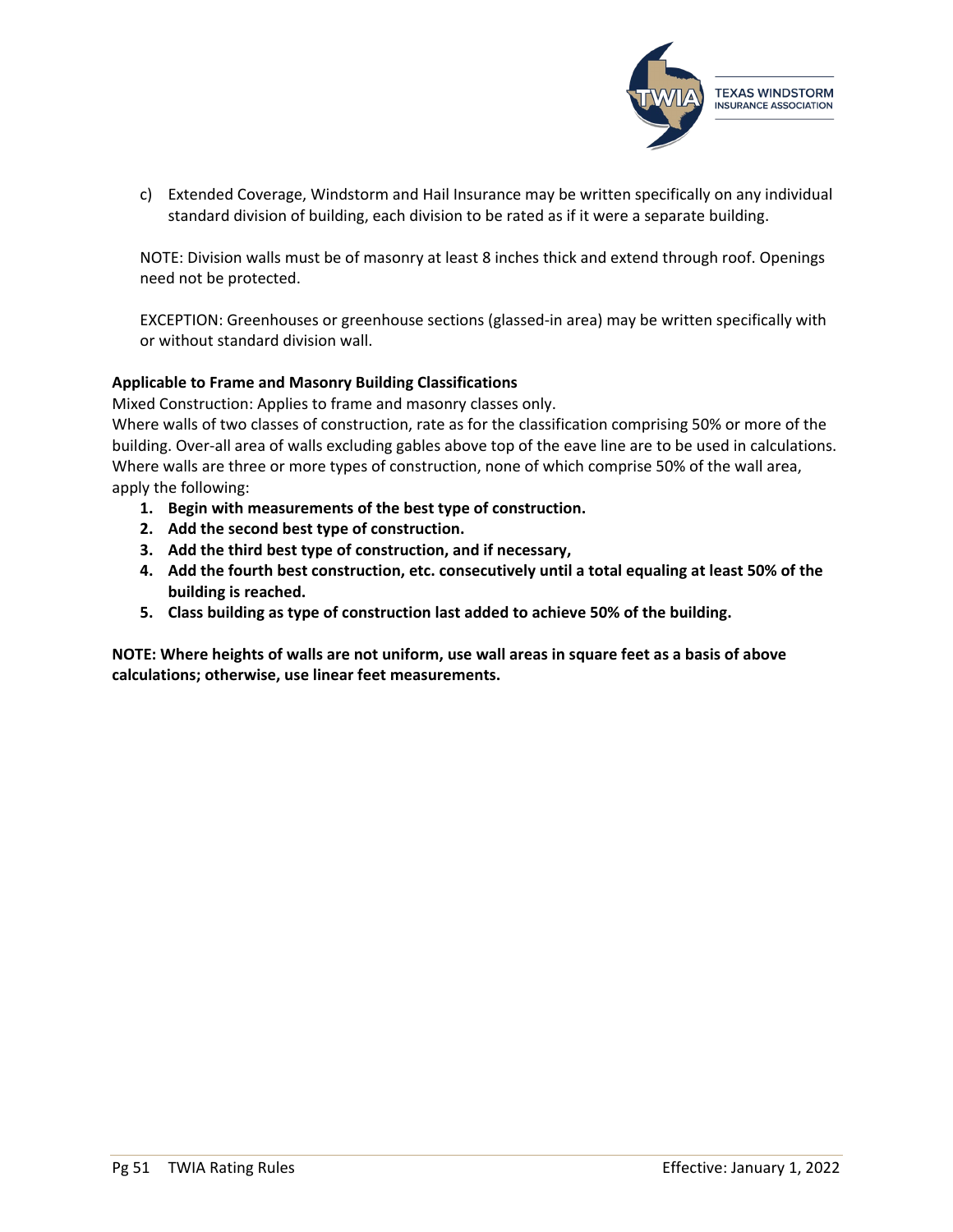

# <span id="page-52-0"></span>**C. Appendix A-3**

### **GENERAL INDEX EXTENDED COVERAGE, WINDSTORM AND HAIL**

Use the indicated rate table number for extended coverage and windstorm and hail.

The letter "C" means to rate according to construction, Special Index Items 1 through 4.

For Occupancies not listed in the table below see "Mercantile Risks Not Otherwise Listed" or "Manufacturing Risks, Ordinary Hazards (Not Specifically Classified)."

|                                                                                                                                                                                                                                    | E.C. AND<br><b>WINDSTORM</b>                                |
|------------------------------------------------------------------------------------------------------------------------------------------------------------------------------------------------------------------------------------|-------------------------------------------------------------|
| ACETYLENE GAS MANUFACTURING OR TANK CHARGING                                                                                                                                                                                       | C                                                           |
| <b>AIRPLANE HANGERS</b>                                                                                                                                                                                                            | $\mathsf{C}$                                                |
| AIRPLANE MANUFACTURING                                                                                                                                                                                                             | C                                                           |
| ALFALFA DEHYDRATING PLANTS (when charge of .50 is applied in rate for "grinding in building")                                                                                                                                      | C                                                           |
| ALFALFA MEAL AND SEED CLEANING                                                                                                                                                                                                     | C                                                           |
| <b>ALKALI PRODUCT PLANTS</b>                                                                                                                                                                                                       |                                                             |
| Electrolytic<br>А.<br>Non Electrolytic<br>В.<br>AMUSEMENT PARK BUILDINGS                                                                                                                                                           | C<br>C<br>C                                                 |
| APARTMENT HOUSES --- Three units or over<br>(Rated under Apt. Ho. schedule)<br>(If less than 2 units and not belonging to an apartment complex, rate as dwelling)                                                                  | C                                                           |
| Contents of all classes of Apt. except those subject to Table 4, WR or SWR<br>А.<br>Contents of Apt. subject to Table 4<br>В.<br>WR or<br>SWR<br>Outbuildings and Sheds (except greenhouses) on premises of apartment houses<br>C. | 50% of bldg rate<br>Table 4<br><b>WR</b><br><b>SWR</b><br>C |
| <b>ART GALLERIES</b>                                                                                                                                                                                                               | C                                                           |
| <b>ASBESTOS WORKS</b>                                                                                                                                                                                                              | C                                                           |
| <b>ASPHALT PLANTS</b>                                                                                                                                                                                                              | C                                                           |
| <b>AUTOMOBILES</b>                                                                                                                                                                                                                 |                                                             |
| Manufacturing<br>А.<br>Sales Room without service station<br>В.<br>C.<br>Garages, storage, repairs or sales with service station                                                                                                   | C<br>C<br>$\mathsf{C}$                                      |
| AWNINGS: Cloth or Detachable (Use Building Rate in rate chart)                                                                                                                                                                     | 14                                                          |
| <b>BAKERIES</b>                                                                                                                                                                                                                    | C                                                           |
| <b>BATH AND BOAT HOUSES</b>                                                                                                                                                                                                        |                                                             |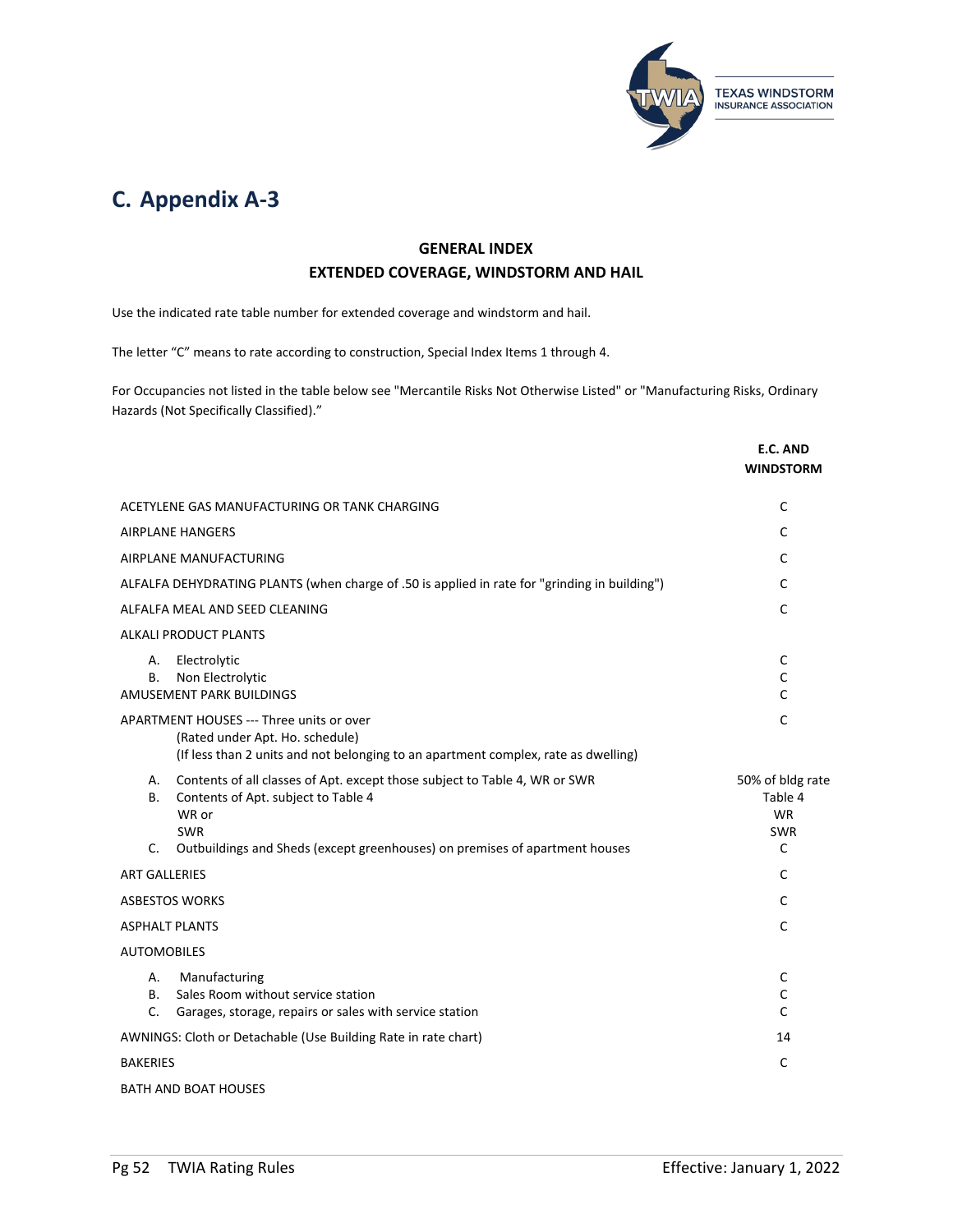

| А.<br>В.         | If wholly on land<br>If not wholly on land                                                                                                                                                                                                                  | C<br>11                |
|------------------|-------------------------------------------------------------------------------------------------------------------------------------------------------------------------------------------------------------------------------------------------------------|------------------------|
|                  | <b>BATTERY FACTORY</b>                                                                                                                                                                                                                                      | $\mathsf{C}$           |
|                  | BEVERAGE MANUFACTURING --- See Food Manufacturing                                                                                                                                                                                                           |                        |
|                  | <b>BLEACHERS --- See Stadiums</b>                                                                                                                                                                                                                           |                        |
|                  | <b>BOARDING AND ROOMING HOUSES</b>                                                                                                                                                                                                                          |                        |
| А.               | Fire Resistive and Semi-Fire Resistive (when rated as such by the Texas Department of                                                                                                                                                                       |                        |
| В.               | Insurance)<br>Brick, stone, adobe, poured concrete, hollow masonry units veneered with brick, and hollow<br>masonry units (of clay or concrete)                                                                                                             | 4<br>5                 |
| C.<br>D.         | All classes except those listed under A, B, and D including frame, stucco, ICM, ICMS, etc.<br>Brick veneer and stone veneer                                                                                                                                 | 5А<br>5В               |
|                  | <b>BOAT HOUSES --- See Bath Houses</b>                                                                                                                                                                                                                      |                        |
|                  | <b>BOAT DOCKS PRIVATE</b>                                                                                                                                                                                                                                   |                        |
| А.<br>В.         | Covered, see Bath Houses<br>Uncovered, see Piers<br>BREWERIES, BEVERAGES AND FOOD MANUFACTURING                                                                                                                                                             | C                      |
|                  | <b>BRICK AND TILE PLANTS</b>                                                                                                                                                                                                                                |                        |
| А.<br>В.         | All buildings that do not class as Frame Sheds<br>Sheds and Kilns thereunder (Frame class and over 50% open)                                                                                                                                                | C<br>9                 |
| <b>BRIDGES</b>   |                                                                                                                                                                                                                                                             |                        |
| А.<br>В.<br>C.   | Concrete<br>Steel<br>Frame                                                                                                                                                                                                                                  | 4<br>3<br>$\mathbf{1}$ |
|                  | <b>BUILDERS RISKS</b>                                                                                                                                                                                                                                       |                        |
| А.<br>В.<br>C.   | Frame or Ironclad and all buildings classified under Item No. 1, Special Index<br>Brick or ICM and all buildings classified under Item No. 2, Special Index<br>Fire Resistive or Semi-Fire Resistive buildings (except those listed in "D· below) and those | 9<br>8                 |
| D.               | buildings that when completed will classify under Items No. 3 and 5, Special Index<br>Dwelling and Boarding and Rooming Houses, same as the permanent building rate for boarding<br>and rooming houses                                                      | $\overline{2}$         |
| Е.               | Additions, Improvements or Repairs when subject to permanent building rate, use net rate<br>including Grade of Occupancy and/or area charge, if applicable                                                                                                  |                        |
|                  | CANDY MANUFACTURING                                                                                                                                                                                                                                         | C                      |
|                  | <b>CANNING PLANTS ··· Vegetables</b>                                                                                                                                                                                                                        | C                      |
|                  | CELLULOID MANUFACTURING                                                                                                                                                                                                                                     | $\mathsf{C}$           |
|                  | CELLULOID GOODS MANUFACTURING                                                                                                                                                                                                                               | C                      |
|                  | <b>CEMENT MILLS</b>                                                                                                                                                                                                                                         | C                      |
|                  | <b>CEREAL MILLS --- See Flour Mills</b>                                                                                                                                                                                                                     |                        |
|                  | CHARCOAL MANUFACTURING                                                                                                                                                                                                                                      | $\mathsf{C}$           |
| <b>CHLORATES</b> |                                                                                                                                                                                                                                                             |                        |
| А.<br>В.         | Manufacturing<br>Storage                                                                                                                                                                                                                                    | C<br>C                 |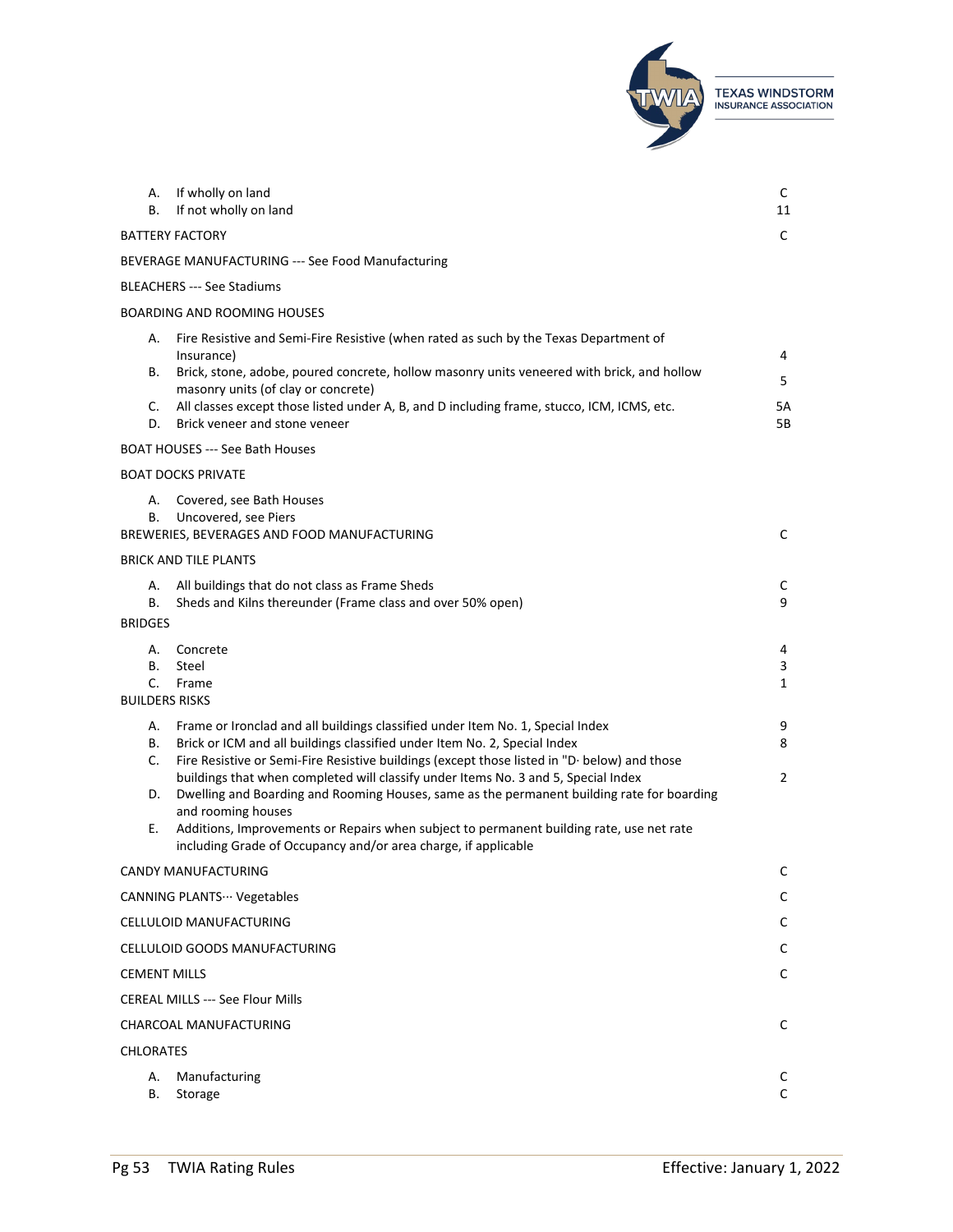|                                                                                                                                                                                                                                                       | <b>TEXAS WINDSTORM</b><br><b>INSURANCE ASSOCIATION</b> |
|-------------------------------------------------------------------------------------------------------------------------------------------------------------------------------------------------------------------------------------------------------|--------------------------------------------------------|
|                                                                                                                                                                                                                                                       |                                                        |
| <b>CHURCHES</b>                                                                                                                                                                                                                                       | C                                                      |
| <b>CLEANING AND PRESSING</b>                                                                                                                                                                                                                          |                                                        |
| Using approved solvents<br>А.<br>В.<br>Using unapproved solvents                                                                                                                                                                                      | C<br>C                                                 |
| <b>CLOTH MANUFACTURING --- See Garment Manufacturing</b>                                                                                                                                                                                              |                                                        |
| <b>COFFEE ROASTING</b>                                                                                                                                                                                                                                | C                                                      |
| <b>COLD STORAGE AND LOCKER PLANTS</b>                                                                                                                                                                                                                 | C                                                      |
| CONDOMINIUMS (RESIDENTIAL)                                                                                                                                                                                                                            | $\mathsf{C}$                                           |
| Contents Owned in Common of all classes except those subject to Table 4, WR or SWR<br>А.<br>Contents Owned in Common subject to Table 4<br>В.<br>WR or<br><b>SWR</b><br>Outbuildings and Sheds (except greenhouses on premises of condominiums)<br>C. | 50% of bldg rate<br>Table 4<br><b>WR</b><br><b>SWR</b> |
| Owned in Common<br><b>COOLING TOWERS --- Specific Coverage</b>                                                                                                                                                                                        | C                                                      |
| If completely enclosed, or of induced or forced draft type<br>А.<br>All others<br>В.<br><b>CORN SHELLER OR SHUCKER</b>                                                                                                                                | C<br>8<br>C                                            |
| COTTON, BALED -- INCLUDING LINTERS, MOTES, GRABBOTS, FLUES AND HULL FIBERS IN BALES                                                                                                                                                                   | 4                                                      |
| COTTON COMPRESS AND WAREHOUSE                                                                                                                                                                                                                         |                                                        |
| <b>Buildings</b><br>А.<br>В.<br>Machinery and Furniture and Fixtures                                                                                                                                                                                  | C                                                      |
| In other than Fire Resistive or Semi-Fire Resistive building<br>1.<br>2.<br>In Fire Resistive or Semi-Fire Resistive building                                                                                                                         | 2<br>C                                                 |
| COTTON GINS AND AUXILIARY BUILDINGS OR SHEDS (except Office, for which see E below)                                                                                                                                                                   |                                                        |
| Frame, Ironclad, or brick veneer<br>А.<br>Brick, ICM, hollow masonry units or HTB<br>В.                                                                                                                                                               | 9<br>$\overline{2}$                                    |
| C.<br>Extra Heavy ICM Construction throughout                                                                                                                                                                                                         | 3                                                      |
| Semi-Fire Resistive<br>D.<br>Office                                                                                                                                                                                                                   | 4<br>$\mathsf{C}$                                      |
| Е.<br>F.<br>Outside equipment, conveyors, dust flues and ventilators (Use Building Rate)<br>COTTONSEED OIL MILLS AND PEANUT OIL MILLS AND REFINERIES AND STOCK                                                                                        | 13                                                     |
| Blanket Policies --- All buildings and/or machinery and/or stock<br>А.                                                                                                                                                                                | 8                                                      |
| Buildings, Machinery, and Stock --- When insured specifically<br>В.                                                                                                                                                                                   | C                                                      |
| <b>CREAMERIES</b>                                                                                                                                                                                                                                     | C                                                      |
| <b>CREOSOTING PLANTS</b>                                                                                                                                                                                                                              | C                                                      |
| <b>DOUGHNUT FACTORY</b>                                                                                                                                                                                                                               | C                                                      |
| DRIVE-IN THEATRE SCREENS                                                                                                                                                                                                                              |                                                        |

 $\sqrt{2}$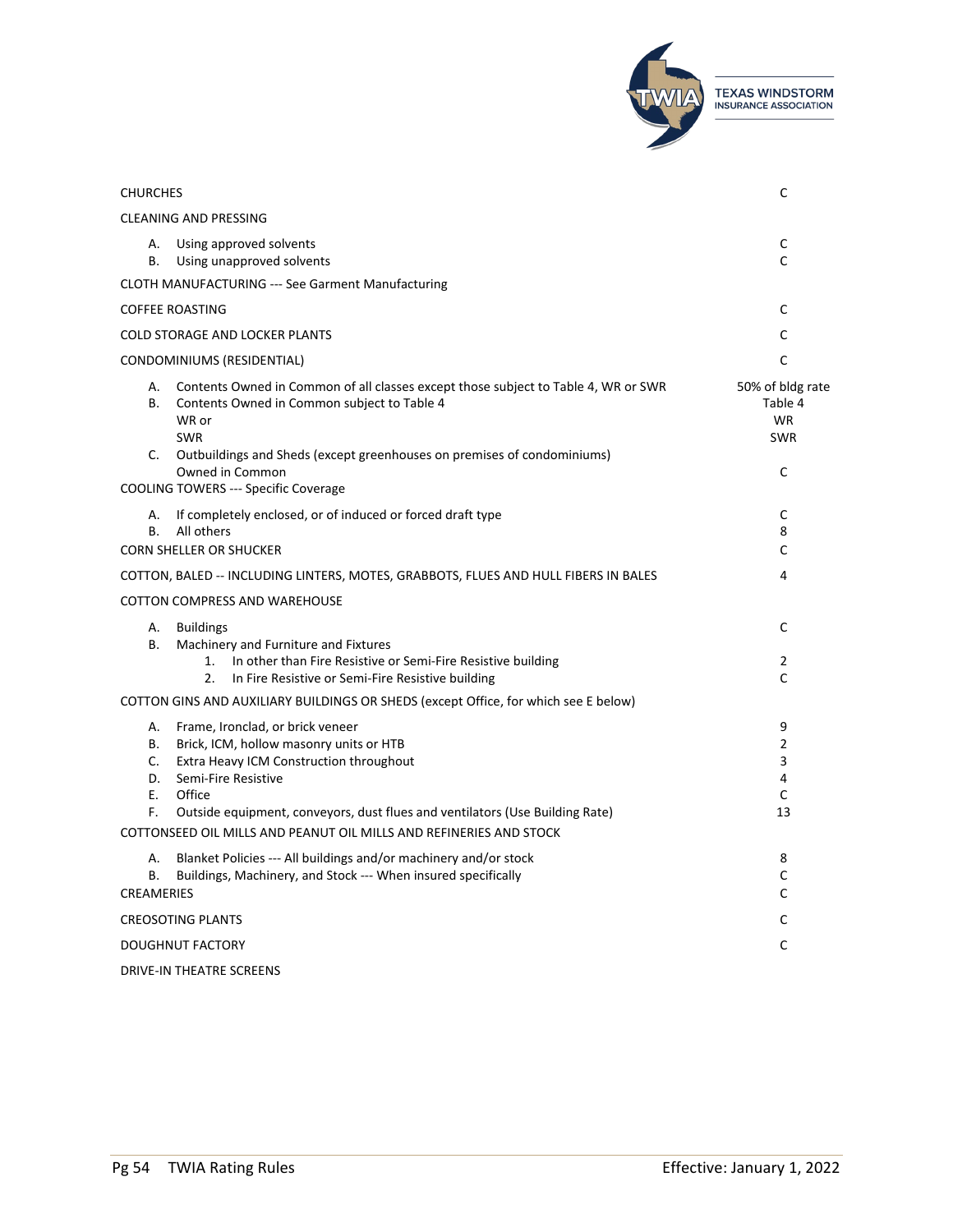

| А. | Brick or reinforced concrete wall, or structural steel frame construction                                                                                                                                                                                                                                                                  | 8  |
|----|--------------------------------------------------------------------------------------------------------------------------------------------------------------------------------------------------------------------------------------------------------------------------------------------------------------------------------------------|----|
| В. | Heavy pole construction                                                                                                                                                                                                                                                                                                                    | 12 |
| C. | All other construction                                                                                                                                                                                                                                                                                                                     | 14 |
|    | NOTE: If screen structure and its foundation and appendages has been designed and constructed to<br>withstand not less than 90 miles per hour wind, and certificate to that effect by a registered<br>professional engineer is furnished with application to Texas Department of Insurance, rate will be<br>published authorizing Table 1. |    |

| DRIVE-IN THEATRE SPEAKERS in the open for automobiles (Use Building Rate in rate chart)                                    | 12           |
|----------------------------------------------------------------------------------------------------------------------------|--------------|
| <b>DRUG MANUFACTURING</b>                                                                                                  | C            |
| <b>DYEING --- See Laundries</b>                                                                                            |              |
| ELECTRICAL SUPPLIES in open --- See Poles                                                                                  |              |
| <b>ELECTRIC LIGHT PLANTS</b>                                                                                               | C            |
| <b>EXPLOSIVES --- Manufacturing or Storage</b>                                                                             | C            |
| <b>FAIRGROUNDS AND PARK BUILDINGS</b>                                                                                      |              |
| Permanent Buildings insured specifically<br>А.<br>Open Sheds<br>В.<br>C.<br>Grandstands --- See Grandstands                | C<br>11      |
| <b>FEED DRYERS</b>                                                                                                         | C            |
| FEED GRINDING OR MIXING                                                                                                    | C            |
| FEED MILLS AND FEED GRINDING --- See Flour Mills                                                                           |              |
| FENCES: (Except on farms) (Use Building Rate)                                                                              |              |
| Masonry construction or steel with steel posts set in concrete<br>А.<br>В.<br>All other types of construction              | 1            |
| With 80% or higher coinsurance<br>1.<br>2.<br>Without 80% or higher coinsurance<br>Fences on dwelling premises<br>C.       | 9<br>10<br>9 |
| NOTE: When on dwelling premises fences of masonry construction or steel with steel posts set in<br>concrete apply Table 1. |              |
| <b>FERTILIZER PLANTS</b>                                                                                                   | C            |
| <b>FILLING STATIONS (Gasoline)</b>                                                                                         | C            |
| FILM EXCHANGE AND LABORATORIES                                                                                             | $\mathsf C$  |
| <b>FILTRATION PLANTS</b>                                                                                                   | C            |
| FIREWORKS --- See Explosives                                                                                               |              |
| FLOOD LIGHTS --- See Power                                                                                                 |              |
| FLOUR, RICE, CEREAL AND FEED MILLS                                                                                         | C            |
| FOOD AND BEVERAGE MANUFACTURING                                                                                            | C            |
| <b>FOUNDRIES</b>                                                                                                           | C            |
| FRATERNITY HOUSES --- Same as Boarding and Rooming Houses                                                                  |              |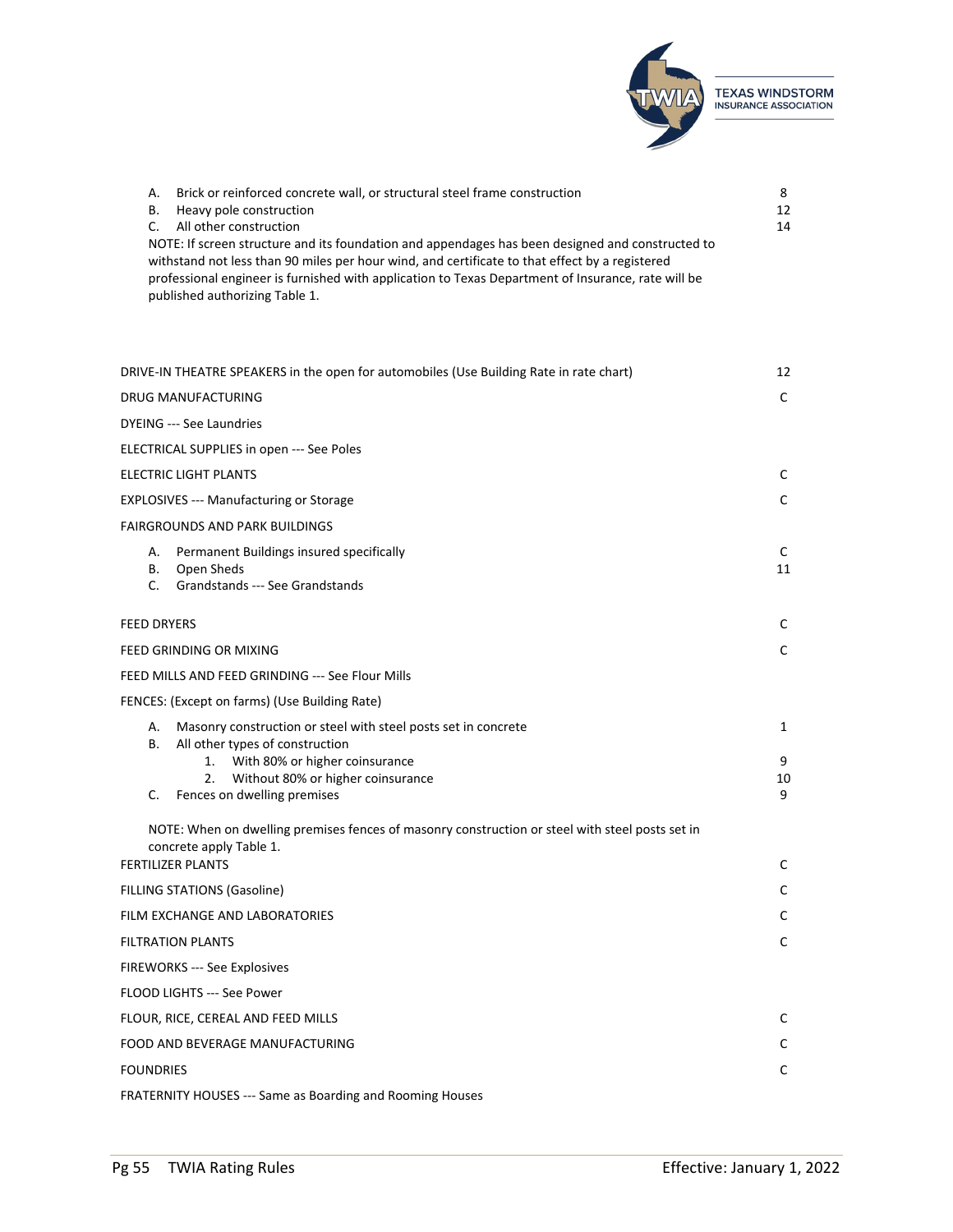

| <b>FRUIT --- See Vegetables</b>                                                                                                                                                                                                                                                                                                                                                                              |                   |
|--------------------------------------------------------------------------------------------------------------------------------------------------------------------------------------------------------------------------------------------------------------------------------------------------------------------------------------------------------------------------------------------------------------|-------------------|
| <b>FULLER'S EARTH PLANTS</b>                                                                                                                                                                                                                                                                                                                                                                                 | C                 |
| <b>FUNERAL HOMES</b>                                                                                                                                                                                                                                                                                                                                                                                         | C                 |
| <b>GARAGES</b> --- See Automobiles                                                                                                                                                                                                                                                                                                                                                                           |                   |
| <b>GARMENT AND CLOTH MANUFACTURING</b>                                                                                                                                                                                                                                                                                                                                                                       | C                 |
| <b>GASOLINE</b> --- See Volatiles                                                                                                                                                                                                                                                                                                                                                                            |                   |
| <b>GLASS PLANTS</b>                                                                                                                                                                                                                                                                                                                                                                                          | C                 |
| <b>GRAIN CLEANING</b>                                                                                                                                                                                                                                                                                                                                                                                        | C                 |
| <b>GRAIN ELEVATORS OR DRYERS</b>                                                                                                                                                                                                                                                                                                                                                                             | C                 |
| Grain Tanks --- See Tanks<br>А.<br>В.<br><b>Elevators Legs</b><br>C.<br><b>Fixed Conveyor Galleries</b><br>On steel trestles --- ICM construction or better<br>1.<br>Other construction<br>2.5<br>Movable Marine Legs and Conveyors<br>D.                                                                                                                                                                    | 1<br>2<br>8<br>13 |
| <b>GRAIN WAREHOUSE</b>                                                                                                                                                                                                                                                                                                                                                                                       | C                 |
| GRANDSTANDS (with roof)                                                                                                                                                                                                                                                                                                                                                                                      |                   |
| All classes of construction classified Item No. 1, Special Index<br>А.<br>В.<br>Concrete or Steel (extra well constructed)<br>If not roofed --- See Stadiums<br>C.<br><b>GREENHOUSES (Building or Contents)</b><br>*This rate is for \$100.00 Windstorm, Hurricane and Hail deductible.                                                                                                                      | 12<br>10<br>20    |
| <b>GRIST MILL</b>                                                                                                                                                                                                                                                                                                                                                                                            | C                 |
| HAY IN THE OPEN (Use Contents Rate)                                                                                                                                                                                                                                                                                                                                                                          | 8                 |
| HOSIERY MILLS --- Same as Textile Mills                                                                                                                                                                                                                                                                                                                                                                      |                   |
| <b>HYDROGEN AND OXYGEN PLANTS</b>                                                                                                                                                                                                                                                                                                                                                                            | C                 |
| ICE MANUFACTURING                                                                                                                                                                                                                                                                                                                                                                                            | C                 |
| <b>INCINERATORS</b>                                                                                                                                                                                                                                                                                                                                                                                          | C                 |
| IRON PIPE IN OPEN (Use Contents Rates)                                                                                                                                                                                                                                                                                                                                                                       | 4                 |
| LACQUER --- See Paint                                                                                                                                                                                                                                                                                                                                                                                        |                   |
| LAND AND OUTSIDE SITE IMPROVEMENTS not otherwise provided for, including, but not limited to<br>landscaping (excluding trees, shrubs and plants), drives, parking areas, walks, curbs and gutters; and/or<br>UNDERGROUND UTILITIES located outside the perimeter of any building or structure. Use 80% Co-<br>insurance Building Rate.                                                                       | 4                 |
| NOTE: Values of land and outside site improvements, and/or underground utilities located outside the<br>perimeter of any building or structure, shall not be included in a blanket average rate unless the highest<br>rate of any building on the premises be applied to the land and outside site improvements, and/or<br>underground utilities located outside the perimeter of any building or structure. |                   |

LAUNDERETTE OR WASHATERIA

If unattended --- See Unattended Service and Vending Machine Risks

C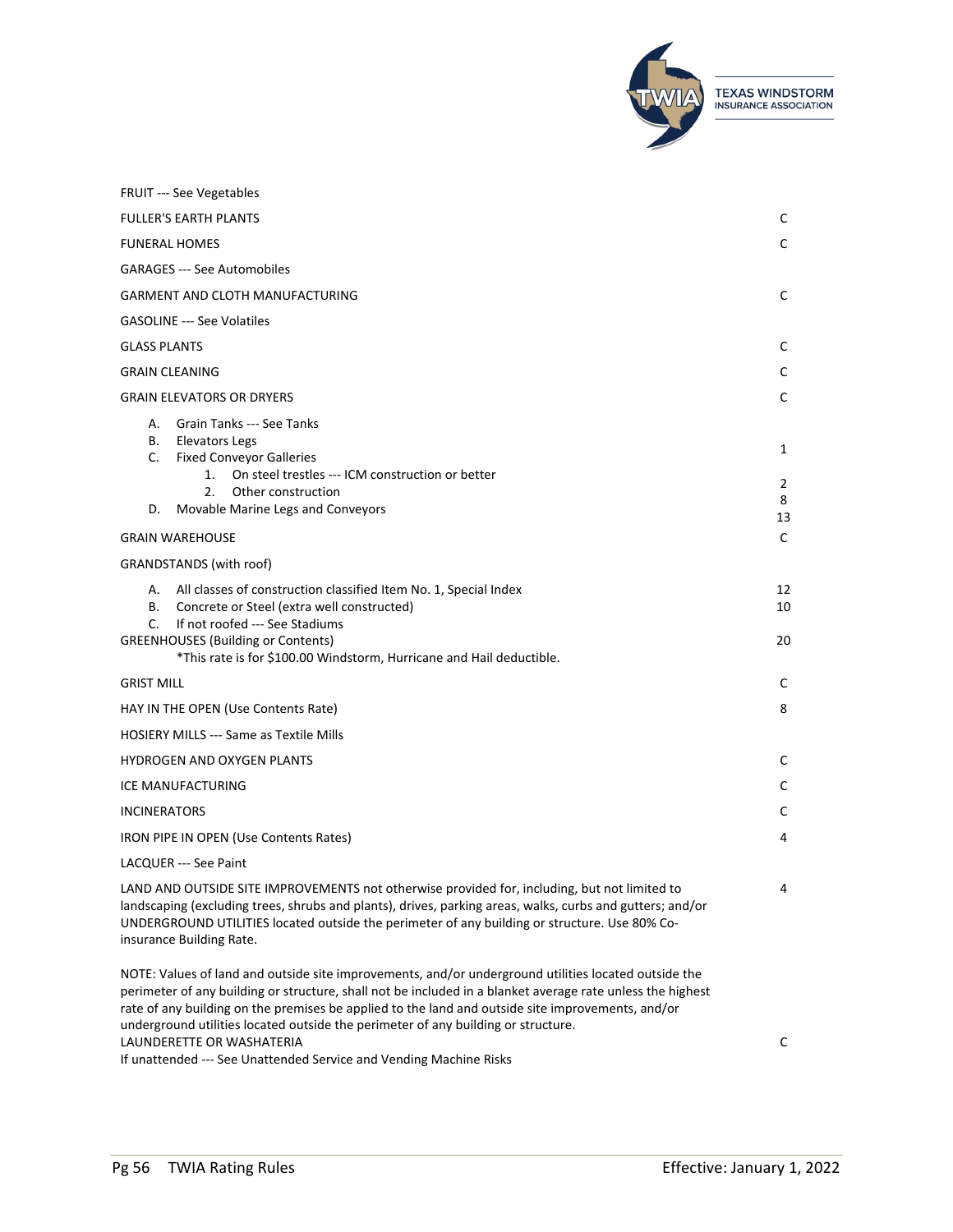

| LAUNDRIES AND DYEING                                                                                                                                                                                                                  |        |
|---------------------------------------------------------------------------------------------------------------------------------------------------------------------------------------------------------------------------------------|--------|
| <b>Without Dry Cleaning</b><br>А.                                                                                                                                                                                                     | С      |
| With Dry Cleaning --- See Cleaning and Pressing<br>В.<br>If unattended -- See Unattended Service & Vending Machine Risks                                                                                                              |        |
|                                                                                                                                                                                                                                       |        |
| LOCKER PLANTS --- See Cold Storage                                                                                                                                                                                                    |        |
| <b>LUMBER YARDS</b>                                                                                                                                                                                                                   |        |
| Blanket policies covering structures (with or without fence)<br>А.<br>Blanket policies covering structures and contents<br>В.                                                                                                         | 8<br>8 |
| C.<br>Specific coverage on structures with separate amount on each structure                                                                                                                                                          | C      |
| Contents in frame buildings, sheds, or yard (omit area)<br>D.                                                                                                                                                                         | 1      |
| Е.<br>Contents in Table 2 or better buildings only<br>LUMBER                                                                                                                                                                          | C      |
|                                                                                                                                                                                                                                       |        |
| А.<br>In frame or ironclad buildings or sheds or in open (omit area)<br>In Table 2 or better building<br>В.                                                                                                                           | 1<br>С |
| MANUFACTURING RISKS ORDINARY HAZARDS (Not Specifically Classified)                                                                                                                                                                    | С      |
| <b>MATCH FACTORIES</b>                                                                                                                                                                                                                | С      |
| <b>MEAT PACKING --- See Packing Houses</b>                                                                                                                                                                                            |        |
| MERCANTILE RISKS not otherwise listed                                                                                                                                                                                                 | С      |
| <b>METAL WORKERS (Machine Shops)</b>                                                                                                                                                                                                  | C      |
| MUSEUMS AND ART GALLERIES                                                                                                                                                                                                             | С      |
| <b>NEWSPAPER PLANTS</b>                                                                                                                                                                                                               | C      |
| OIL WELL SUPPLIES (Contents; 50% extended coverage or windstorm building rate, EXCEPT Wind<br>Resistive or Semi-Wind Resistive. If building not eligible for coinsurance use 1/2 of no coinsurance rate<br>unless clause is attached) | С      |
| NOTE: Not applicable to contents of Tanks or Iron Pipe in Open                                                                                                                                                                        |        |
| OXYGEN PLANTS… See Hydrogen                                                                                                                                                                                                           |        |
| PACKING HOUSES, MEAT                                                                                                                                                                                                                  | C      |
| PAINT, VARNISH AND LACQUER MANUFACTURING                                                                                                                                                                                              | C      |
| А.<br>Oil or turpentine process                                                                                                                                                                                                       |        |
| В.<br><b>Benzine Process</b><br>C.                                                                                                                                                                                                    |        |
| Using and/or Manufacturing Pyroxylin base<br>PAPER AND PULP MILLS                                                                                                                                                                     |        |
| PARK BUILDINGS ··· See Fairgrounds                                                                                                                                                                                                    |        |
| PEANUT AND FEED DRYERS                                                                                                                                                                                                                | C      |
|                                                                                                                                                                                                                                       |        |
| PEANUT OIL MILLS AND REFINERIES ---See Cottonseed Oil Mill                                                                                                                                                                            |        |
| PEANUT SHELLING<br>PIER AND WHARF PROPERTIES                                                                                                                                                                                          | C      |
| PLANING AND SAW MILLS                                                                                                                                                                                                                 | C<br>C |
| POLES AND ELECTRICAL SUPPLIES IN OPEN (Use contents rate in rate charts)                                                                                                                                                              | 4      |
| PORTABLE BUILDINGS                                                                                                                                                                                                                    | C      |
|                                                                                                                                                                                                                                       |        |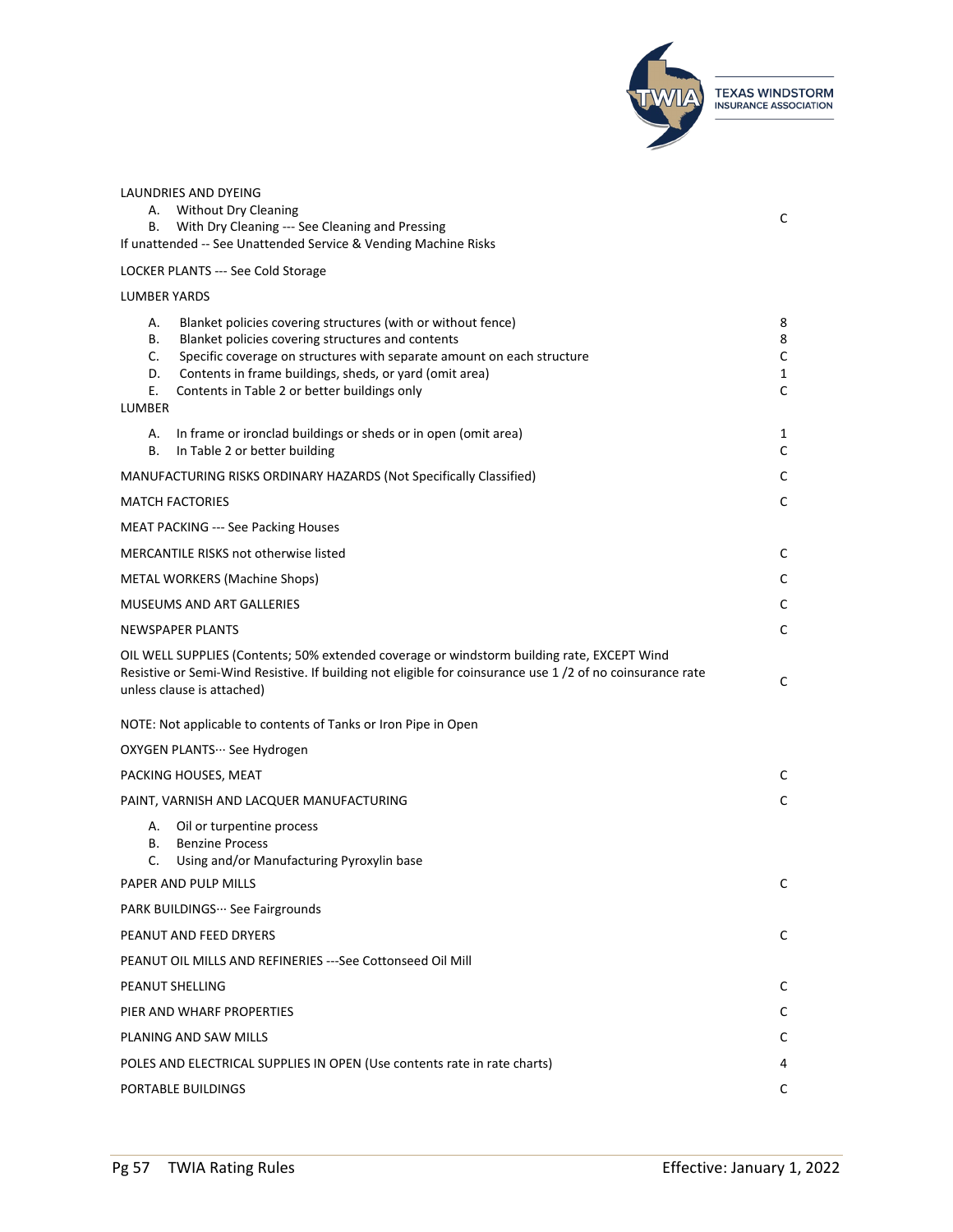

| <b>POTTERIES</b>                                                                                                                                                                                                                                                           |                         |
|----------------------------------------------------------------------------------------------------------------------------------------------------------------------------------------------------------------------------------------------------------------------------|-------------------------|
| POWER, TRANSMISSION, FLOOD LIGHTS OR OTHER ELECTRICAL LINES…SUPPORTS AND WIRES                                                                                                                                                                                             |                         |
| Supports of all-steel construction and securely anchored<br>А.<br>Flood Lights without over-head wires<br>В.<br>C.<br>Supports partly or all frame<br>Outside transformers and sub-station equipment on ground (Use Building Rate in rate charts)<br>D.<br>PRINTING PLANTS | 12<br>8<br>12<br>4<br>C |
| PUTTY MANUFACTURING (All processes)                                                                                                                                                                                                                                        | C                       |
| PYROXYLIN BASE MANUFACTURING                                                                                                                                                                                                                                               | C                       |
| <b>QUARRIES</b>                                                                                                                                                                                                                                                            | C                       |
| RACE TRACK PROPERTY (Same as Fairgrounds)                                                                                                                                                                                                                                  |                         |
| RADIO AND TELEVISION TOWERS AND ANTENNAS AND SATELLITE DISHES (Use Building Rate in rate                                                                                                                                                                                   |                         |
| charts)                                                                                                                                                                                                                                                                    |                         |
| When of all metal construction and securely anchored<br>А.<br>When any part of tower is of frame construction or is on building of other than Fire Resistive or<br>В.<br>Semi-Fire Resistive construction<br>RADIO AND T.V. TRANSMITIING STATIONS                          | 13<br>14<br>C           |
| REFINERIES: Cottonseed and Peanut Oil… See Cottonseed Oil Mills                                                                                                                                                                                                            |                         |
| RICE BINS AND TANKS- Same as Grain Tanks                                                                                                                                                                                                                                   |                         |
| RICE DRYERS --- Same as Grain Elevators                                                                                                                                                                                                                                    |                         |
| RICE MILLS OR ELEVATORS ··· See Flour Mills                                                                                                                                                                                                                                |                         |
| ROCK CRUSHING AND SAND AND GRAVEL PLANTS --- Including Conveyors                                                                                                                                                                                                           | C                       |
| ROLLER COASTERS/RIDES                                                                                                                                                                                                                                                      | 12                      |
| ROOMING HOUSES (Including outbuildings and sheds) --- Same as Boarding and Rooming Houses                                                                                                                                                                                  |                         |
| ROOFING PLANTS                                                                                                                                                                                                                                                             |                         |
| With Distilling or Refining Coal Tar Products<br>А.<br>All Other<br>В.<br>ROOFS: Buildings with roofs of roll composition over wire netting                                                                                                                                | C<br>C<br>13            |
| RUBBER GOODS MANUFACTURING                                                                                                                                                                                                                                                 | C                       |
| RUG CLEANING - ·· Same as Dry Cleaning                                                                                                                                                                                                                                     |                         |
| SAW AND PLANING MILLS                                                                                                                                                                                                                                                      | C                       |
| SAW MILL DRY KILNS                                                                                                                                                                                                                                                         | C                       |
| <b>SCHOOLS</b>                                                                                                                                                                                                                                                             | C                       |
| <b>SCOREBOARDS</b>                                                                                                                                                                                                                                                         | 12                      |
| <b>SEED CLEANING</b>                                                                                                                                                                                                                                                       | C                       |
| SEED DRYING                                                                                                                                                                                                                                                                | C                       |
| SEWAGE DISPOSAL, PUMPING AND FILTRATION PLANTS                                                                                                                                                                                                                             | C                       |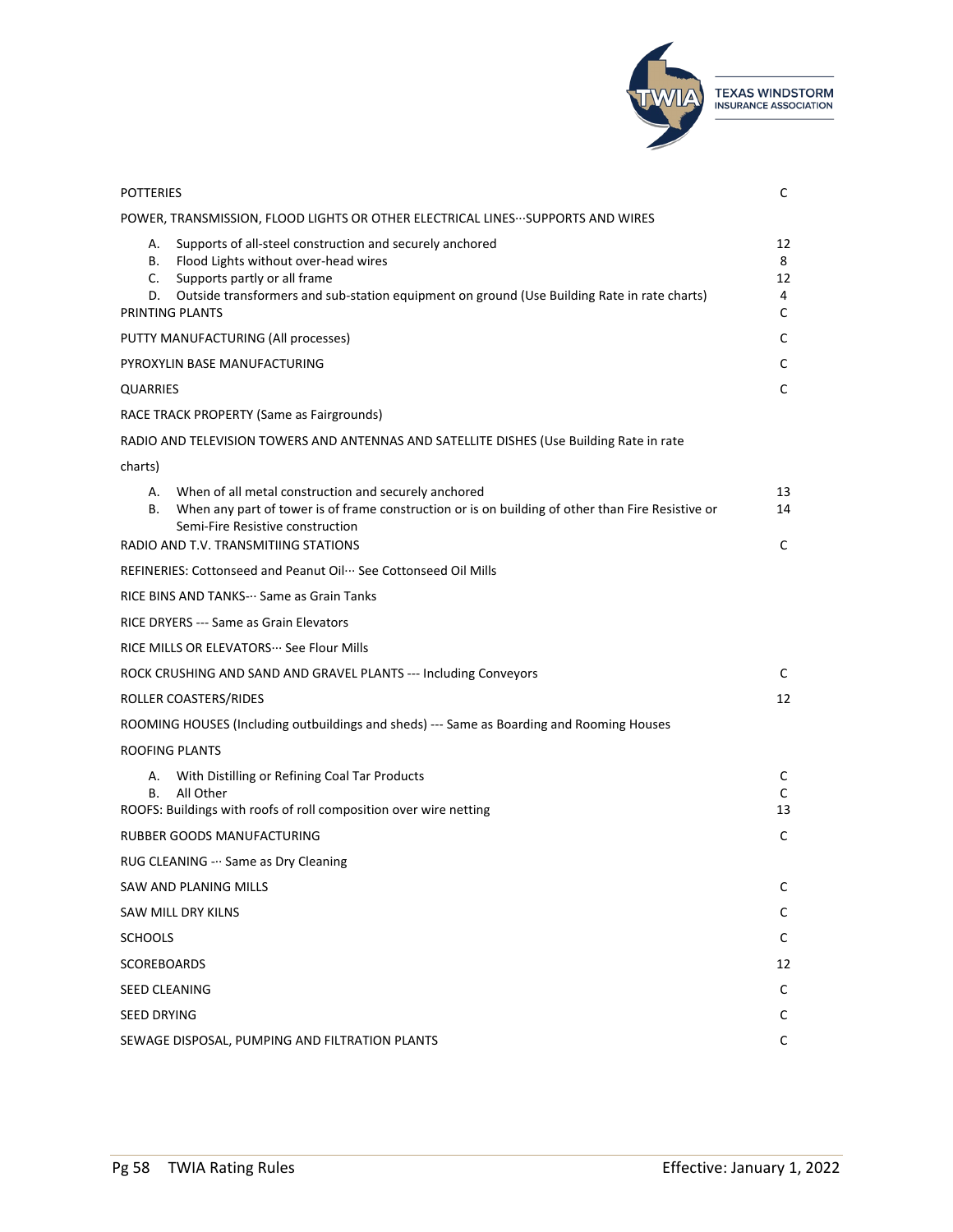

| <b>OPEN</b>                    | SHEDS ··· FRAME CLASS BUILDINGS THAT HAVE MORE THAN 50% OF<br>OUTSIDE WALLS OPEN-·· WALLS THAT ARE NOT CLOSED FROM FLOOR TO ROOF SHALL BE CONSIDERED                                                           | 11             |
|--------------------------------|----------------------------------------------------------------------------------------------------------------------------------------------------------------------------------------------------------------|----------------|
| SHIPYARD                       |                                                                                                                                                                                                                | C              |
|                                | <b>SHOE MANUFACTURING</b>                                                                                                                                                                                      | $\mathsf C$    |
|                                | <b>SHRUBBERY - ·· See Trees</b>                                                                                                                                                                                |                |
|                                | SIGNS -- ERECTED (Use Building Rate in rate charts)                                                                                                                                                            |                |
| А.<br>В.<br>C.<br><b>SILOS</b> | When of all metal construction and securely anchored<br>When any part of erected sign is of frame construction<br>Neon Signs and tubing, any type of support                                                   | 12<br>14<br>14 |
| А.<br>В.                       | Brick, concrete or solid concrete block<br>All others<br>SLAUGHTER HOUSE RISKS INCLUDING SHEDS AND PENS                                                                                                        | 11<br>13<br>C  |
|                                | SMELTING PLANTS                                                                                                                                                                                                | C              |
|                                | <b>SMOKE STACKS</b>                                                                                                                                                                                            |                |
| А.<br>В.<br>C.                 | Metal<br>Metal smoke stacks with inner lining of firebrick or 2-1/2" of gunnite<br>Brick and Reinforced Concrete when written specifically (when written with building, same as                                | 13<br>8        |
|                                | building)<br>SORORITY HOUSES --- Same as Boarding and Rooming House                                                                                                                                            | 4              |
| <b>STADIUMS</b>                |                                                                                                                                                                                                                |                |
| А.<br>В.<br>C.                 | Concrete (with or without wood seats)<br>Steel securely anchored in concrete (with or without wood seats)<br>Frame or Steel not anchored in concrete                                                           | 4<br>2<br>10   |
|                                | STOCK PENS (Heavy wooden without roof) at Packing Houses and Stock Yards<br>(Use Building Rate in rate charts)                                                                                                 | 1              |
|                                | NOTE: If with roof, rate as building, See Special Index                                                                                                                                                        |                |
|                                | <b>SULPHUR PLANTS</b>                                                                                                                                                                                          | C              |
|                                | SWIMMING POOLS IN OPEN (Use 80% Coinsurance building rate)                                                                                                                                                     | 4              |
| <b>TANKS</b>                   |                                                                                                                                                                                                                |                |
| А.                             | Cylindrical, all-steel construction with steel roof, or concrete tanks with concrete roof or no<br>roof                                                                                                        | 4              |
| В.                             | Cylindrical, sides of steel or concrete construction but with wood or composition roof                                                                                                                         | 3              |
| C.                             | Elevated on steel, masonry or concrete supports                                                                                                                                                                | 1              |
| D.                             | Tanks and Towers (for water supply) composed entirely of steel, the foundation of each<br>column composed of concrete sunk in the ground, and each column anchored by bolts running<br>through such foundation | 1              |
| Е.                             | Pickle and Vinegar Tanks                                                                                                                                                                                       | 1              |
| F.                             | Tanks and Towers other than as above                                                                                                                                                                           | 13             |

TELEVISION --- See Radio